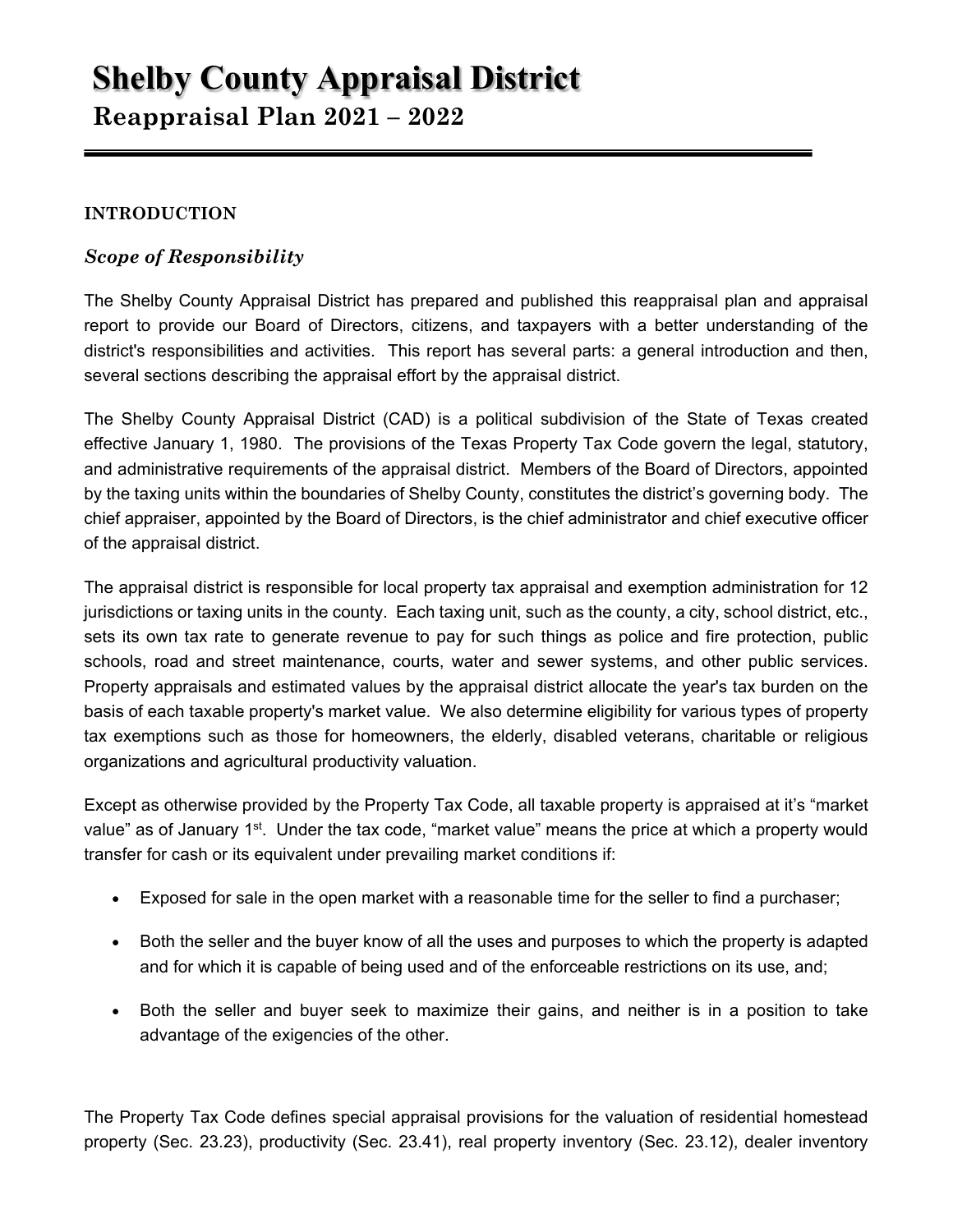(Sec. 23.121, 23.124, 23.1241 and 23.127), nominal (Sec. 23.18) or restricted use properties (Sec. 23.83) and allocation of interstate property (Sec. 23.03). The owner of real property inventory may elect to have the inventory appraised at its market value as of September 1<sup>st</sup> of the year preceding the tax year to which the appraisal applies by filing an application with the chief appraiser requesting that the inventory be appraised as of September 1<sup>st</sup>.

The Texas Property Tax Code, under Sec. 25.18, requires each appraisal office to implement a plan to update appraised values for real property at least once every three years. The district's current policy is to conduct a general reappraisal of taxable property every year. Appraised values are reviewed annually and are subject to change. Business personal properties, minerals and utility properties are appraised every year.

The appraised value of real estate is calculated using specific information about each property. Using computer-assisted mass appraisal programs, and recognized appraisal methods and techniques, we compare that information with the data for similar properties, and with recent cost and market data. The district follows the standards of the International Association of Assessing Officers (IAAO) regarding its appraisal practices and procedures and subscribes to the standards promulgated by the Appraisal Foundation known as the Uniform Standards of Professional Appraisal Practice (USPAP) to the extent they are applicable.

# *Personnel Resources*

The office of the Chief Appraiser is primarily responsible for overall planning, organizing, staffing, coordinating, and controlling of district operations. The administration department's function is to plan, organize, direct and control the business support functions related to human resources, budget, finance, records management, purchasing, fixed assets, facilities and postal services. The appraisal department is responsible for the valuation of all real and personal property accounts. The property types appraised include commercial, residential, business personal, mineral, utilities, and industrial. The district's appraisers are subject to the provisions of the Property Taxation Professional Certification Act and must be duly registered with the Texas Department of Licensing and Regulation. Support functions including records maintenance, information and assistance to property owners and hearings are coordinated by personnel in support services.

The appraisal district staff consists of 7 employees with the following classifications:

- 1 Official/Administrator (executive level administration)
- 1 Professional (supervisory and management)
- 4 Technicians (appraisers, data entry and mapping)
- 1 Administrative Support (professional, customer service, clerical and other)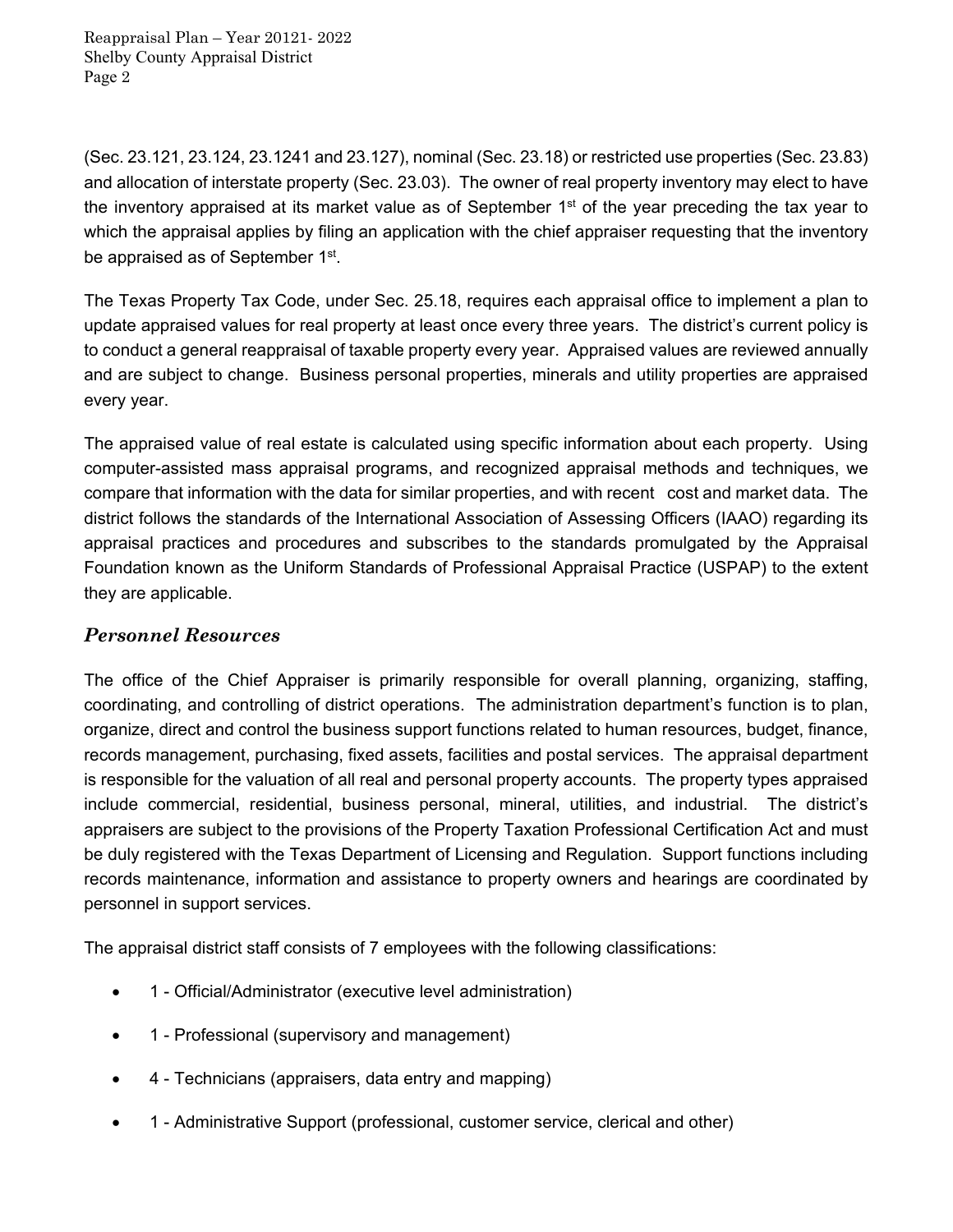# *Staff Education and Training*

 All personnel that are performing appraisal work are registered with the Texas Department of Licensing and Regulation and are required to take appraisal courses to achieve the status of Registered Professional Appraiser within five years of employment as an appraiser. After they are awarded their license, they must receive additional training of a minimum of 30 hours of continuing education units every five years. Failure to meet these minimum standards results in the termination of the employee.

 Additionally, all appraisal personnel receive extensive training in data gathering processes including statistical analyses of all types of property to ensure equality and uniformity of appraisal of all types of property. On-the-job training is delivered by department managers for new appraisers and managers meet regularly with staff to introduce new procedures and regularly monitor appraisal activity to ensure that standardized appraisal procedures are being followed by all personnel.

# *Data*

The district is responsible for establishing and maintaining and collecting data for approximately 25,000 real and personal property accounts covering approximately 695 square miles within Shelby County. This data includes property characteristics, ownership, and exemption information. Property characteristic data on new construction is updated through an annual field effort; existing property data is maintained through a field review. Sales are routinely validated during a separate field effort; however, numerous sales are validated as part of the new construction and field inspections. General trends in employment, interest rates, new construction trends, cost and market data are acquired through various sources, including internally generated questionnaires to buyer and sellers, university research centers, and market data centers and vendors.

The district has a geographic information system (GIS) that maintains cadastral maps and various layers of data and aerial photography. The district's website makes a broad range of information available for public access, including information on the appraisal process, property characteristics data, certified values, protests and appeal procedures. Downloadable files of related tax information and district forms, including exemption applications and business personal property renditions are also available.

# *Information Systems*

The Systems Administrator and the computer mapping department manage and maintain the district's data processing facility, software applications, and geographical information system. The district strives to cooperate with other county agencies. The Mainframe hardware/system software is an Dell Server PET630 with Windows Server 2012 R2 operating system and mapping uses a Dell Precision T5300 stand alone with Windows 7 software and ESRI mapping software. The software group provides software services for appraisal applications.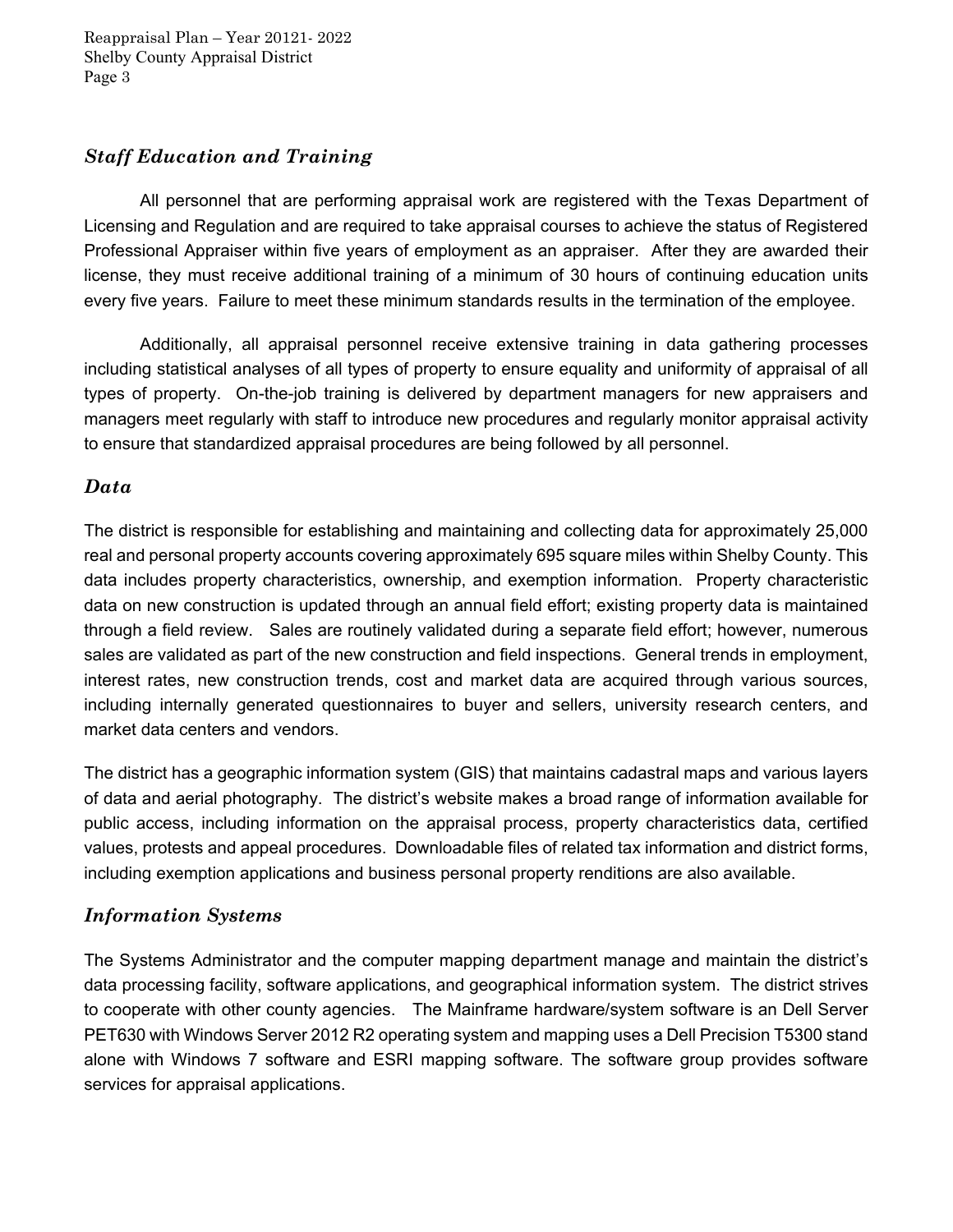### **Shared Appraisal District Boundaries**

H.B. 1010 changed appraisal procedures with respect to overlapping properties and created several new school districts. Joaquin ISD in Panola County, Tenaha ISD in Panola County, Shelbyville ISD in Sabine County and San Augustine ISD in Shelby County were affected. Panola CAD is responsible for appraising Joaquin ISD and Tenaha ISD in Panola County and these two schools are responsible for a portion of Panola CAD budget based on respective levies. Sabine CAD is responsible for appraising Shelbyville ISD in Sabine County and Shelbyville ISD is responsible for a portion of Sabine CAD's budget and likewise San Augustine ISD is responsible for a portion of Shelby CAD's budget for appraising properties in San Augustine ISD in Shelby County.

### **Independent Performance Test**

According to Chapter 5 of the TPTC and Section 403.302 of the Texas Government Code, the State Comptroller's Property Tax Division (PTD) conducts an annual property value study (PVS) of each Texas school district and each appraisal district. As part of this annual study, the code requires the Comptroller to: use sales and recognized auditing and sampling techniques; review each appraisal district's appraisal methods, standards and procedures to determine whether the district used recognized standards and practices (MSP review); test the validity of school district taxable values in each appraisal district and presume the appraisal roll values are correct when values are valid; and, determine the level and uniformity of property tax appraisal in each appraisal district. The methodology used in the property value study includes stratified samples to improve sample representativeness and techniques or procedures of measuring uniformity. This study utilizes statistical analyses of sold properties (sale ratio studies) and appraisals of unsold properties (appraisal ratio studies) as a basis for assessment ratio reporting. For appraisal districts, the reported measures include median level of appraisal, coefficient of dispersion (COD), the percentage of properties within 10% of the median, the percentage of properties within 25% of the median and price-related differential (PRD) for properties overall and by state category.

There are 8 independent school districts in Shelby CAD for which appraisal rolls are annually developed. The preliminary results of this study are released February 1 in the year following the year of appraisal. The final results of this study are certified to the Education Commissioner of the Texas Education Agency (TEA) the following July of each year. This outside (third party) ratio study provides additional assistance to the CAD in determining areas of market activity or changing market conditions.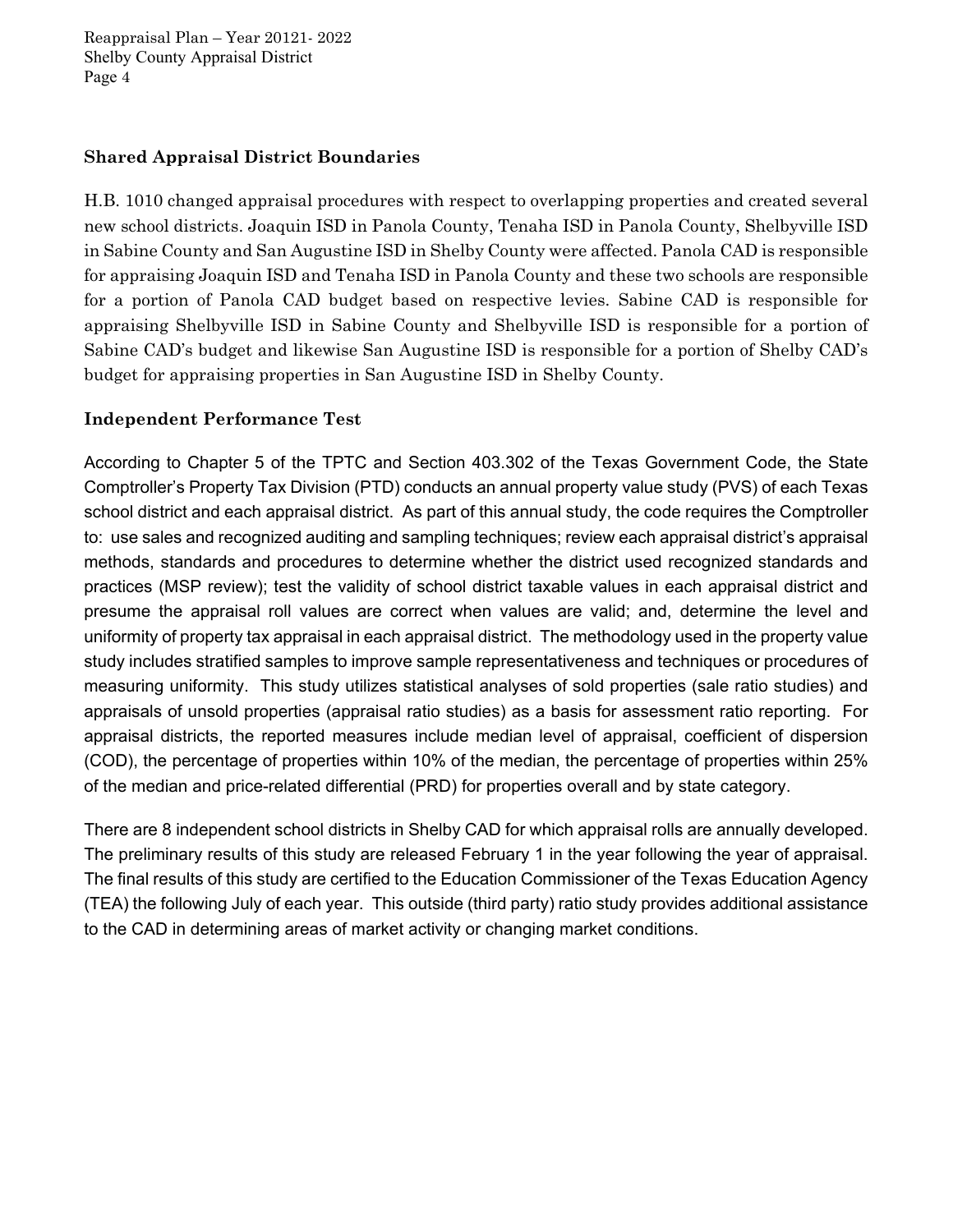# **Appraisal Activities**

### **INTRODUCTION**

# *Appraisal Responsibilities*

The field appraisal staff is responsible for collecting and maintaining property characteristic data for classification, valuation, and other purposes. Accurate valuation of real and personal property by any method requires a comprehensive physical description of personal property, and land and building characteristics. This appraisal activity is responsible for administering, planning and coordinating all activities involving data collection and maintenance of all commercial, residential and personal property types located within the boundaries of Shelby County and the jurisdictions of this appraisal district. The data collection effort involves the field inspection of real and personal property accounts, as well as data entry of all data collected into the existing information system. The goal is to periodically field inspect residential, commercial, and personal properties in the district 1/3 each year. Improved residential properties are field inspected 1/3 each year.

### *Appraisal Resources*

- **Personnel** The appraisal activities are conducted by 4 appraisers and an outside appraisal firm.
- **Data** The data used by field appraisers includes the existing property characteristic information contained in CAMA (Computer Assisted Mass Appraisal System) from the district's computer system. The data is printed on a property record card (PRD), or personal property data sheets. Other data used includes maps, sales data, fire and damage reports, building permits, mechanic's lien, photos and actual cost and market information. Sources of information are gathered using excellent reciprocal relationships with other participants in the real estate market place. The district cultivates sources and gathers information from both buyers and sellers participating in the real estate market.

### *Appraisal Frequency and Method Summary*

 *Residential Property* - Residential property is physically examined every three years with appraisers walking in front of each home, noting condition of the improvement and looking for changes that might have occurred to the property since the last on-site check. Exterior pictures are taken of homes upon these inspections. Every subdivision is statistically analyzed annually to ensure that sales that have occurred in the subdivision during the past 12 months are within a +-3% range of appraised value. If the sales do not indicate that range, adjustments are made to the subdivision using a process outlined in detail in the Residential Appraisal section of this report.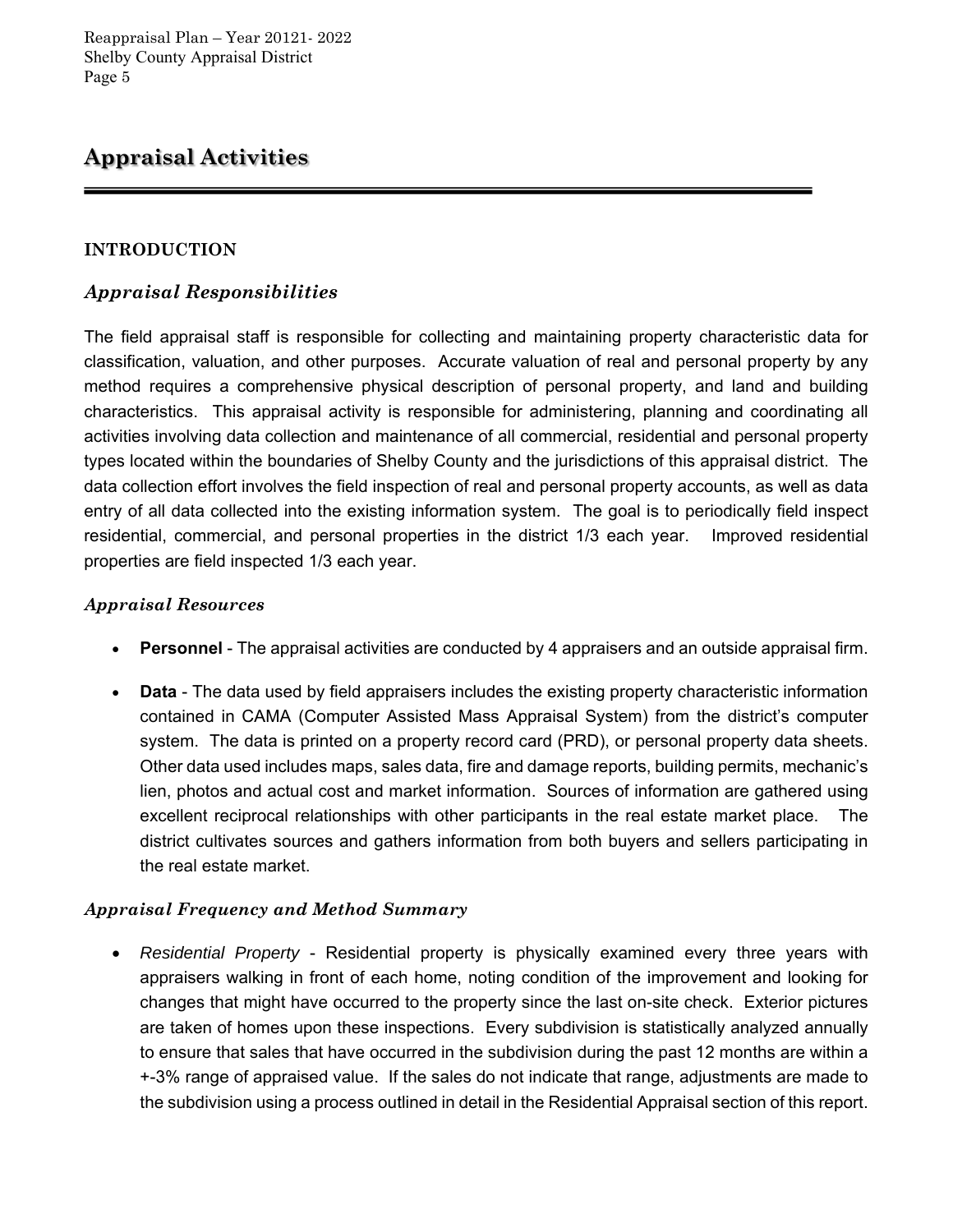- *Commercial Property* Commercial and industrial real estate is observed annually to verify class and condition. The inspection occurs as Business Personal Property appraisers are checking BPP accounts. Pictures are taken of the improvements every other year. Real estate accounts are analyzed against sales of similar properties in Shelby CAD as well as similar communities in East Texas that have similar economies. The income approach to value is also utilized to appraise larger valued commercial properties such as shopping centers, apartment complexes, office buildings, restaurants, motels and hotels, and other types of property that typically sell based on net operating income.
- *Business Personal Property* Business personal property is observed annually with appraisers going into businesses, when practical, to develop quality and density observations. A rendition is sent for new businesses to complete. Similar businesses to a subject are analyzed annually to determine consistency of appraisal per square foot. Businesses are categorized using SIC codes. Rendition laws provide additional information on which to base values of all BPP account.
- *Minerals* Working and royalty interests of producing oil and gas wells are appraised annually by an outside firm, Pritchard and Abbott, Inc. The most recent production data available from the Texas Railroad Commission is downloaded into appraisal software that estimates economically recoverable reserves. Those reserves are then valued based upon State mandated pricing using the previous year's average of oil or gas values. A discount is applied over the anticipated life of the well in order to consider the value of money over time to recover those reserves. Each producing lease is valued as a unit and then that value is divided according to the various owners of the lease listed in division orders.
- *Utilities and Pipelines* Utility companies and pipelines are appraised annually by an outside firm, Pritchard and Abbott, Inc., using a unit value developed using all three approaches to value. For example, a utility company's total value in the State is estimated using cost, market, and income approaches to value and then the entire value is allocated using the components of that utility company that have situs in the various tax units of Shelby CAD. Components include such things as miles of transmission lines, miles of distribution lines, substations and the like for an electric utility.

# **PRELIMINARY ANALYSIS**

### *Data Collection/Validation*

Data collection of real property involves maintaining data characteristics of the property on CAMA (Computer Assisted Mass Appraisal). The information contained in CAMA includes site characteristics, such as land size and topography, and improvement data, such as square foot of living area, year built, quality of construction, and condition. Field appraisers are required to use a property classification system that establishes uniform procedures for the correct listing of real property. All properties are coded according to a classification system. The approaches to value are structured and calibrated based on this coding system and property description and characteristics. The field appraisers use property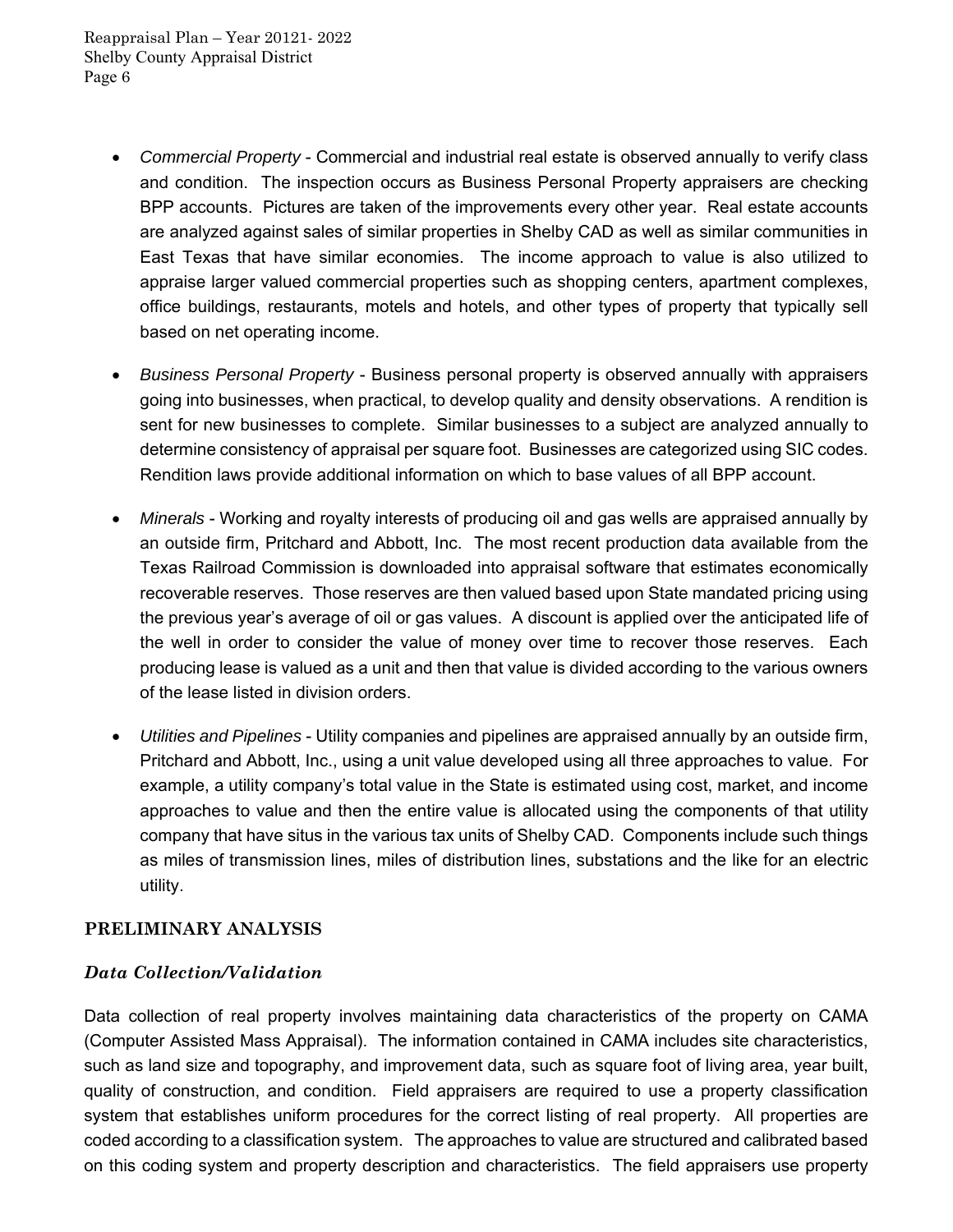classification references during their initial training and as a guide in the field inspection of properties. Data collection for personal property involves maintaining information on software designed to record and appraise business personal property. The type of information contained in the BPP file includes personal property such as business inventory, furniture and fixtures, machinery and equipment, with details such as cost and location. The field appraisers conducting on-site inspections use a personal property classification system during their initial training and as a guide to correctly list all personal property that is taxable.

The listing procedure utilized by the field appraisers is available in the district offices. Appraisers periodically update the classification system with input from the valuation group.

# *Sources of Data*

The sources of data collection are through property inspection, new construction field effort, data review/relist field effort, data mailer questionnaires, hearings, sales validation field effort, commercial sales verification and field effort, newspapers and publications, and property owner correspondence by mail or via the Internet. A minor source is derived from building permits, presently only the City of Center requires a building permit. The Multiple Listing Service of the Piney Woods Board of Realtors is a reliable source of data, for both property description and market sales data. Area and regional real estate brokers and managers are also sources of market and property information. Data surveys of property owners requesting market information and property description information is also valuable data. Soil surveys and agricultural surveys of farming and ranching property owners and industry professionals are helpful for productivity value calibration. The Texas Railroad Commission is the source for mineral production data and leasing information. Improvement cost information is gathered from local building contractors and Marshall and Swift Valuation Service. Various income and rental surveys are performed by interviewing property managers and operators to determine operating income and expenses for investment and income producing real property.

Data review of entire neighborhoods is generally a good source for data collection. Appraisers walk entire neighborhoods to review the accuracy of our data and identify properties that have to be relisted. The sales validation effort in real property pertains to the collection of market data for properties that have sold. In residential, the sales validation effort involves on-site inspection by field appraisers to verify the accuracy of the property characteristics and confirmation of the sales price. In commercial, the commercial sales group is responsible for contacting sales participants to confirm sales prices and to verify pertinent data.

Property owners are one of the best sources for identifying incorrect data that generates a field check. Frequently, the property owner provides reliable data to allow correction of records without having to send an appraiser on-site. As the district has increased the amount of information available on the Internet, property owners have the opportunity to review information on their property and forward corrections via e-mail. For the property owner without access to the Internet, letters are sometimes submitted notifying the district of inaccurate data. Properties identified in this manner are added to a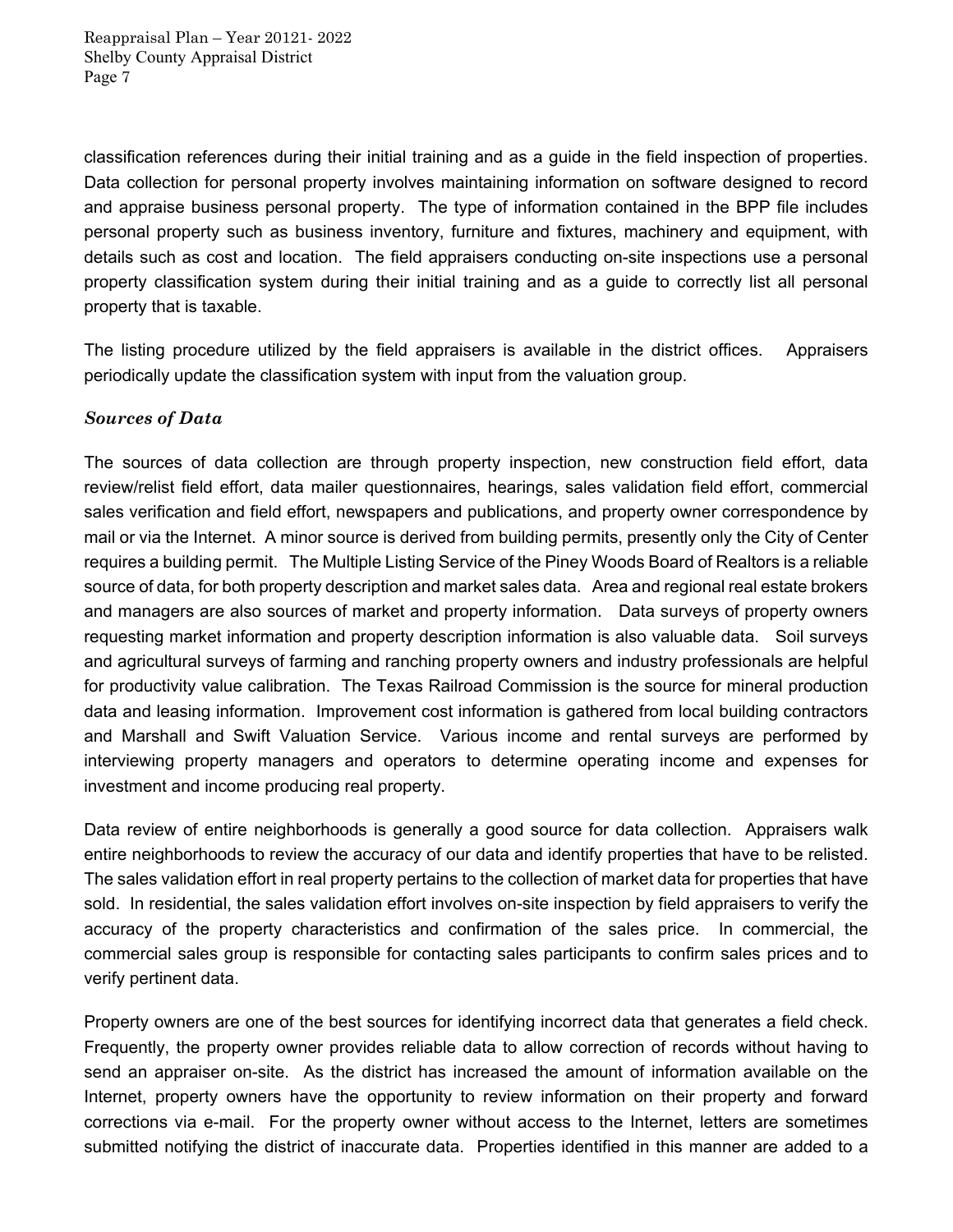work file and inspected at the earliest opportunity. Accuracy and validity in property descriptions and characteristics data is the highest goal and is stressed throughout the appraisal process from year to year. Appraisal opinion quality and validity relies on data accuracy as its foundation.

### *Data Collection Procedures*

The appraisers are assigned specific areas throughout the district to conduct field inspections. These geographic areas of assignment are maintained for several years to enable the appraiser assigned to that area to become knowledgeable of all the factors that drive values for that specific area. Appraisers of real estate and business personal property conduct field inspections and record information on properties that allows for the entry of corrections and additions that the appraiser may find in his or her field inspection.

The quality of the data used is extremely important in estimating market values of taxable property. While work performance standards are established and upheld for the various field activities, quality of data is emphasized as the goal and responsibility of each appraiser. New appraisers are trained in the specifics of data collection and the classification system set forth and recognized as "rules" to follow. Experienced appraisers are routinely re-trained in listing procedures prior to major field projects such as new construction, sales validation or data review. A quality assurance process exists through supervisory review of the work being performed by the field appraisers. Quality assurance supervision is charged with the responsibility of ensuring that appraisers follow listing procedures, identify training issues and provide uniform training throughout the field appraisal staff.

### *Data Maintenance*

The field appraiser is responsible for the data entry of his/her fieldwork into the computer file. This responsibility includes not only data entry, but also quality assurance. The majority of the data collected in the field is input by computer staff with supervision by the field appraiser. Data updates and file modification for property descriptions and input accuracy is conducted as the responsibility of the field appraiser and appraisal supervisors.

### **INDIVIDUAL VALUE REVIEW PROCEDURES**

### *Field Review*

The date of last inspection and the CAD appraiser responsible are listed on the CAMA record or property card. If a property owner or a jurisdiction disputes the district's records concerning this data during a hearing, via a telephone call or other correspondence received, the record may be corrected based on the evidence provided or an on-site inspection may be conducted. Typically, a field inspection is requested to verify this information for the current year's valuation or for the next year's valuation. Every year a field review of real property located in certain areas or neighborhoods in the jurisdiction is done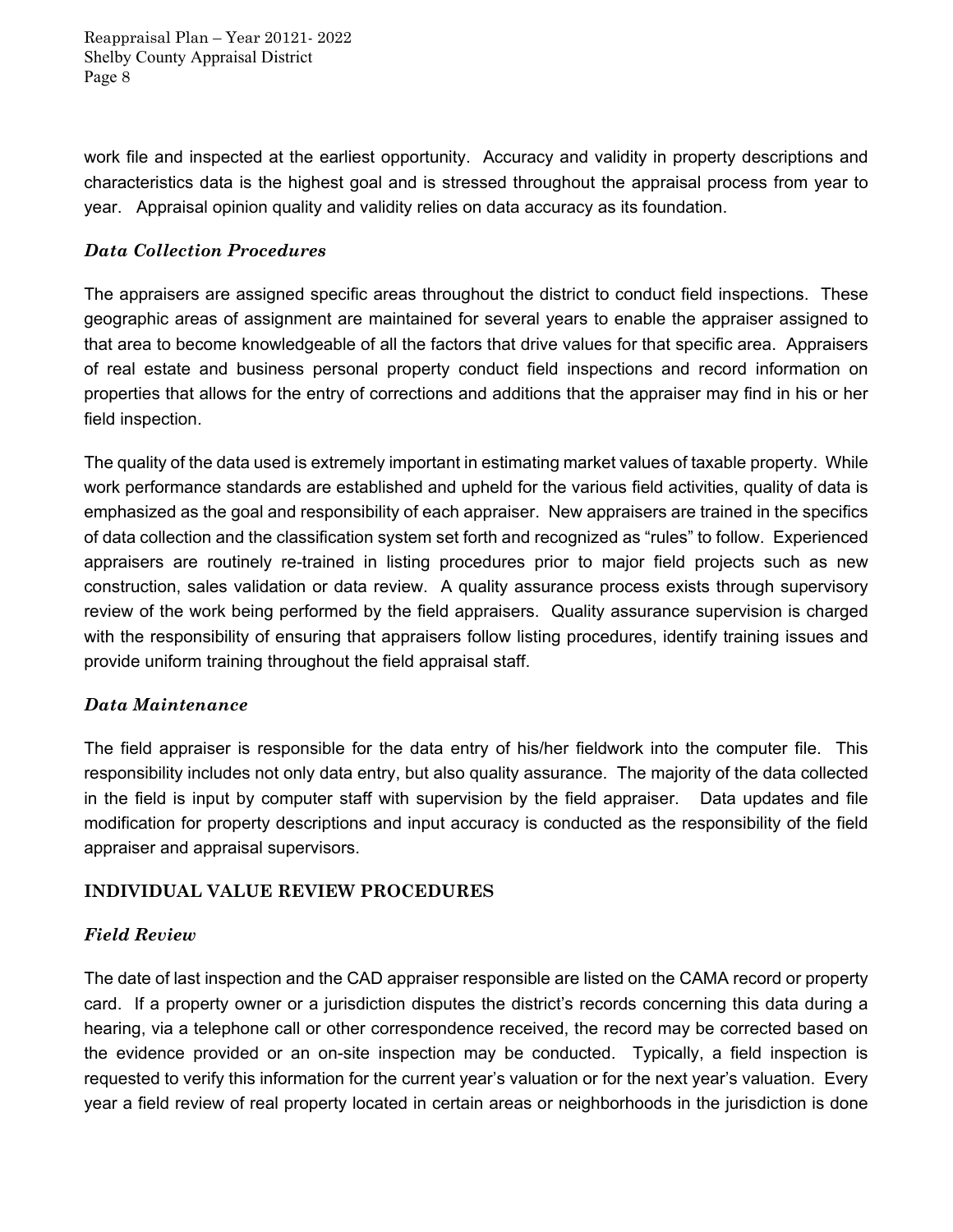during the data review/re-list field effort. A field review is performed on most personal property accounts, with available situs, each year.

# *Office Review*

Office reviews are completed on properties where update information has been received from the owner of the property and is considered accurate and correct. Data mailers, sent in masse, or at the request of the property owner, frequently verify some property characteristics or current condition of the property. When the property data is verified in this manner, and considered accurate and correct, field inspections may not be required. The personal property department mails property rendition forms in December of each year to assist in the annual review of the property.

### **PERFORMANCE TEST**

The property appraisers are responsible for conducting ratio studies and comparative analysis. Ratio studies are conducted on property located within certain neighborhoods or districts by appraisal staff. The sale ratio and comparative analysis of sale property to appraised property forms the basis for determining the level of appraisal and market influences and factors for the neighborhood. This information is the basis for updating property valuation for the entire area of property to be evaluated. Field appraisers, in many cases, may conduct field inspections to insure the accuracy of the property descriptions at the time of sale for this study. This inspection is to ensure that the ratios produced are accurate for the property sold and that appraised values utilized in the study are based on accurate property data characteristics observed at the time of sale. Also, property inspections are performed to discover if property characteristics had changed as of the sale date or subsequent to the sale date. Sale ratios should be based on the value of the property as of the date of sale not after a subsequent or substantial change was made to the property after the negotiation and agreement in price was concluded. Properly performed ratio studies are a good reflection of the level of appraisal for the district.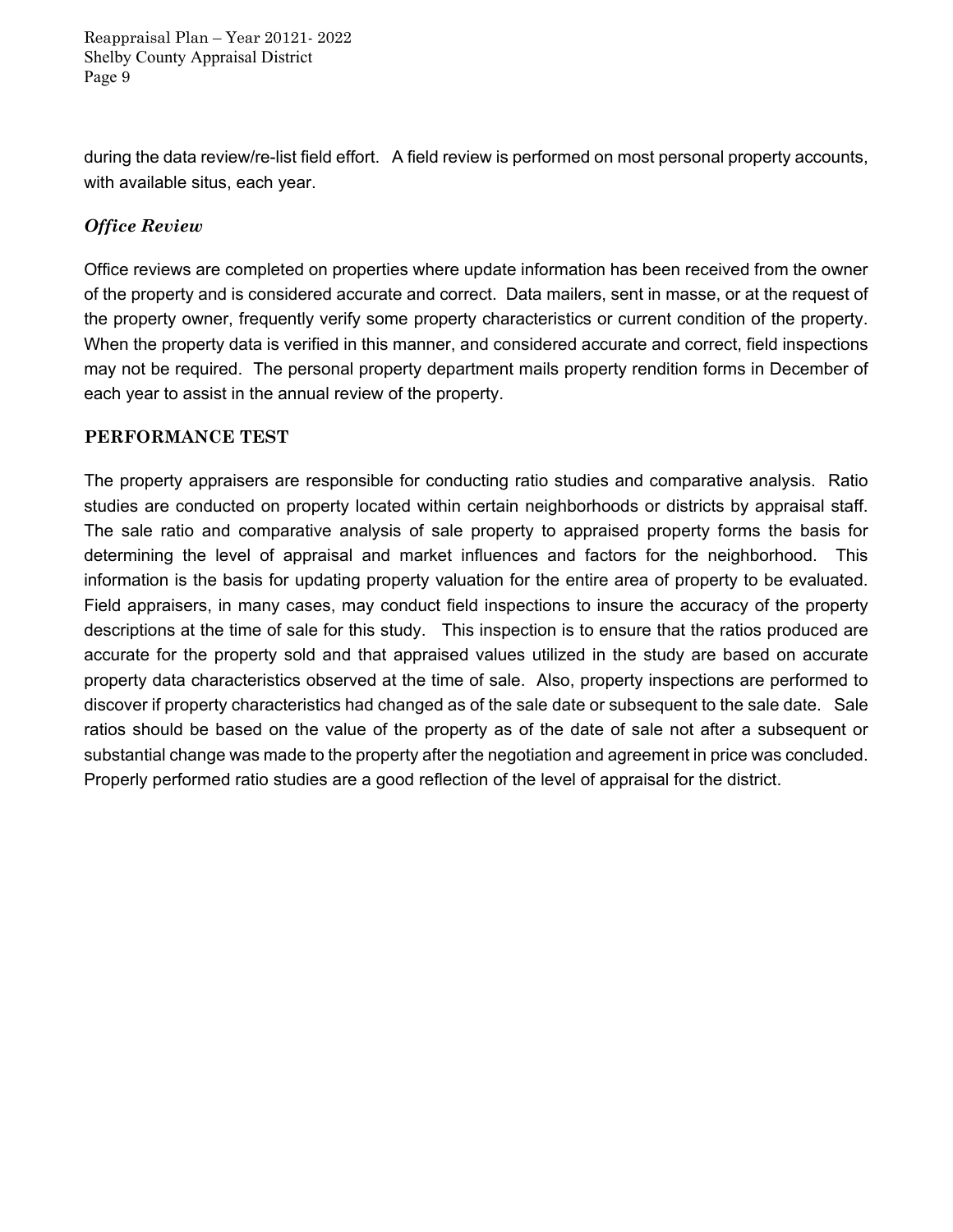### **Residential Valuation Process**

### **INTRODUCTION**

### *Scope of Responsibility*

The residential appraisers are responsible for estimating equal and uniform market values for residential improved and vacant property. There are approximately 9,823 residential improved single and multiple family parcels and 1,932 vacant residential properties in Shelby County and adjoining over-lapping jurisdictional areas.

### *Appraisal Resources*

 *Personnel - The residential appraisal staff consists of 4 appraisers. The following appraisers are responsible for estimating the market value of residential property:* 

Robert N. Pigg, Chief Appraiser, Income Property, Residential Appraiser Ahroon Sisk, Residential Appraiser Eric Fairchild, Residential Appraiser Brad Fitzgerald, Residential Appraiser

 **Data -** An individualized set of data characteristics for each residential dwelling and multiple family units in this district are collected in the field and data entered to the computer. The property characteristic data drives the application of computer-assisted mass appraisal (CAMA) under the Cost, Market, and Income Approaches to property valuation.

#### **VALUATION APPROACH**

#### *Land Analysis*

Residential land valuation analysis is conducted prior to neighborhood sales analysis. The value of the land component to the property is estimated based on available market sales for comparable and competing land under similar usage. A comparison and analysis of comparable land sales is conducted based on a comparison of land characteristics found to influence the market price of land located in the neighborhood. A computerized land table file stores the land information required to consistently value individual parcels within neighborhoods given known land characteristics. Specific land influences are considered, where necessary, and depending on neighborhood and individual lot or tract characteristics, to adjust parcels outside the neighborhood norm for such factors as access, view, shape, size, and topography. The appraisers use abstraction and allocation methods to ensure that estimated land values best reflect the contributory market value of the land to the overall property value.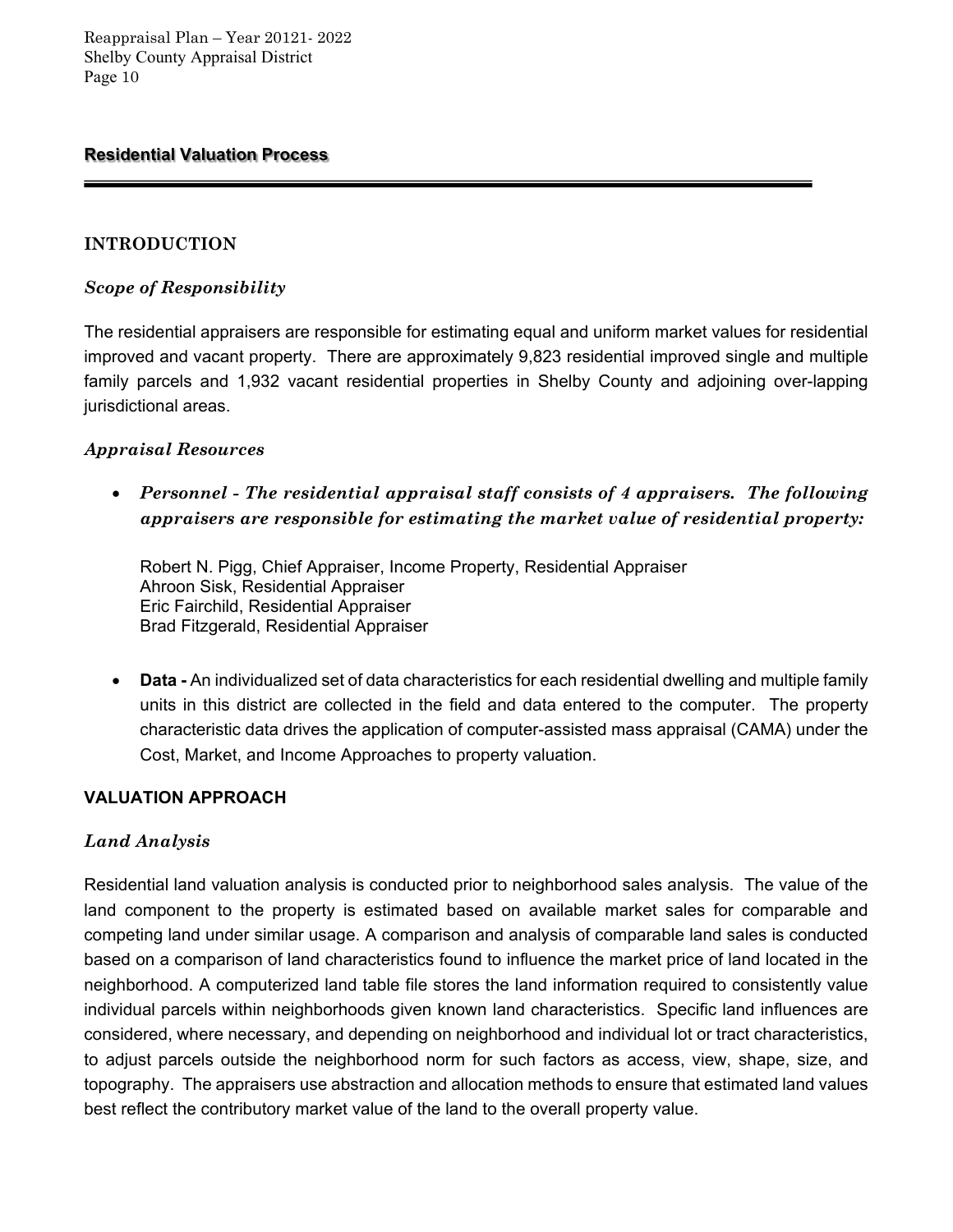### *Area Analysis*

Data on regional economic forces such as demographic patterns, regional locational factors, employment and income patterns, general trends in real property prices and rents, interest rate trends, availability of vacant land, and construction trends and costs are collected from private vendors and public sources and provide the field appraiser a current economic outlook on the real estate market. Information is gleaned from real estate publications and sources such as continuing education in the form of IAAO and TDLR classes.

### *Neighborhood and Market Analysis*

Neighborhood analysis involves the examination of how physical, economic, governmental and social forces and other influences affect property values. The effects of these forces are also used to identify, classify, and stratify comparable properties into smaller, manageable subsets of the universe of properties known as neighborhoods. Residential valuation and neighborhood analysis is conducted on various market areas within each of the political entities known as Independent School Districts (ISD). Analysis of comparable market sales forms the basis of estimating market activity and the level of supply and demand affecting market prices for any given market area, neighborhood or district. Market sales indicate the effects of these market forces and are interpreted by the appraiser into an indication of market price ranges and indications of property component change considering a given time period relative to the date of appraisal. Cost and Market Approaches to estimate value are the basic techniques utilized to interpret these sales. For multiple family properties the Income Approach to value is also utilized to estimate an opinion of value for investment level residential property.

The first step in neighborhood analysis is the identification of a group of properties that share certain common traits. A "neighborhood" for analysis purposes is defined as the largest geographic grouping of properties where the property's physical, economic, governmental and social forces are generally similar and uniform. Geographic stratification accommodates the local supply and demand factors that vary across a jurisdiction. Once a neighborhood with similar characteristics has been identified, the next step is to define its boundaries. This process is known as "delineation". Some factors used in neighborhood delineation include location, sales price range, lot size, age of dwelling, quality of construction and condition of dwellings, square footage of living area, and story height. Delineation can involve the physical drawing of neighborhood boundary lines on a map, but it can also involve statistical separation or stratification based on attribute analysis. Part of neighborhood analysis is the consideration of discernible patterns of growth that influence a neighborhood's individual market. Few neighborhoods are fixed in character. Each neighborhood may be characterized as being in a stage of growth, stability or decline. The growth period is a time of development and construction. As new neighborhoods in a community are developed, they compete with existing neighborhoods. An added supply of new homes tends to induce population shift from older homes to newer homes. In the period of stability, or equilibrium, the forces of supply and demand are about equal. Generally, in the stage of equilibrium, older neighborhoods can be more desirable due to their stability of residential character and proximity to the workplace and other community facilities. The period of decline reflects diminishing demand or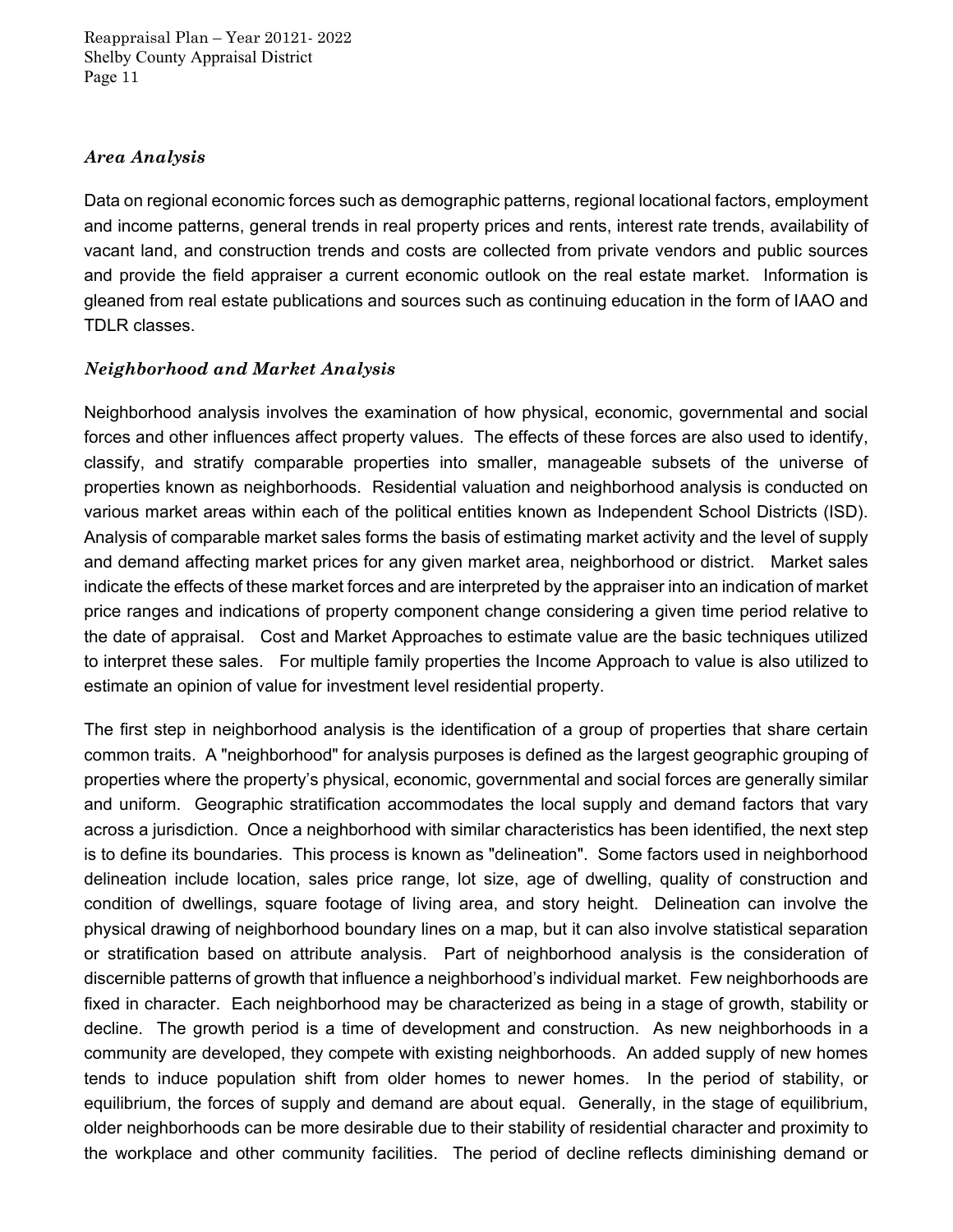desirability. During decline, general property use may change from residential to a mix of residential and commercial uses. Declining neighborhoods may also experience renewal, reorganization, rebuilding, or restoration, which promotes increased demand and economic desirability.

Neighborhood identification and delineation is the cornerstone of the residential valuation system at the district. All the residential analysis work done in association with the residential valuation process is neighborhood specific. Neighborhoods are field inspected and delineated based on observable aspects of homogeneity. Neighborhood delineation is periodically reviewed to determine if further neighborhood delineation is warranted. Whereas neighborhoods involve similar properties in the same location, a neighborhood group is simply defined as similar neighborhoods in similar locations. Each residential neighborhood is assigned to a neighborhood group based on observable aspects of homogeneity between neighborhoods. Neighborhood grouping is highly beneficial in cost-derived areas of limited or no sales or use in direct sales comparison analysis. Neighborhood groups, or clustered neighborhoods, increase the available market data by linking comparable properties outside a given neighborhood. Sales ratio analysis, discussed below, is performed on a neighborhood basis, and in soft sale areas on a neighborhood group basis.

### *Highest and Best Use Analysis*

The highest and best use of property is the reasonable and probable use that supports the highest present value as of the date of the appraisal. The highest and best use must be physically possible, legal, financially feasible, and productive to its maximum. The highest and best use of residential property is normally its current use. This is due in part to the fact that residential development, in many areas, through use of deed restrictions and zoning, precludes other land uses. Residential valuation undertakes reassessment of highest and best use in transition areas and areas of mixed residential and commercial use. In transition areas with ongoing gentrification, the appraiser reviews the existing residential property use and makes a determination regarding highest and best use. Once the conclusion is made that the highest and best use remains residential, further highest and best use analysis is done to decide the type of residential use on a neighborhood basis. As an example, it may be determined in a transition area that older, non-remodeled homes are economic misimprovements, and the highest and best use of such property is the construction of new dwellings. In areas of mixed residential and commercial use, the appraiser reviews properties in these areas on a periodic basis to determine if changes in the real estate market require reassessment of the highest and best use of a select population of properties.

### **VALUATION AND STATISTICAL ANALYSIS (Model Calibration)**

### *Cost Schedules*

All residential parcels in the district are valued with a replacement cost estimated from identical cost schedules based on the improvement classification system using a comparative unit method. The district's residential cost schedules are estimated from Marshall and Swift, a nationally recognized cost estimator service. These cost estimates are compared with sales of new improvements and evaluated from year to year and indexed to reflect the local residential building and labor market. Costs may also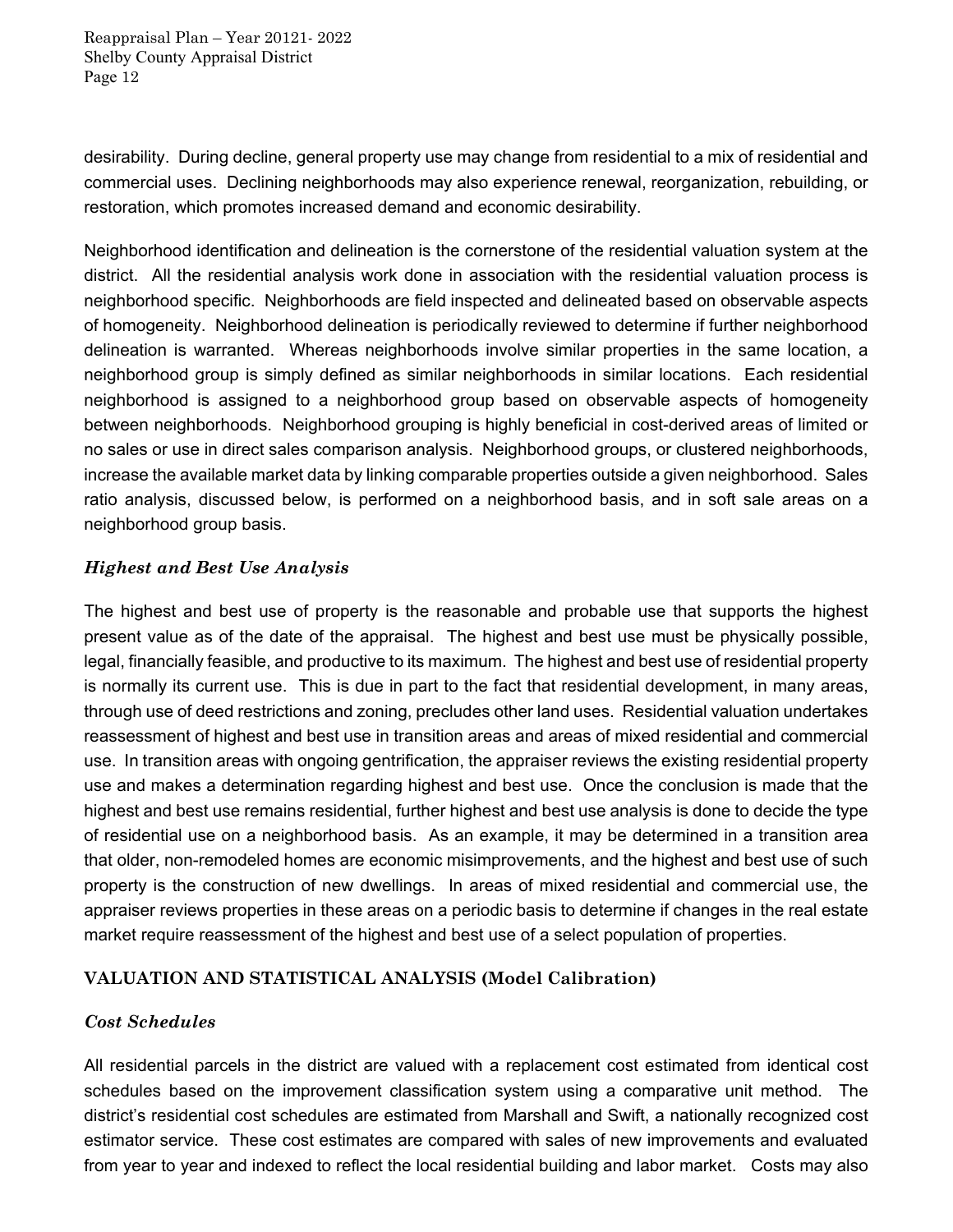be indexed for neighborhood factors and influences that affect the total replacement cost of the improvements in a smaller market area based on evidence taken from a sample of market sales. The cost schedules are reviewed regularly as a result of recent state legislation requiring that the appraisal district cost schedules be within a range of plus or minus 10% from nationally recognized cost schedules.

A review of the residential cost schedule is performed annually. As part of this review and evaluation process of the estimated replacement cost, newly constructed sold properties representing various levels of quality of construction in district are considered. The property data characteristics of these properties are verified, and photographs are taken of the samples. CAD replacement costs are compared against Marshall & Swift, a nationally recognized cost estimator, and the indicated replacement cost abstracted from these market sales of comparably improved structures. The results of this comparison are analyzed using statistical measures, including stratification by quality and reviewing of estimated building costs plus land to sales prices. As a result of this analysis, a new regional multiplier or economic index factor and indications of neighborhood economic factors are developed for use in the district's cost process. This new economic indexes estimated and used to adjust the district's cost schedule to be in compliance with local building costs as reflected by the local market.

### *Sales Information*

A sales file for the storage of "snapshot" sales data at the time of sale is maintained for real property. Residential vacant land sales, along with commercial improved and vacant land sales are maintained in a sales information system. Residential improved and vacant sales are collected from a variety of sources, including: district questionnaires sent to buyer and seller, field discovery, protest hearings, Board of Realtor's MLS, various sale vendors, builders, and realtors. A system of type, source, validity and verification codes has been established to define salient facts related to a property's purchase or transfer and to help determine relevant market sale prices. The effect of time as an influence on price was considered by paired comparison and applied in the ratio study to the sales as indicated within each neighborhood area. Neighborhood sales reports are generated as an analysis tool for the appraiser in the development and estimation of market price ranges and property component value estimates. Abstraction and allocation of property components based on sales of similar property is an important analysis tool to interpret market sales under the cost and market approaches to value. These analysis tools help determine and estimate the effects of change, with regard to price, as indicated by sale prices for similar property within the current market.

Monthly time adjustments are estimated based on comparative analysis using paired comparison of sold property. Sales of the same property were considered and analyzed for any indication of price change attributed to a time change or influence. Property characteristics, financing, and conditions of sale were compared for each property sold in the pairing of property to isolate only the time factor as an influence on price.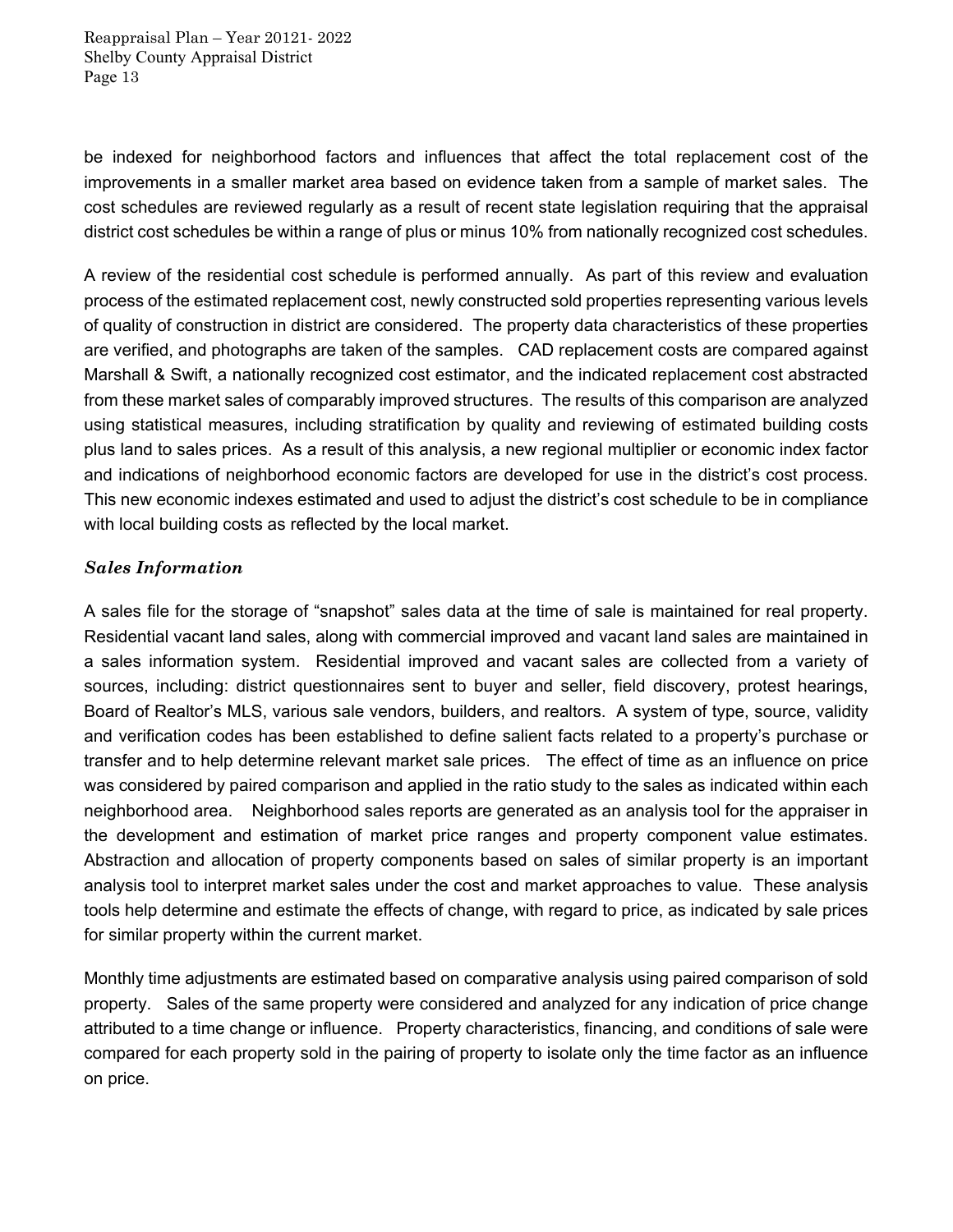### *Statistical Analysis*

The residential valuation appraisers perform statistical analysis annually to evaluate whether estimated values are equitable and consistent with the market. Ratio studies are conducted on each of the residential valuation neighborhoods in the district to judge the two primary aspects of mass appraisal accuracy--level and uniformity of value. Appraisal statistics of central tendency generated from sales ratios are evaluated and analyzed for each neighborhood. The level of appraised values is determined by the weighted mean ratio for sales of individual properties within a neighborhood, and a comparison of neighborhood weighted means reflect the general level of appraised value between comparable neighborhoods.

The appraiser, through the sales ratio analysis process, reviews every neighborhood annually. The first phase involves neighborhood ratio studies that compare the recent sales prices of neighborhood properties to the appraised values of these sold properties. This set of ratio studies affords the appraiser an excellent means of judging the present level of appraised value and uniformity of the sales. The appraiser, based on the sales ratio statistics and designated parameters for valuation update, makes a preliminary decision as to whether the value level in a neighborhood needs to be updated or whether the level of market value in a neighborhood is at an acceptable level.

### *Market and Cost Reconciliation and Valuation*

Neighborhood analysis of market sales to achieve an acceptable sale ratio or level of appraisal is also the reconciliation of the market and cost approaches to valuation. Market factors are developed from appraisal statistics provided from market analyses and ratio studies and are used to ensure that estimated values are consistent with the market and to reconcile cost indicators. The district's primary approach to the valuation of residential properties uses a hybrid cost-sales comparison approach. This type of approach accounts for neighborhood market influences not particularly specified in a purely cost model. The following equation denotes the hybrid model used:

$$
MV = LV + (RCN - AD)
$$

Whereas, in accordance with the cost approach, the estimated market value (MV) of the property equals the land value (LV) plus the replacement cost new of property improvements (RCN) less accrued depreciation (AD). As the cost approach separately estimates both land and building contributory values and uses depreciated replacement costs, which reflect only the supply side of the market, it is expected that adjustments to the cost values may be needed to bring the level of appraisal to an acceptable standard as indicated by market sales. Thus, demand side economic factors and influences may be observed and considered. These market, or location adjustments, may be abstracted and applied uniformly within neighborhoods to account for locational variances between market areas or across a jurisdiction. Whereas, in accordance with the Market Approach, the estimated market value (MV) of the property equals the basic unit of property, under comparison, times the market price range per unit for sales of comparable property. For residential property, the unit of comparison is typically the price per square foot of living area or the price indicated for the improvement contribution. This analysis for the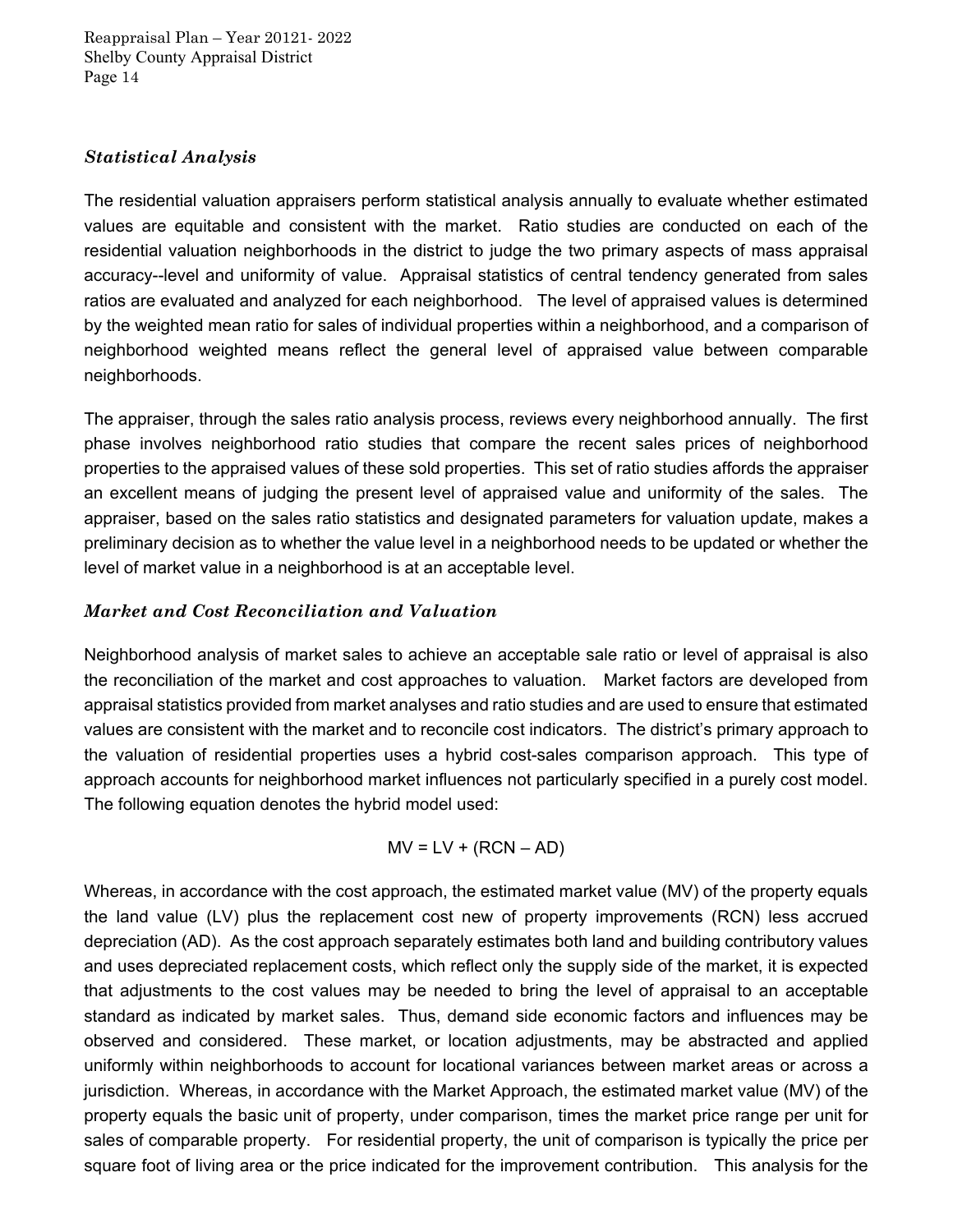hybrid model is based on both the cost and market approaches as a correlation of indications of property valuation. A significant unknown for these two indications of value is determined to be the rate of change for the improvement contribution to total property value. The measure of change for this property component can best be reflected and based in the annualized accrued depreciation rate. This cost related factor is most appropriately measured by sales of similar property. The market approach, when improvements are abstracted from the sale price, indicates the depreciated value of the improvement component, in effect, measuring changes in accrued depreciation, a cost factor. The level of improvement contribution to the property is measured by abstraction of comparable market sales, which is the property sale price less land value. The primary unknown for the cost approach is to accurately measure accrued depreciation affecting the amount of loss attributed to the improvements as age increases and condition changes. This evaluation of cost results in the depreciated value of the improvement component based on age and condition. The evaluation of this market and cost information is the basis of reconciliation and indication of property valuation under this hybrid model.

When the appraiser reviews a neighborhood, the appraiser reviews and evaluates a ratio study that compares recent sales prices of properties, appropriately adjusted for the effects of time, within a delineated neighborhood, with the value of the properties' based on the estimated depreciated replacement cost of improvements plus land value. The calculated ratio derived from the sum of the sold properties' estimated value divided by the sum of the time adjusted sales prices indicates the neighborhood level of appraisal based on sold properties. This ratio is compared to the acceptable appraisal ratio, 96% to 100%, to determine the level of appraisal for each neighborhood. If the level of appraisal for the neighborhood is outside the acceptable range of ratios, adjustments to the neighborhood are made.

If reappraisal of the neighborhood is indicated, the appraiser analyzes available market sales, appropriately adjusted for the apparent effects of time, by market abstraction of property components. This abstraction of property components allows the appraiser to focus on the rate of change for the improvement contribution to the property by providing a basis for calculating accrued depreciation attributed to the improvement component. This impact on value is usually the most significant factor affecting property value and the most important unknown to determine by market analysis. Abstraction of the improvement component from the adjusted sale price for a property indicates the effect of overall market suggested influences and factors on the price of improvements that were a part of this property, recently sold. Comparing this indicated price or value allocation for the improvement with the estimated replacement cost new of the improvement indicates any loss in value due to accrued forms of physical, functional, or economic obsolescence. This is a market driven measure of accrued depreciation and results in a true and relevant measure of improvement marketability, particularly when based on multiple sales that indicate the trending of this rate of change over certain classes of improvements within certain neighborhoods. Based on this market analysis, the appraiser estimates the annual rate of depreciation for given improvement descriptions considering age and observed condition. Once estimated, the appraiser recalculates the improvement value of all property within the sale sample to consider and review the effects on the neighborhood sale ratio. After an acceptable level of appraisal is achieved within the sale sample, the entire neighborhood of property is recalculated utilizing the indicated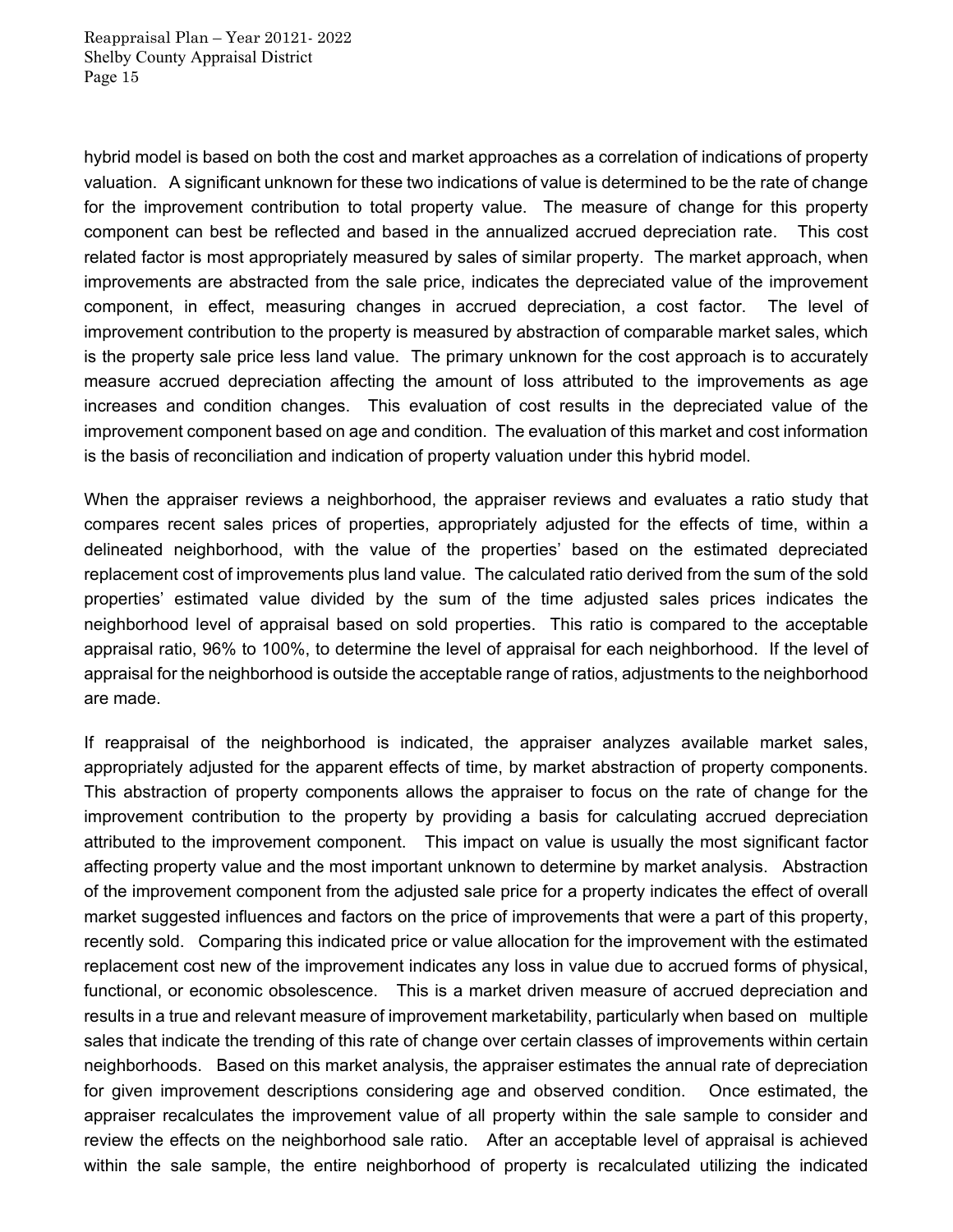depreciation rates taken from market sales. This depreciation factor is the basis for trending all improvement values and when combined with any other site improvements and land value, brings the estimated property value through the cost approach closer to actual market prices as evidenced by recent sale prices available within a given neighborhood. Therefore, based on analysis of recent sales located within a given neighborhood, estimated property values will reflect the market influences and conditions only for the specified neighborhood, thus producing more representative and supportable values. The estimated property values calculated for each update neighborhood are based on market indicated factors applied uniformly to all properties within a neighborhood. Finally, with all the market-trend factors applied, a final ratio study is generated that compares recent sale prices with the proposed appraised values for these sold properties. From this set of ratio studies, the appraiser judges the appraisal level and uniformity in both update and non-update neighborhoods and verifies appraised values against overall trends as exhibited by the local market, and finally, for the school district as a whole.

### **TREATMENT OF RESIDENCE HOMESTEADS**

Beginning in 1998, the State of Texas implemented a constitutional classification scheme concerning the appraisal of residential property that receives a residence homestead exemption. Under that law, beginning in the second year a property receives a homestead exemption; increases in the assessed value of that property are "capped." The value for tax purposes (assessed value) of a qualified residence homestead will be the LESSER of:

- the market value; or
- the preceding year's appraised value; PLUS 10 percent for each year since the property was re-appraised; PLUS the value of any improvements added since the last re-appraisal.

Assessed values of capped properties must be recomputed annually. If a capped property sells, the cap automatically expires as of January  $1<sup>st</sup>$  of the year following sale of the property and the property is appraised at its market value. An analogous provision applies to new homes. While a developer owns them, unoccupied residences may be partially complete and appraised as part of an inventory. This valuation is estimated using the district's land value and the percentage of completion for the improvement contribution that usually is similar to the developer's construction costs as a basis of completion on the valuation date. However, in the year following changes in completion, occupancy, or sale, they are appraised at market value.

### **INDIVIDUAL VALUE REVIEW PROCEDURES**

### *Field Review*

The appraiser identifies individual properties in critical need of field review through sales ratio analysis. Sold properties are field reviewed on a monthly and periodic basis to check for accuracy of data characteristics.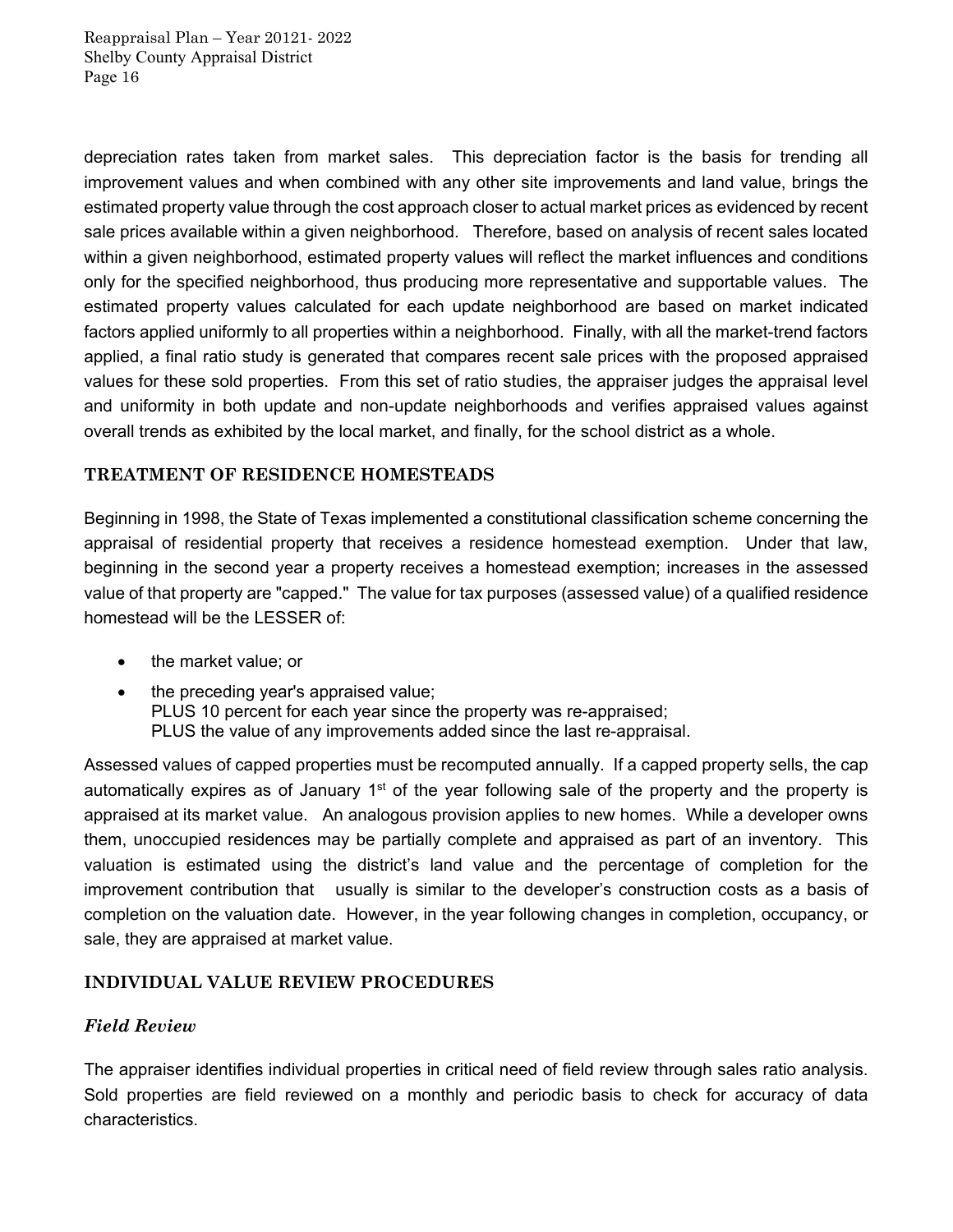As the district's parcel count has increased through new home construction, and the homes constructed in the boom years of the late 70's and early 80's experience remodeling, the appraisers are required to perform the field activity associated with transitioning and high demand neighborhoods. Increased sales activity has also resulted in a more substantial field effort on the part of the appraisers to review and resolve sales outliers. Additionally, the appraiser frequently field reviews subjective data items such as quality of construction, condition, and physical, functional and economic obsolescence, factors contributing significantly to the market value of the property. After preliminary estimates of value have been determined in targeted areas, the appraiser takes valuation documents to the field to test the computer-assisted values against his own appraisal judgment. During this review, the appraiser is able to physically inspect both sold properties and unsold properties for comparability and consistency of values.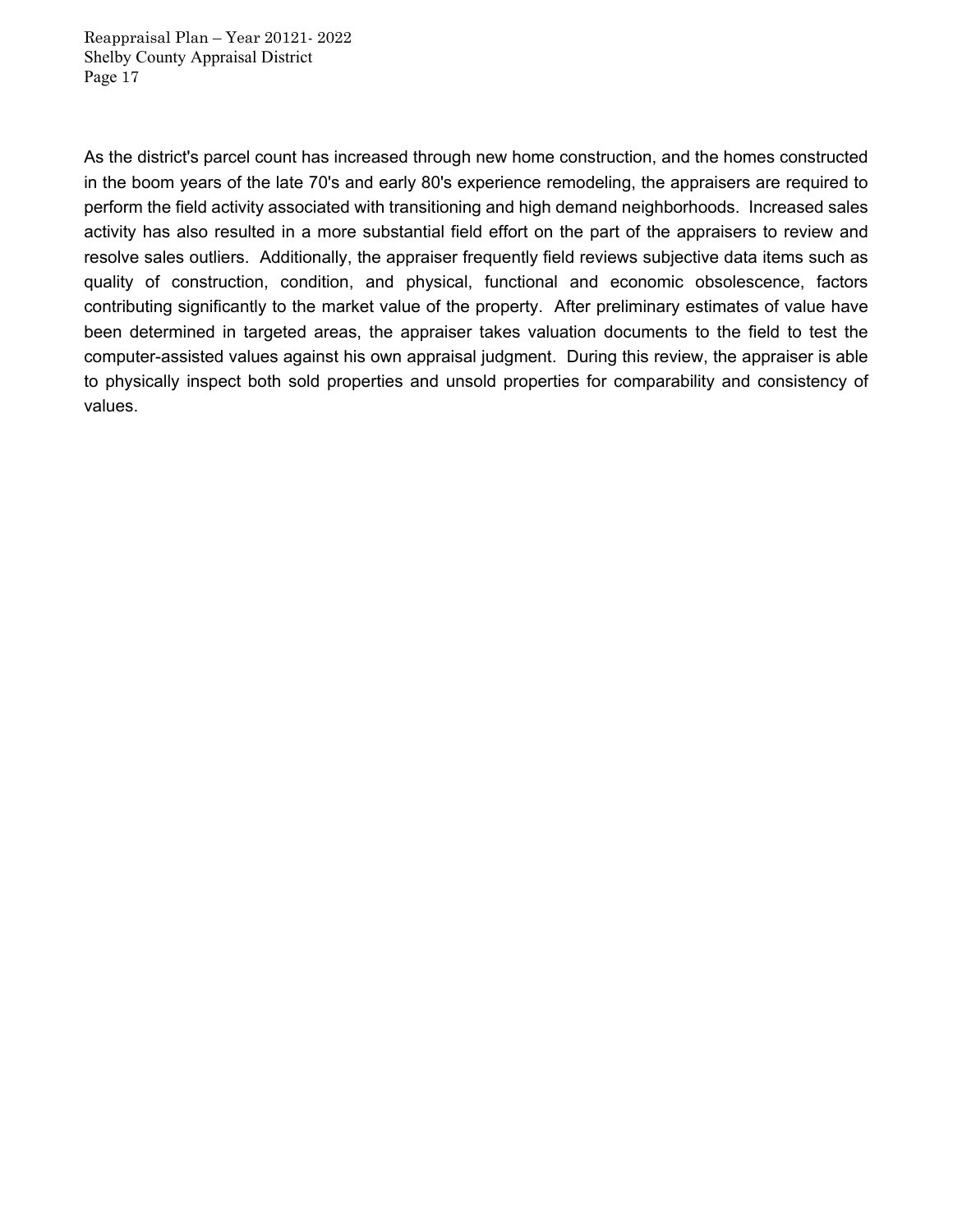#### **Detail of Scheduled Field Appraisals Year 1 - Ahroon Sisk**

#### *August*

Grid #3: Properties 454 0636, 0621, 0044, 0665, 0681, 0727, 0615, 0568, 1043, 0893, 0842, 0835, 0860, 1204, 0948, 1225,1007, 0596, 0136, 0505, 0614, 1106, 0620, 0507, 0648 School District Split STM/STN: 0326, 0599, 0794, 0049, 0523

#### *September*

Grid #43: Properties 131 0211, 0402, 1203

### *October*

Grid #13: Properties 8 0132, 0177, 0180, 0444, 0482, 0490, 0502, 0541, 0650, 0729, 0767, 0774, 0777, 1032, 1103 School District Split SSH/SJQ: 0004

### *November*

Grid #10, 11: Properties 8 0358 School District Split 0460

### *December*

Grid #4 &5: Properties 919 0454, 1004, 1029, 0872, 0223, 1067, 0544, 0814, 0076, 0416, 0371, 0810, 0304, School District Split SJQ/SSH 0455, 0233, 0597, 0722

### *January*

Grid #28: Properties 517 0082, 0111, 0176, 0178, 0183, 0205, 0209, 0271, 0318, 0417, 0426, 0506, 0509, 0524, 0534, 0660, 0704, 0721, 0776, 0982, 1028

#### *February*

Grid #10: Properties 84 0603, 0081, 0384, 0485, 0083, 0895, School District Split STM/STN 0381, 0458, 0301, 0639

#### *March*

Grid #22, 23, 30: Properties 470 0117, 0584, 1096, 0253, 0566, 0161, 1020, 1112, 1118, 1134, 1142, 0173 School District Split SSH/SJQ 0291, 0287, 0166, 1179, 0196, 0768, 0632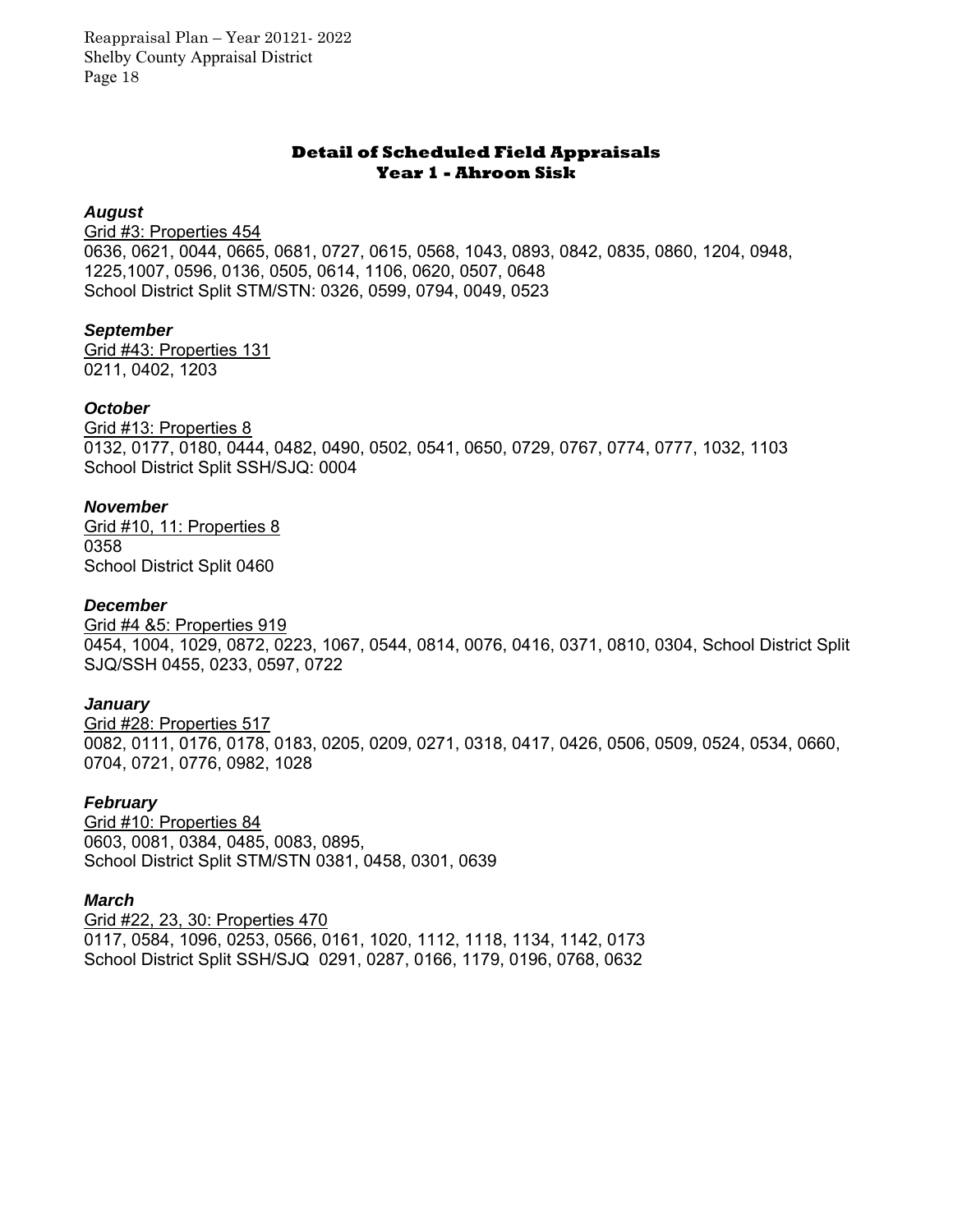#### **Detail of Scheduled Field Appraisals Year 2 – Ahroon Sisk**

#### *August*

Grid #4 Properties 589

1102, 1211, 0713, 0793, 0796, 0800, 0810, 0830, 0831, 0844, 0856, 0880, 0888, 0948, 1067, 0550, 0575, 0596, 0612, 0642, 0674, 0692, 0694, 0707, 0708, 0986,

#### *September*

#### Grid #4 Properties 589

1027, 0352, 0365, 0367, 0455, 0498, 0500, 0505, 0519, 0533, 0076, 1029, 0131, 0134, 0136, 0169, 0217, 0348, 0219, 0224, 0238, 0263, 0269, 0278, 0314, 0338,1007

#### *October*

Grid #22 Properties 568 0319, 0718, 0095, 1124, 1121, 0164, 1087, 0785, 0467, 0160, 0406, 0325, 0769, 0098, 0162, 0321, 0896, 0841, 0716 School District Split 0287, 0196, 0770, 0768

#### *November*

Grid #14, 22, 38, 42 Properties 354 0862, 0950, 0159, 0324, 0646, 0041, 0047, 0067, 0256, 0393, 0690, 0881, 0882, 0053,0072, 0075, 0084, 0237, 0305, 0375, 0396, 0397, 0452, 0476, 0536, 0572 School District Split SSH/SJQ 0150, 0684, 0714, 0828,0874, 1160, 1161, 1194

#### *December*

Grid #29, 30, 38 Properties 675 0503, 0765, 0920, 0783, 1050, 0569, 1231, 1226, 0276, 0457, 0053, 1084, 0944, 0476, 1093 School District Split 0453, 0641, 0742, 0207

#### *January*

Grid #36 Properties 542 0021, 0022, 0152, 0306, 0317, 0418, 0427, 0518, 0627, 0652, 0741, 0763, 0764, 0837, 0972, 0994

#### *February*

Grid #35, 41 Properties 308 0005, 0215, 0215, 0651, 0741, ,0859, 0902,1117, 1184, 0996, 1015, 0434, 0487, 1197, 1095, 1104, 1088, 1206, 0947, 1108, 1109, 0440, 0488, 0046, School District Split 0709, 0147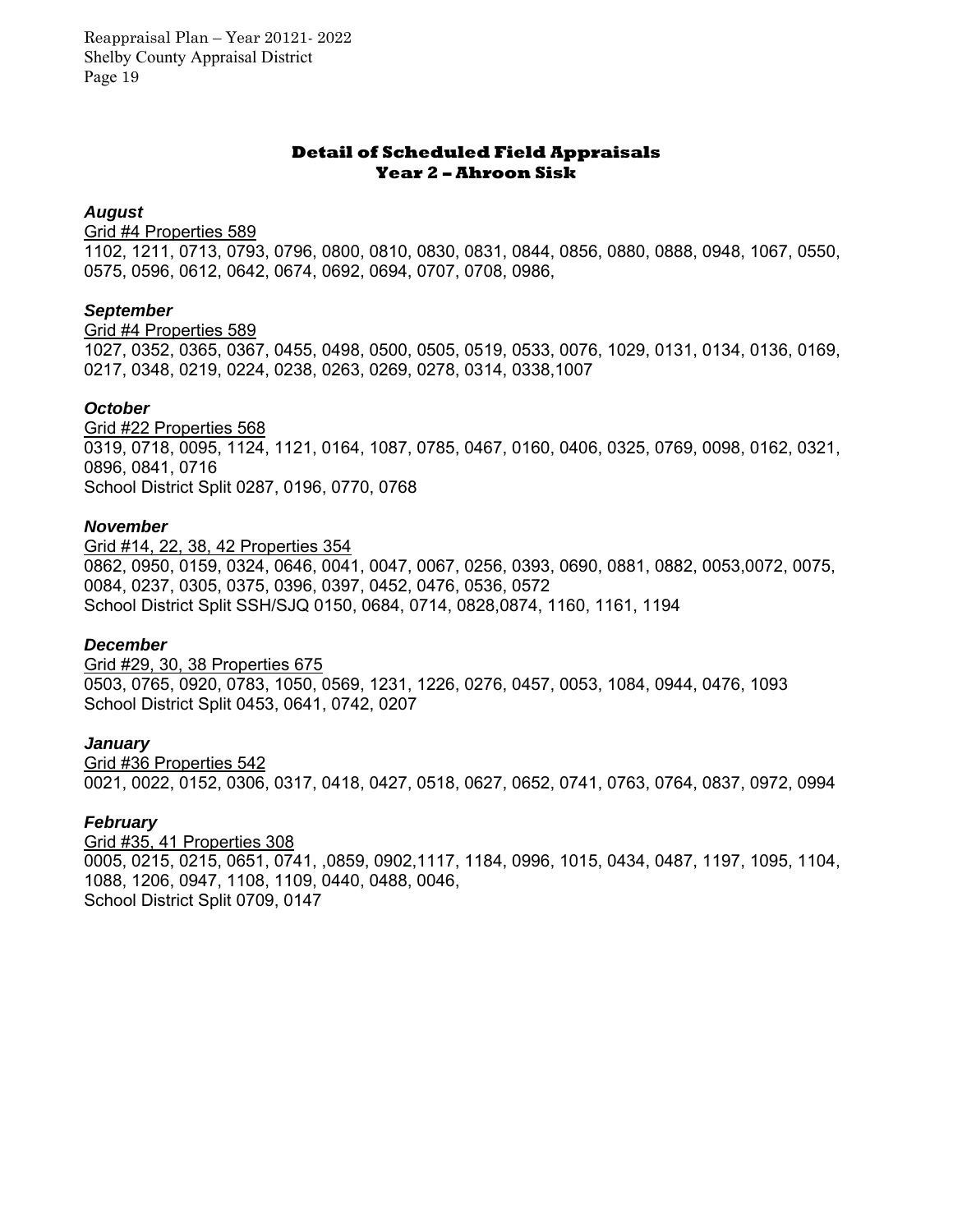#### **Detail of Scheduled Field Appraisals Year 3 - Ahroon Sisk**

#### *August*

Grid #12 Properties 223 0851, 0582, 0403, 0250, 0535, 1129, 0940, 0733, 0258, 0993, 0908, 0909, 0190, 0605, 0494, 0052, 1129, 1094, 0329, 0368, 0852, 0431

### *September*

Grid #37 Properties 408 0009, 0054, 0059, 0064, 0148, 0194, 0264, 0320, 0473, 0584, 0558, 0585, 0775, 0784, 0823, 0861, 0875, 0921, 0976, 0986, 1046, 1073, 1149, 1174, 11176, 1238

### *October*

Grid #21 Properties 472 0006, 0042, 0060, 0167, 0177, 0180, 0187, 0312, 0316, 0330, 0404, 0428, 0472, 0484, 0604, 0635, 0717, 0773, 0788, 0807, 0808, 1136, 15A-Subdivision

### *January*

Grid #29 Properties 335 0511, 0517, 0613, 0913, 0205, 0204, 0419, 1140, 0210, 1061, 0141, 0364, 0966, 1159 School District Split 0206, 0493, 1042, 0204, 0419, 0462

### *February*

Grid #26, 27, 30 Properties 754 0043, 0184, 0288, 0135, 0099, 0185, 0551, 0094, 0089, 0724, 0113, 1141, 1147, 0968, 0457, 0186, 0463, 0099 School District Split SCN/SSH 0001, 0752, 0726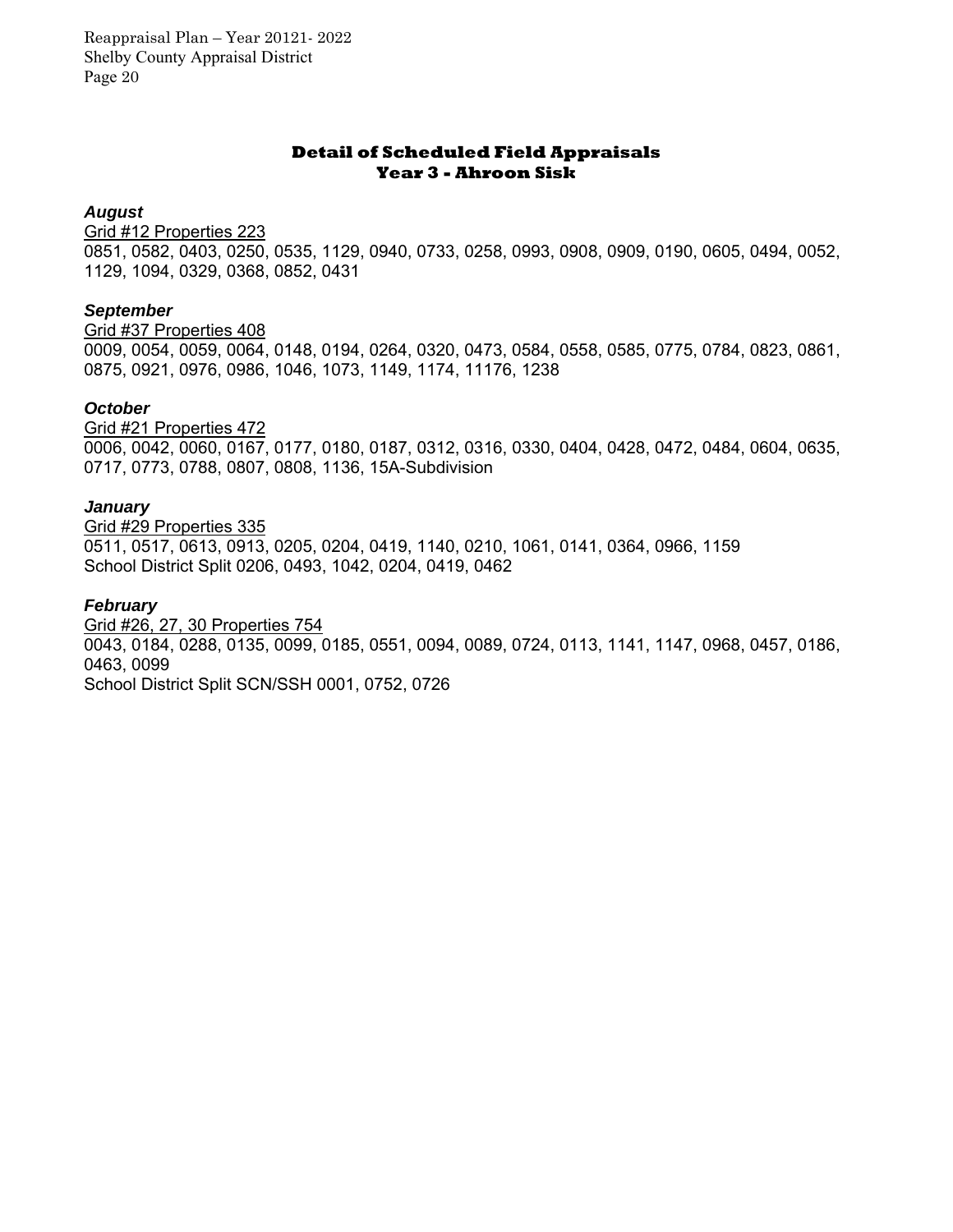#### **Detail of Scheduled Field Appraisals Year 1 – Eric Fairchild**

#### *August*

#### Grid #25 Properties 409

0026, 0036, 0062, 0063, 0139, 0145, 0154, 0212, 0231, 0248, 0366, 0369, 0374, 0398, 0400, 0449, 0513, 0590, 0594, 0679, 0782, 0845, 0876, 0885, 0904, 0954, 0971, 0978, 1002, 1010, 1037, 1049, 1055, 1056, 1063, 1082, 1098, 1120, 1144, 1148, 1153

#### *September*

Grid #11 Properties 322 0007, 0247, 0461, 0464, 0480, 583, 0629, 0633, 0801, 0813, 0836, 1030, 1180, 1185,

*October*  Grid #11 Properties 293

0096

#### *November*

Grid #11 Properties 285 0096 BLOCKS 11-22

#### *December*

Grid #35 Properties 352

0092, 0182, 0270, 0332, 0448, 0451, 0803, 0815, 0816, 0849, 0891, 0907, 0922, 0925, 0933, 0937, 0939, 0941, 0957, 0959, 0960, 0981, 0985, 0997, 1006, 1016, 1045, 1076, 1086, 1109, 1127, 0726-00, 0726-0056, 0709-00, 0147-00

#### *January*

Grid #20 Properties 505 0040, 0055, 0056, 0125, 0221, 0222, 0260, 0315, 0340, 0465, 0732, 0757, 0825, 0853, 0863, 0898, 1198

#### *February*

Grid #26 Properties 478 (NOT INCLUDING 0378 AND 0751) 0001, 0008, 0137, 0138, 0188, 0189, 0218, 0254, 0261, 0353, 0369, 0372, 0510, 0515, 0516, 0552, 0656, 0673, 0677, 0698, 0749, 0756, 0779, 0780, 0838, 0854, 0858, 0864, 0866, 0870, 0873, 0879, 0900, 0906, 0912, 0916, 0917, 0918

#### *March*

Grid #26 Properties 249 0378, 0751

#### *April*

#### Grid #34 Properties 292

0108, 0191, 0267, 0272, 0309, 0409, 0405, 0414, 0508, 0514, 0529, 0540, 0585, 0591, 0592, 0676, 0683, 0689, 0702, 0728, 0811, 0847, 0894, 0910, 0926, 0930, 0932, 0934, 0951, 969, 0984, 1041, 1085, 1090, 1123, 1190, 1191, 1208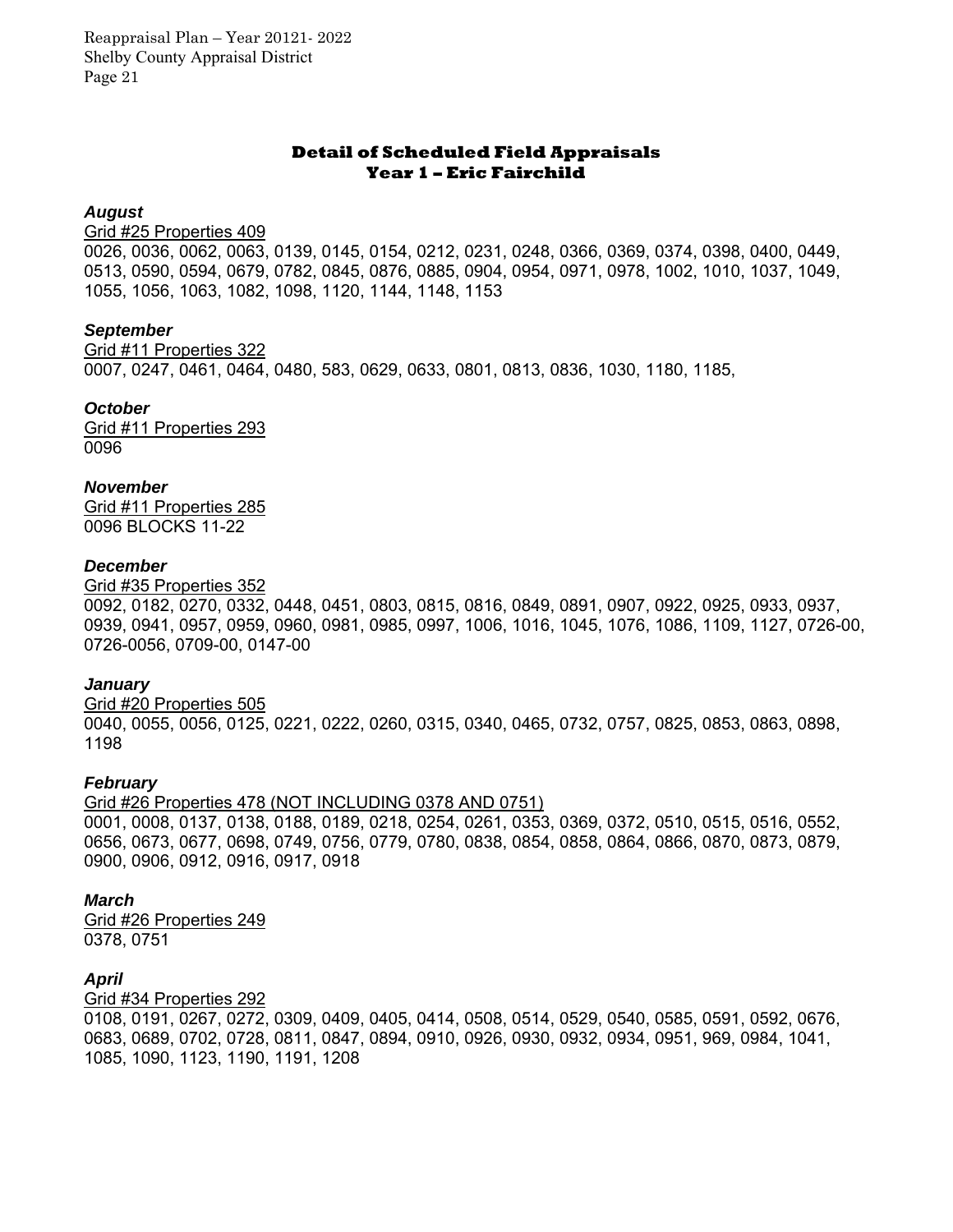### **Detail of Scheduled Field Appraisals Year 2 – Eric Fairchild**

*August* 

Grid #19 Properties 307 0010-0001 thru 0006

*September*  Grid #19 Properties 318 0010-0007 thru 0026

*October*  Grid #19 Properties 351 0010-0027 thru 0035

*November*  Grid #19 Properties 314 0010-0036 thru 0063

*December*  Grid #19 Properties 277 0010-0064 thru 0069

*January*  Grid #19 Properties 332 0010-0070 thru 0075

*February*  Grid #19 Properties 222 0010-0076 thru 0080

*March*  Grid #19 Properties 444 0035, 0153, 0234, 0277, 0278

*April*  Grid #19 Properties 141 0010-0081 thru MH85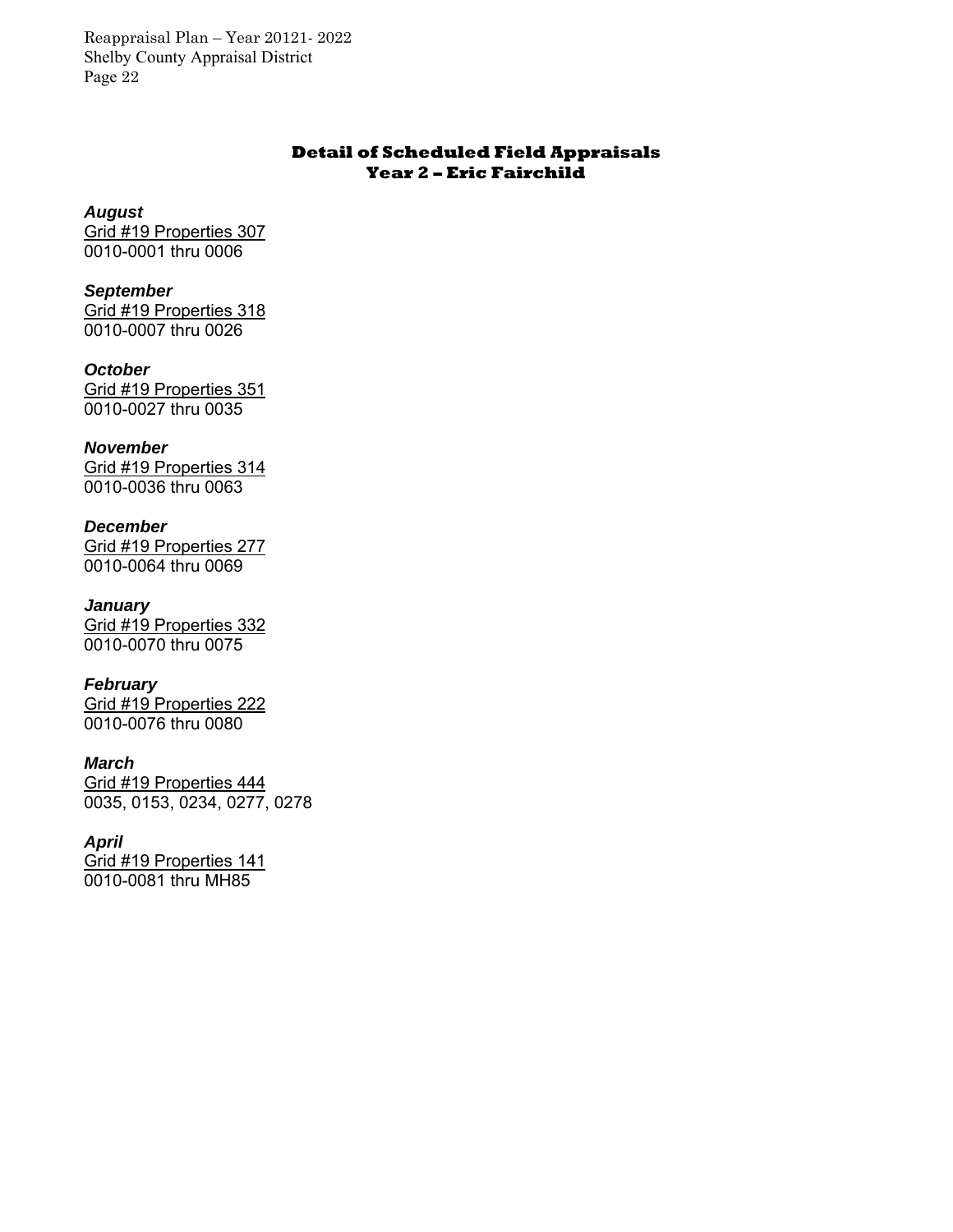#### **Detail of Scheduled Field Appraisals Year 3 – Eric Fairchild**

#### *August*

Grid #19 Properties 431 0286, 0298, 0307, 0308, 0336, 0347, 0407, 0424, 0573, 0589, 0610, 0655, 0798, 0867, 0868, 0964, 0974, 1100

### *September*

Grid #19 Properties 310 0644 Thru 0664-0087

#### *October*

Grid #19 Properties 309 0644-0088 Thru 0644-0094

#### *November*

Grid #19 Properties 431 0286, 0298, 0307, 0308, 0336, 0347, 0407, 0424, 0573, 0589, 0610, 0655, 0798, 0867, 0868, 0964, 974, 1100

#### *December*

Grid #10 Properties 161 0065, 0081,0083,0165,0240, 0273, 0429

#### *January*

#### Grid #10,27,32 Properties 430

0301, 0460, 0602, 0639, 0107, 0143, 0170, 0175, 0201, 0202, 0244, 0385, 0386, 0539, 0556, 0577, 0581, 0626, 0705, 0726, 0756, 0818, 0824, 0827, 0865, 0911, 0935, 0936, 0953, 0965, 0977, 0991, 0995, 1008, 1026, 1040, 1052, 1099, 1101, 1111, 1207, 1213, 0001-00, 0752-00, 35-0726-00, 35- 0726-0008

#### *February*

Grid #24 Properties 371 0199, 0200, 0231, 0281, 0470, 0475, 0522, 0554, 0559, 0753, 0802, 0819, 0956, 1077

#### *March*

Grid #18 Properties 384

0116, 0146, 0376, 0422, 0423, 0441, 0525, 0530, 0571, 0609, 0649, 0687, 0760, 0762, 0792, 0809, 0914, 0942, 1152, 1175

#### *April*

Grid #33 Properties 185

0073, 0093, 0151, 0174, 0235, 0236, 0349, 0370, 0442, 0445, 0512, 0540, 590, 0593, 0696, 0821, 0877, 0890, 0949, 0989, 1021, 1044,01054, 1057, 1068, 1069, 1079, 1092, 1130, 1139, 1155, 1163, 1164, 1182, 1189, 1196, 1205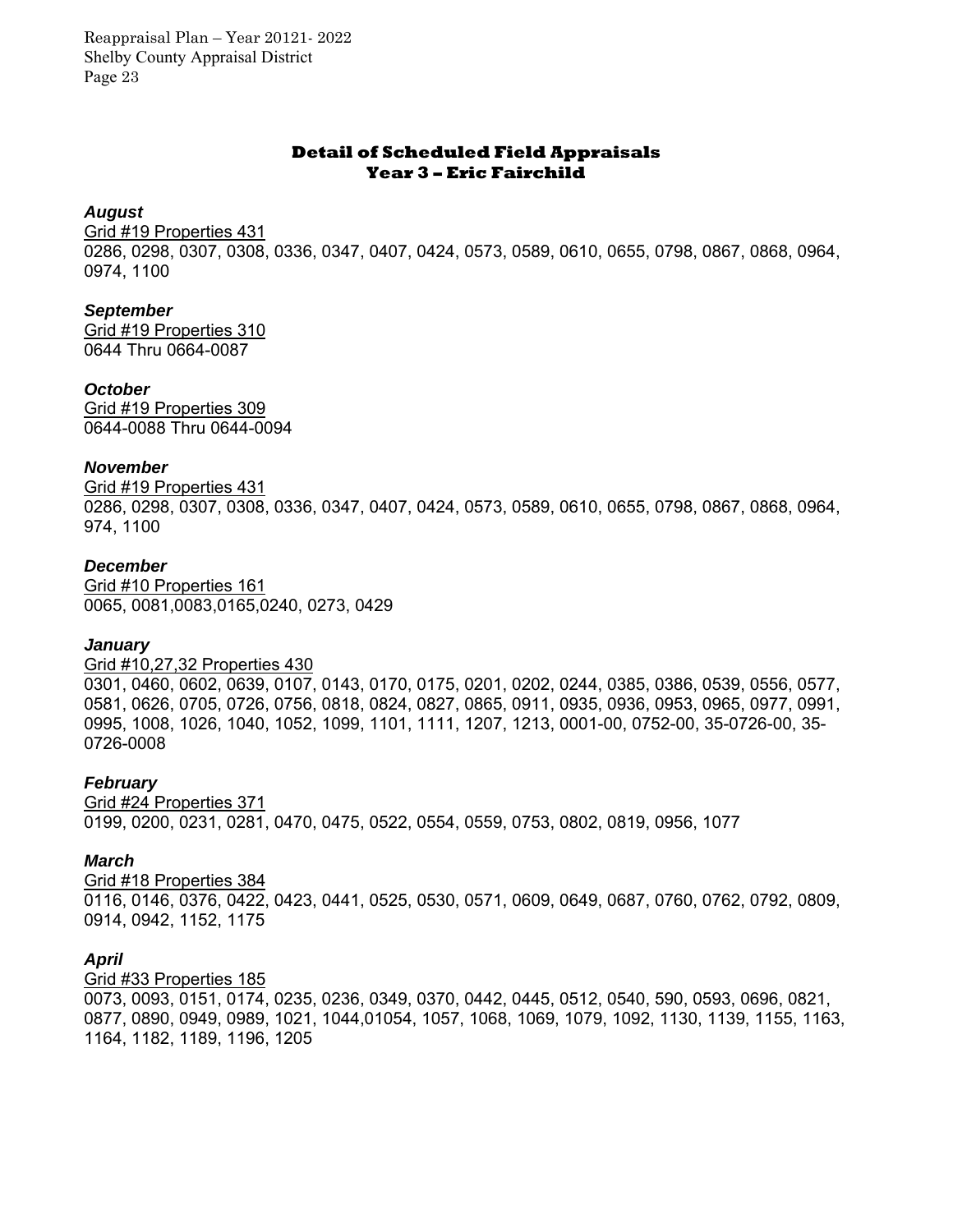### **Detail of Scheduled Field Appraisals Year 1- Brad Fitzgerald**

#### *August*

Grid #18 - 131 Properties Timpson Properties-806-745-736-662-600-274-275-337-412-499-527-562-564-850-871-1059-1119- 1132-1135-1177-1246

### *September*

Grid #10 - 296 Properties Timpson Properties-65-165-240-273-667-725-762-381-458

#### *October*

Grid #3 - 260 Properties Timpson Properties-658-49-326-523-599-9

#### *November*

Grid #8 - 256 Properties Timpson Properties-18-19-198-242-300-383-421-469-471-504-565-731-758-772-899

#### *December*

Grid #25 - 18 Properties Timpson Properties-289-885 Grid #24 - 159 Properties Timpson Properties-3-25-144-282-335-351-394-408-439-478-483-771-778-781-797-819-839-1169

#### *January*

Grid #1 - 512 Properties Timpson Properties-23-66-104-110-115-118-120-127-128-213-225-226-280-328-341-387-438-618- 630-645-659-701-710-735-834-1210-P591-P616-P675

#### *February*

Grid # 2 - 472 Properties Timpson Properties-80-109-122-133-157-168-229-239-252-255-259-359-379-390-441-466-486-532- 542-557-563-586-607-1248-616-653-657-697-720-723-737-739-754-804-857-992-1024

#### *March*

Grid #17 - 535 Properties Timpson Properties-20-39-61-100-106-140-216-243-245-246-251-285-302-331-435-491-495-578-587- 622-654-672-678-699-719-759-790-795-1011-11089-1091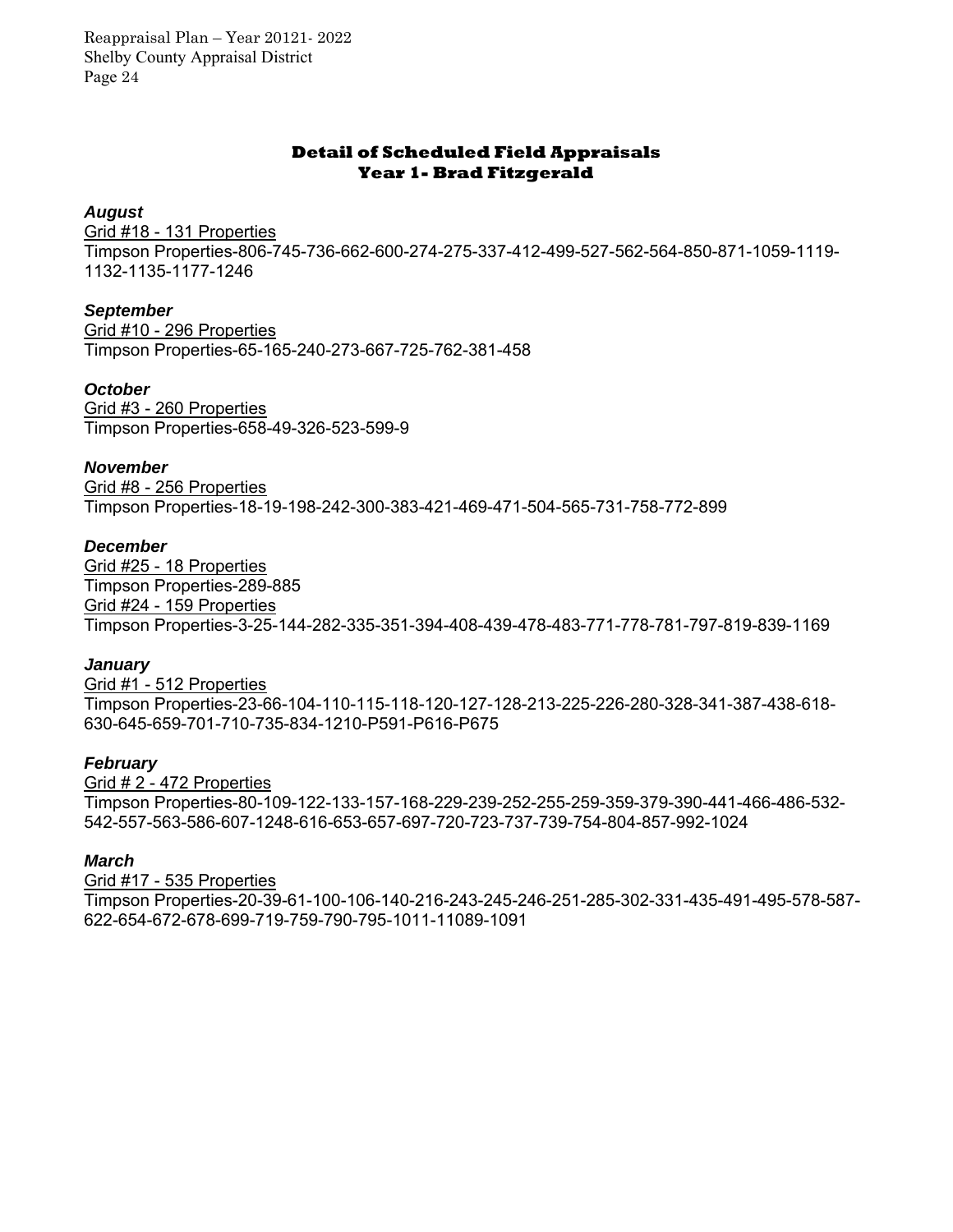### **Detail of Scheduled Field Appraisals Year 2- Brad Fitzgerald**

#### *August*

Grid #2 - 365 Properties Timpson Properties-220-51

### *September*

Grid #2 - 699 Properties Timpson Properties-45

### *October*

Grid #9 - 622 Properties Timpson Properties-38-69-70-71-101-105-123-124-126-168-195-255-303-332-333-357-389-415-149- 528-537-545-576-588-593-601-606-617-527-666-675-706-715-746-787-799-805-833-663-929-1014- 1051-1058-1060-1065-1074-1075-1217-901

### *November*

Grid #14 - 133 Properties Joaquin Properties-2-12-13-14-50-311-323-324-761-905-1166-1187-1188

### *December*

Grid #14 - 163 Properties Joaquin Properties-97-155-156-310-410-468-619-712-750-1018-1025-1116-1145-1247-150

#### *January*

Grid #23 - 199 Properties Joaquin Properties-327-214-560-567-786-892-943-958-1113-1168-1170-1199-1234-1235

#### *February*

Grid #6 - 563 Properties Joaquin Properties-555-631-738

#### *March*

Grid #22 - 55 Properties Joaquin Properties-166-196-287-768-770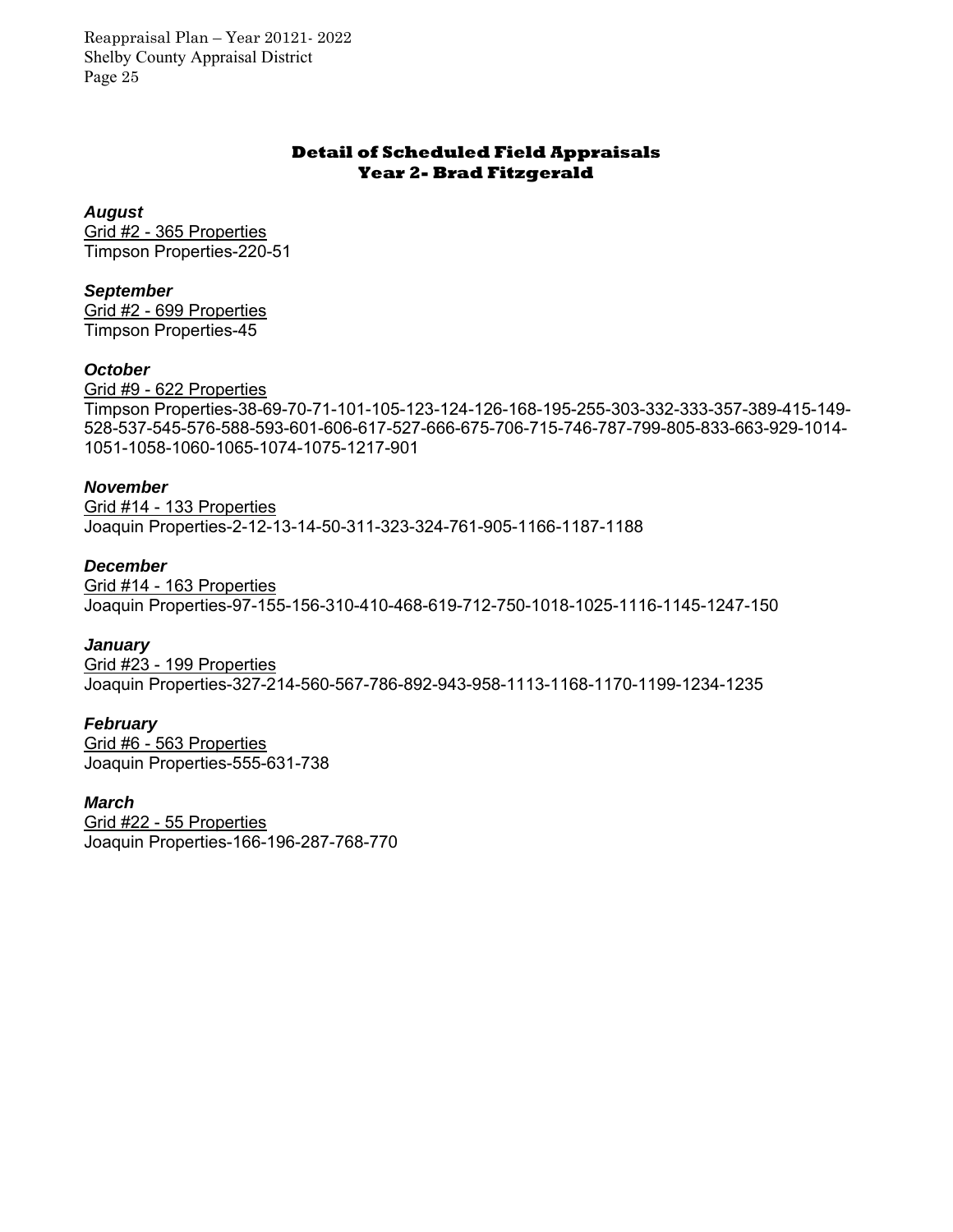### **Detail of Scheduled Field Appraisals Year 3 – Brad Fitzgerald**

#### *August*

Grid #6 - 474 Properties Joaquin Properties-48-158-241-313-339-354-481-489-598-625-685-686-766-791

#### *September*

Grid #6 - 537 Properties Joaquin Properties-68-74-130-346-501-574-680-822-869-878-970-980-1122

#### *October*

Grid #5 - 398 Properties Joaquin Properties-459-637

#### *November*

Grid #5 - 254 Properties Joaquin Properties-88-163-172-230-284-413-520-521-832-840-1023-1071-1081 Joaquin/Tenaha Splits-233-455-722

#### *December*

Grid #13 - 196 Properties Joaquin Properties-132-444-482-502-541-650-729-767-774-1032-1103 Joaquin/Center Splits-490-777 Joaquin/Shelbyville Splits-177-180 Joaquin/Shelbyville/Center Splits-4 Grid #7 -58 Properties Joaquin Properties-15-16-700-1172-1241

#### *January*

Grid #29 - 488 Properties Joaquin Properties-91-967-1013-204-206-419-462-493-1043-450-1031-112

#### *February*

Grid #30 - 313 Properties Joaquin Properties-17-420-477-855-1236-1237 Joaquin/Shelbyville Splits-207-453-641-742

#### *March*

Grid #30 - 239 Properties Joaquin Properties-420-1143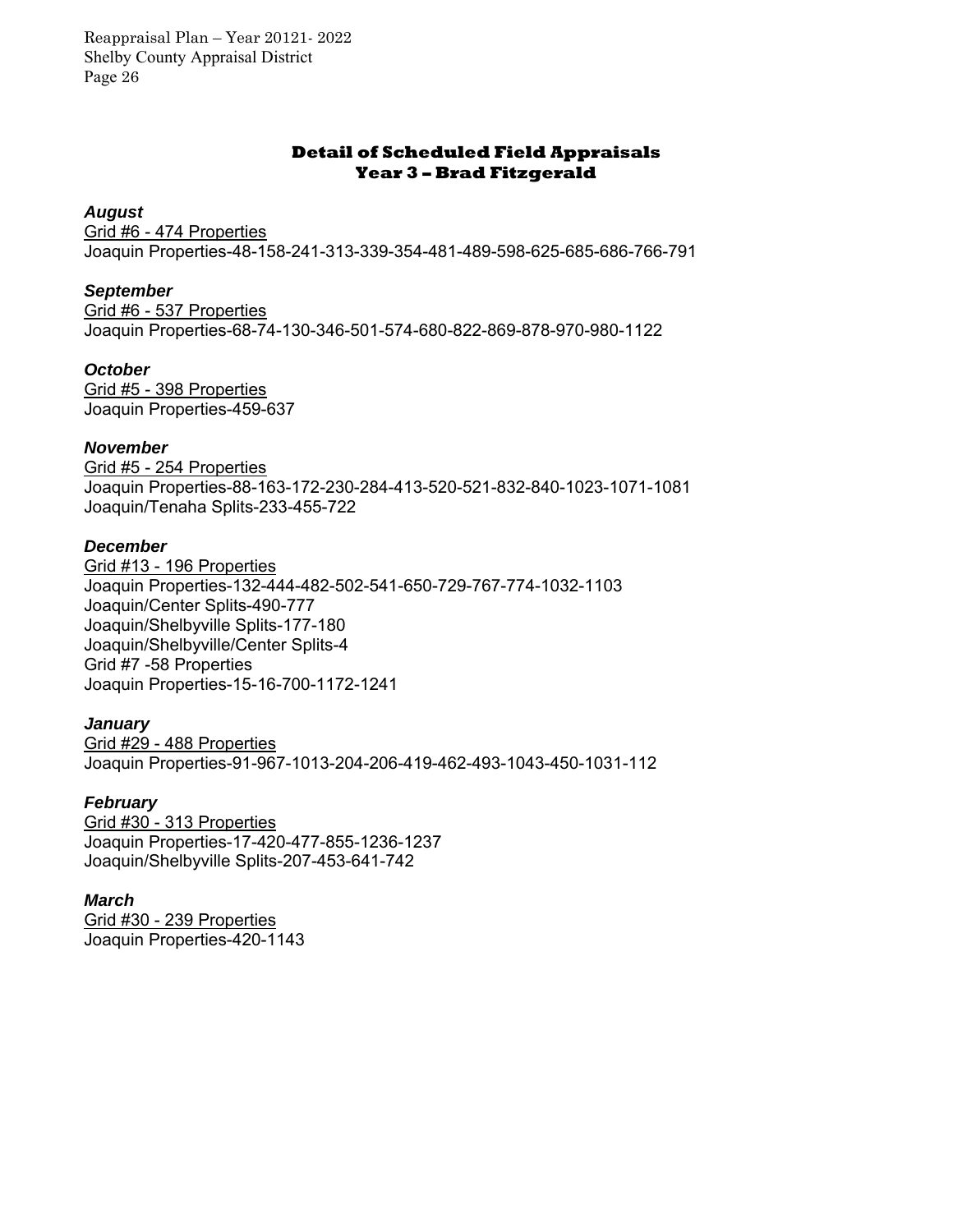### *Office Review*

Once field review is completed, the appraiser conducts a routine valuation review of all properties as outlined in the discussion of ratio studies and market analysis. Valuation reports comparing previous values against proposed and final values are generated for all residential improved and vacant properties. The percentage of value difference are noted for each property within a delineated neighborhood allowing the appraiser to identify, research and resolve value anomalies before final appraised values are released. Previous values resulting from a hearing protest are individually reviewed to determine if the value remains appropriate for the current year.

Once the appraiser is satisfied with the level and uniformity of value for each neighborhood within his area of responsibility, the estimates of value go to noticing.

### **PERFORMANCE TESTS**

### *Sales Ratio Studies*

The primary analytical tool used by the appraisers to measure and improve performance is the ratio study. The district ensures that the appraised values that it produces meet the standards of accuracy in several ways. Overall sales ratios are generated for each neighborhood to allow the appraiser to review general market trends within their area of responsibility and provide an indication of market appreciation over a specified period of time. The PC-based ratio studies are designed to emulate the findings of the state comptroller's annual property value study for category A property.

### *Management Review Process*

Once the proposed value estimates are finalized, the appraiser reviews the sales ratios by neighborhood and presents pertinent valuation data, such as weighted sales ratio and pricing trends, to the appraisal supervisors and the Chief Appraiser for final review and approval. This review includes comparison of level of value between related neighborhoods within and across jurisdiction lines. The primary objective of this review is to ensure that the proposed values have met preset appraisal guidelines appropriate for the tax year in question.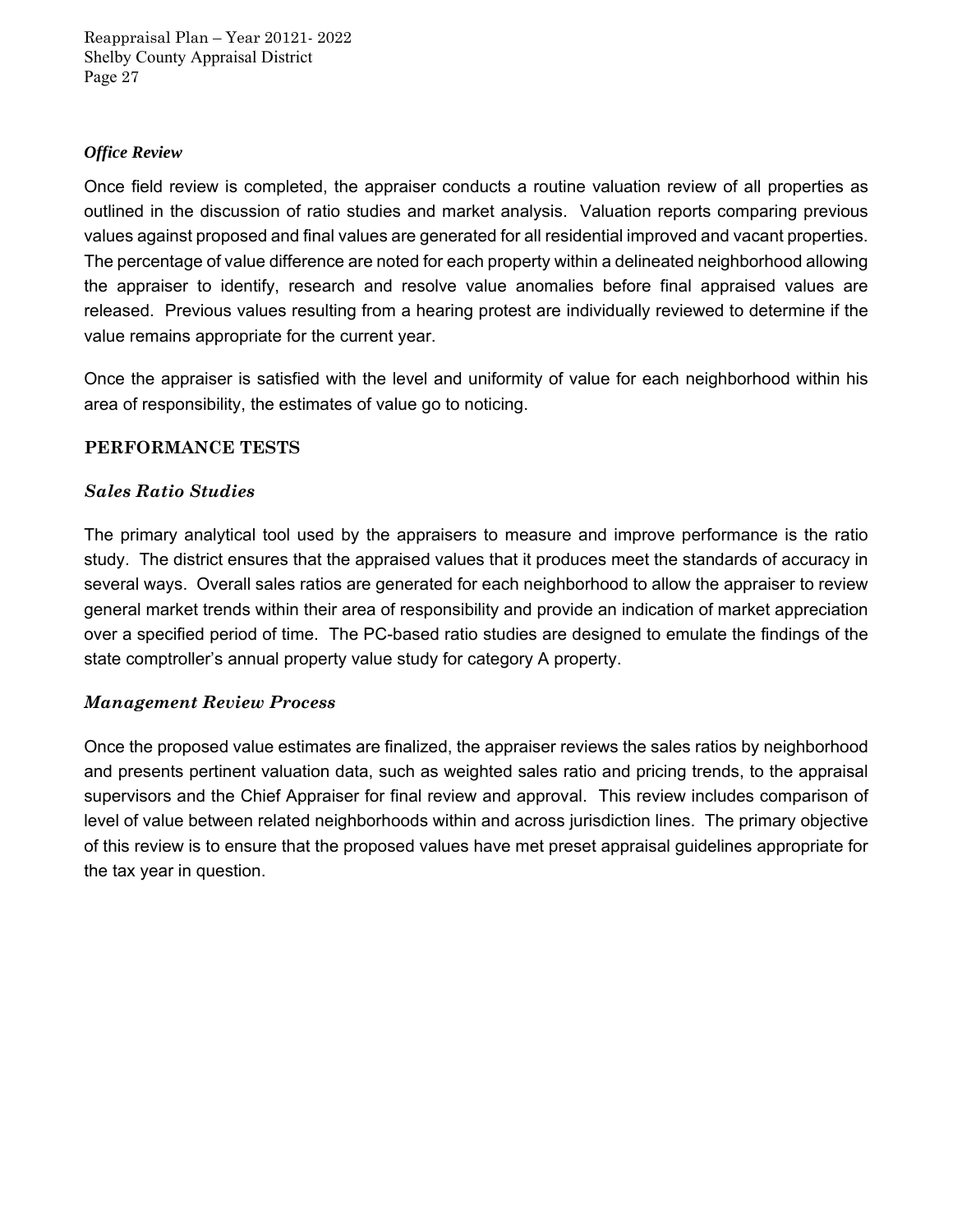### **Business Personal Property Valuation Process**

### **INTRODUCTION**

### *Appraisal Responsibility*

There are four different personal property types appraised by the district's personal property section: Business Personal Property accounts; leased assets; vehicles and aircraft; and multi-location assets.

**Personnel** *-* The personal property staff consists of 2 appraisers and no support staff.

Angie Wright, Appraiser, Business Personal Property Robert N. Pigg, Chief Appraiser, Income Property, Residential Appraiser, Business Personal Property

 **Data** - A common set of data characteristics for each personal property account in Shelby CAD is collected in the field. The property characteristic data drives the computer-assisted personal property appraisal (CAPPA) system. The personal property appraisers collect the field data and maintain electronic property files making updates and changes gathered from field inspections, newspapers, property renditions, sales tax permit listing and interviews with property owners.

### **VALUATION APPROACH**

### *SIC Code Analysis*

Business personal property is classified and utilizes a four-digit numeric codes, called Standard Industrial Classification (SIC) codes that were developed by the federal government to describe property. These classifications are used by Shelby CAD to classify personal property by business type

SIC code identification and delineation is the cornerstone of the personal property valuation system at the district. All of the personal property analysis work done in association with the personal property valuation process is SIC code specific. SIC codes are delineated based on observable aspects of homogeneity and business use.

### *Highest and Best Use Analysis*

The highest and best use of property is the reasonable and probable use that supports the greatest income and the highest present value as of the date of the appraisal. The highest and best use must be physically possible, legal, financially feasible, and productive to its maximum. The highest and best use of personal property is normally its current use.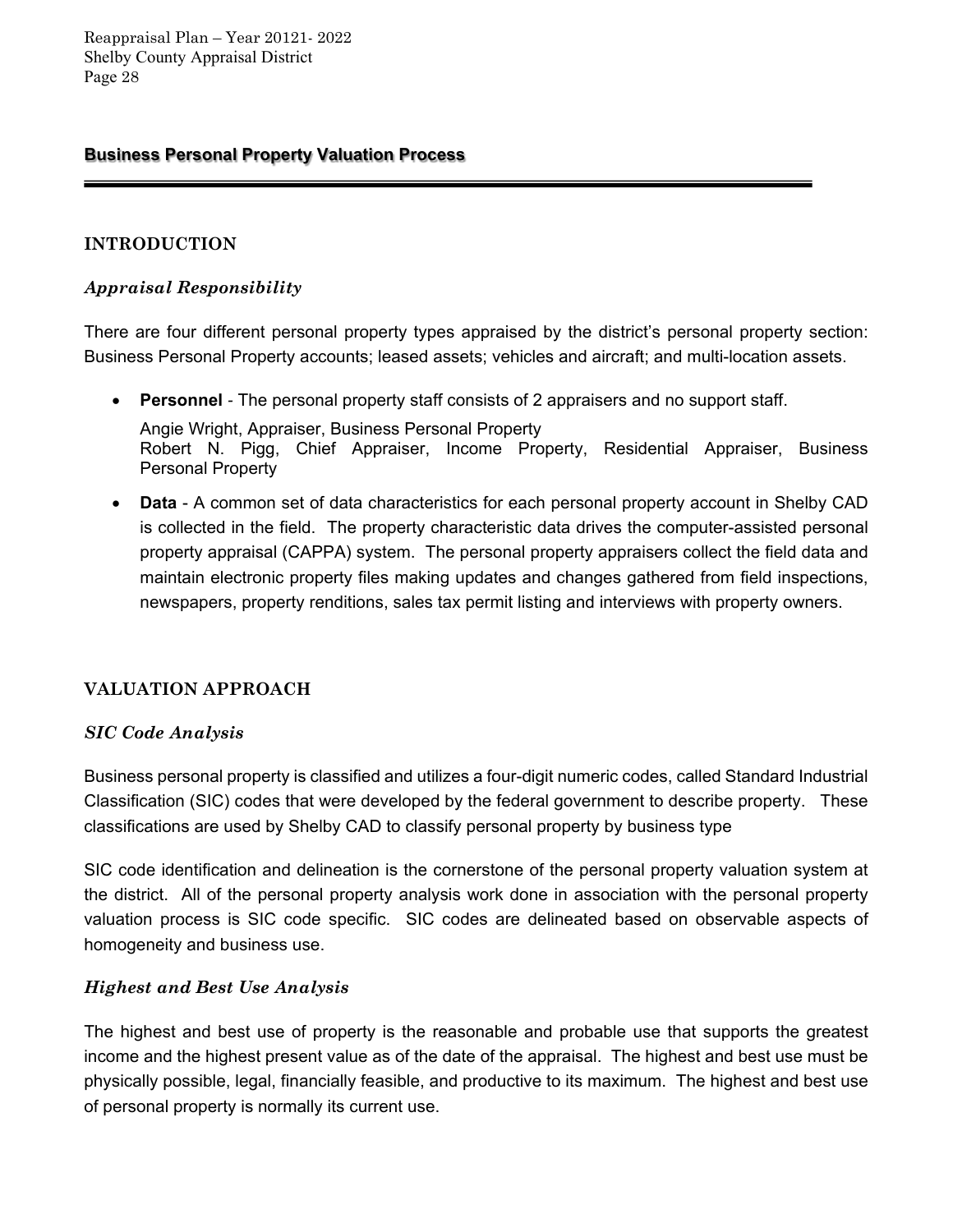### **DATA COLLECTION/VALIDATION**

### *Data Collection Procedures*

Personal property data collection procedures are published and distributed to all appraisers involved in the appraisal and valuation of personal property. The appraisal procedures are reviewed and revised to meet the changing requirements of field data collection.

### *Sources of Data*

### Business Personal Property

The district's property characteristic data was collected through a massive field data collection effort coordinated by the district over the recent past and from property owner renditions. From year to year, reevaluation activities permit district appraisers to collect new data via an annual field inspection. This project results in the discovery of new businesses, changes in ownership, relocation of businesses, and closures of businesses not revealed through other sources. Tax assessors, city and local newspapers, and the public often provide the district information regarding new personal property and other useful facts related to property valuation.

### Vehicles

An outside vendor provides Shelby CAD with a listing of vehicles within the jurisdiction. The vendor develops this listing from the Texas Department of Transportation (TxDOT) Title and Registration Division records. Other sources of data include property owner renditions and field inspections.

### Leased and Multi-Location Assets

The primary source of leased and multi-location assets is property owner renditions of property. Other sources of data include field inspections.

### **VALUATION AND STATISTICAL ANALYSIS (model calibration)**

### *Cost Schedules*

Cost schedules are developed based on the SIC code by the Property Tax Division of the Comptroller's Office and by district personal property valuation appraisers. The cost schedules are developed by analyzing cost data from property owner renditions, hearings, state schedules, and published cost guides. The cost schedules are reviewed as necessary to conform to changing market conditions. The schedules are typically in a price per square foot format, but some exception SIC's are in an alternate price per unit format, such as per room for hotels.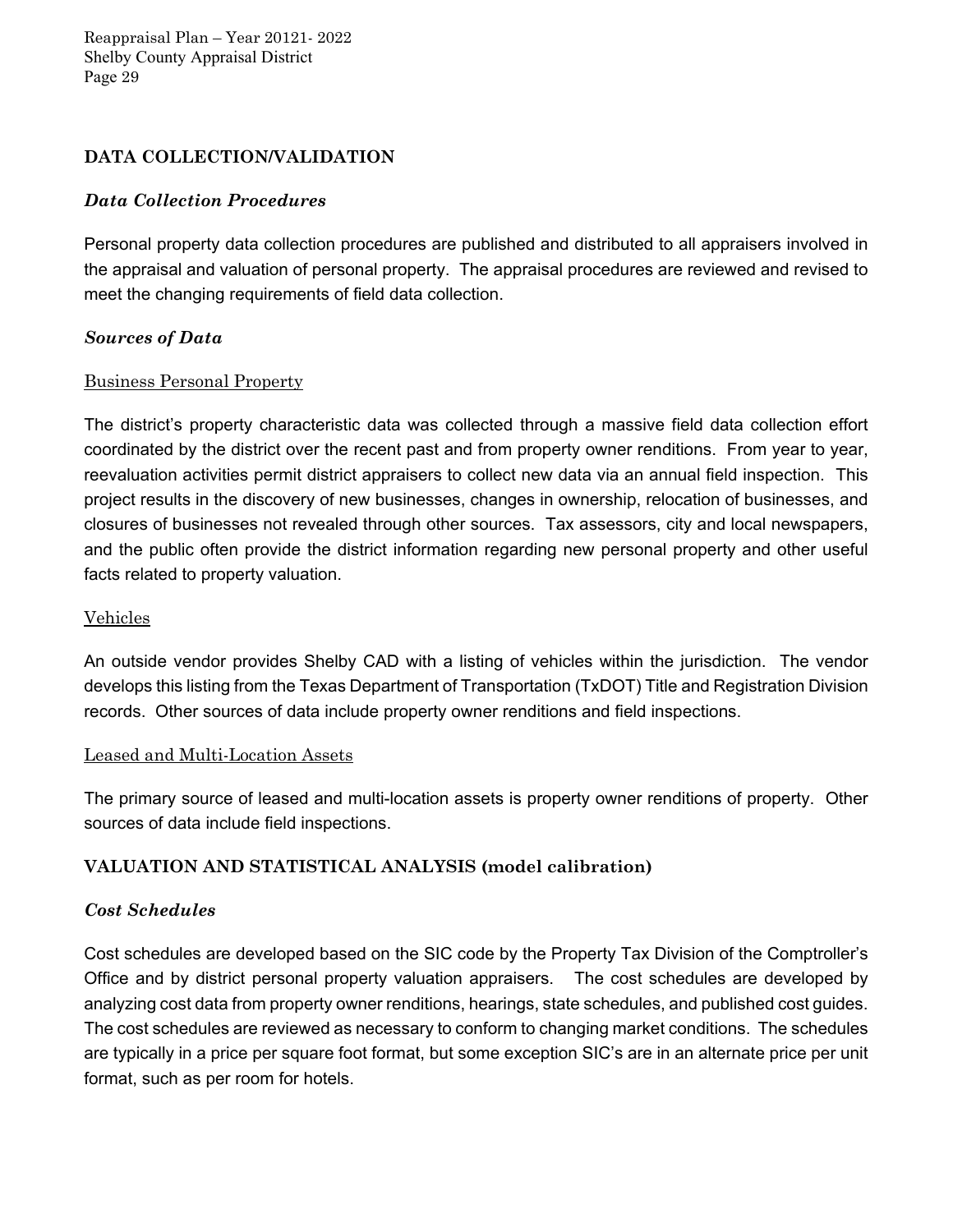### *Statistical Analysis*

Summary statistics including, but not limited to, the median, weighted mean, and standard deviation provide the appraisers an analytical tool by which to determine both the level and uniformity of appraised value by SIC code. Review of the standard deviation can discern appraisal uniformity within SIC codes.

# *Depreciation Schedule and Trending Factors:*

# Business Personal Property

Shelby CAD's primary approach to the valuation of business personal property is the cost approach. The replacement cost new (RCN) is either developed from property owner reported historical cost or from CAD developed valuation models. The trending factors used by the CAD to develop RCN are based on published valuation guides. The percent good depreciation factors used by Shelby CAD are also based on published valuation guides. The index factors and percent good depreciation factors are used to develop present value factors (PVF), by year of acquisition, as follows:

# PVF = INDEX FACTOR x PERCENT GOOD FACTOR

The PVF is used as an "express" calculation in the cost approach. The PVF is applied to reported historical cost as follows:

# MARKET VALUE ESTIMATE = PVF x HISTORICAL COST

This mass appraisal PVF schedule is used to ensure that estimated values are uniform and consistent within the market and reflect current economic pressures of supply and demand.

# *Computer Assisted Personal Property Appraisal (CAPPA)*

The CAPPA valuation process has two main objectives: 1) Analyze and adjust estimated asset cost with existing SIC models. 2) Develop new models for business classifications not previously integrated into CAPPA. The delineated sample is reviewed for accuracy of SIC code, square footage, field data, and original cost information. Models are created and refined using actual original cost data to derive a typical replacement cost new (RCN) per square foot for a specific category of assets. The RCN per square foot is depreciated by the estimated age using the depreciation table adopted for the tax year.

The data sampling process is conducted in the following order: 1) Prioritizing Standard Industrial Classification (SIC) codes for model analysis. 2) Compiling the data and developing the reports. 3) Field checking the selected samples. The models are built and adjusted using internally developed software. The models are then tested against the previous year's data. The typical RCN per square foot (or applicable unit) is determined by a statistical analysis of the available data.

CAPPA model values are used in the general business personal property valuation program to estimate the value of new accounts for which no property owner's rendition is filed. Model values are also used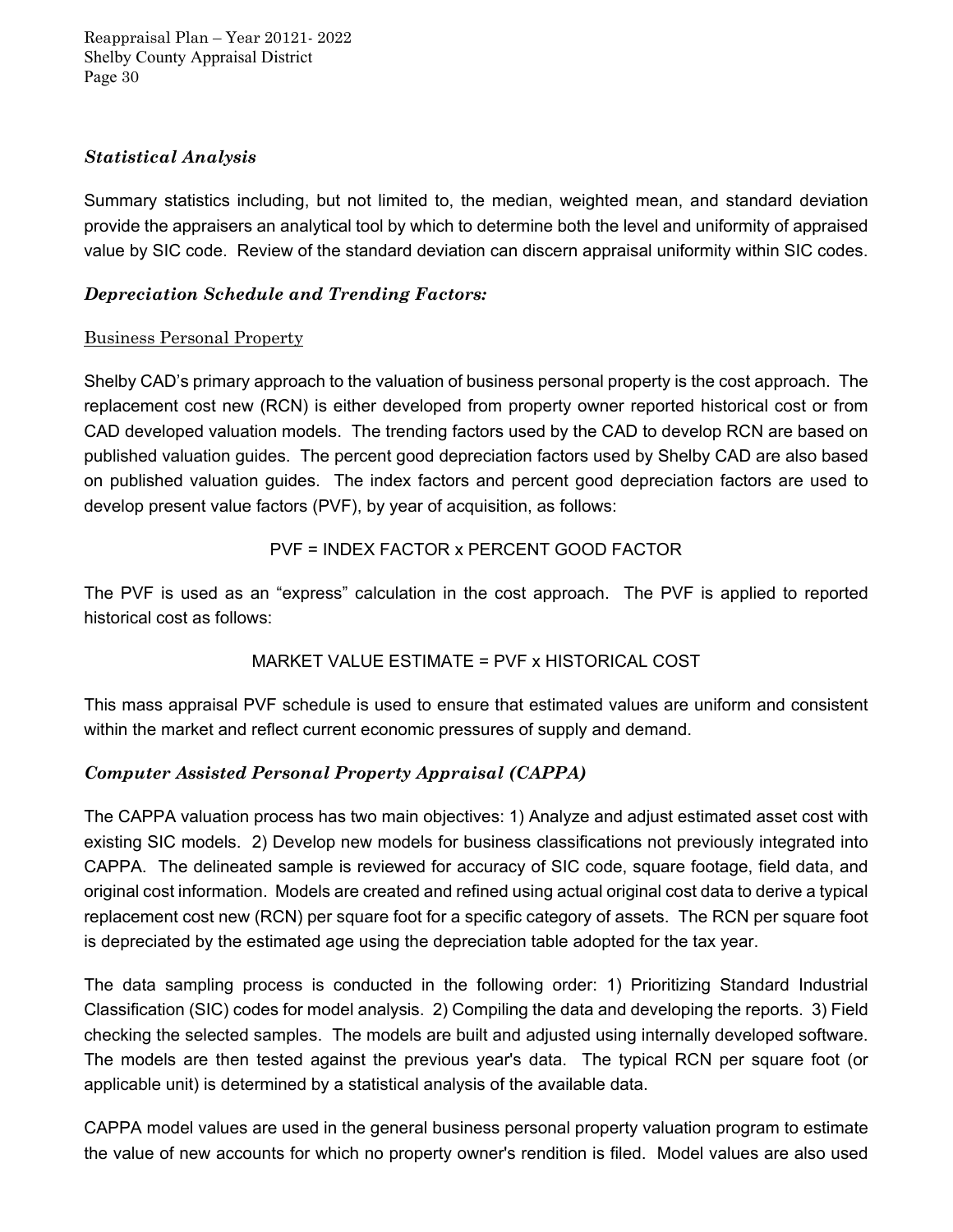to establish tolerance parameters for testing the valuation of property for which prior data years' data exist or for which current year rendered information is available. The calculated current year value or the prior year's value is compared to the indicated model value by the valuation program. If the value being tested is within an established acceptable percentage tolerance range of the model value, the account passes that range check and moves to the next valuation step. If the account fails the tolerance range check, it is flagged for individual review. Allowable tolerance ranges may be adjusted from year to year depending on the analysis of the results of the prior year.

### Vehicles

Value estimates for vehicles are provided by an outside vendor and are based on Red Book published book values, and there are also considerations available for high mileage. Vehicles that are not valued by the vendor are valued by an appraiser using PVF schedules or published guides.

### Leased and Multi-Location Assets

Leased and multi-location assets are valued using the PVF schedules mentioned above. If the asset to be valued in this category is a vehicle, then Red Book published book values are used. Assets that are not valued by the vendor are valued by an appraiser using PVF schedules or published guides.

### **INDIVIDUAL VALUE REVIEW PROCEDURES**

### *Office Review*

### Business Personal Property

A district valuation computer program exists in a mainframe environment that identifies accounts in need of review based on a variety of conditions. Property owner renditions, accounts with field or other data changes, accounts with prior hearings, new accounts, and SIC cost table changes are all considered. The accounts are processed by the valuation program and pass or fail preset tolerance parameters by comparing appraised values to prior year and model values. The appraisers review accounts that fail the tolerance parameters.

### **PERFORMANCE TESTS**

### *Ratio Studies*

Each year the Property Tax Division of the state comptroller's office conducts a property value study (PVS). The PVS is a ratio study used to gauge appraisal district performance. Results from the PVS play a part in school funding. Rather than a sales ratio study, the personal property PVS is a ratio study using state cost and depreciation schedules to develop comparative personal property values. These values are then compared to Shelby CAD's personal property values and ratios are indicated.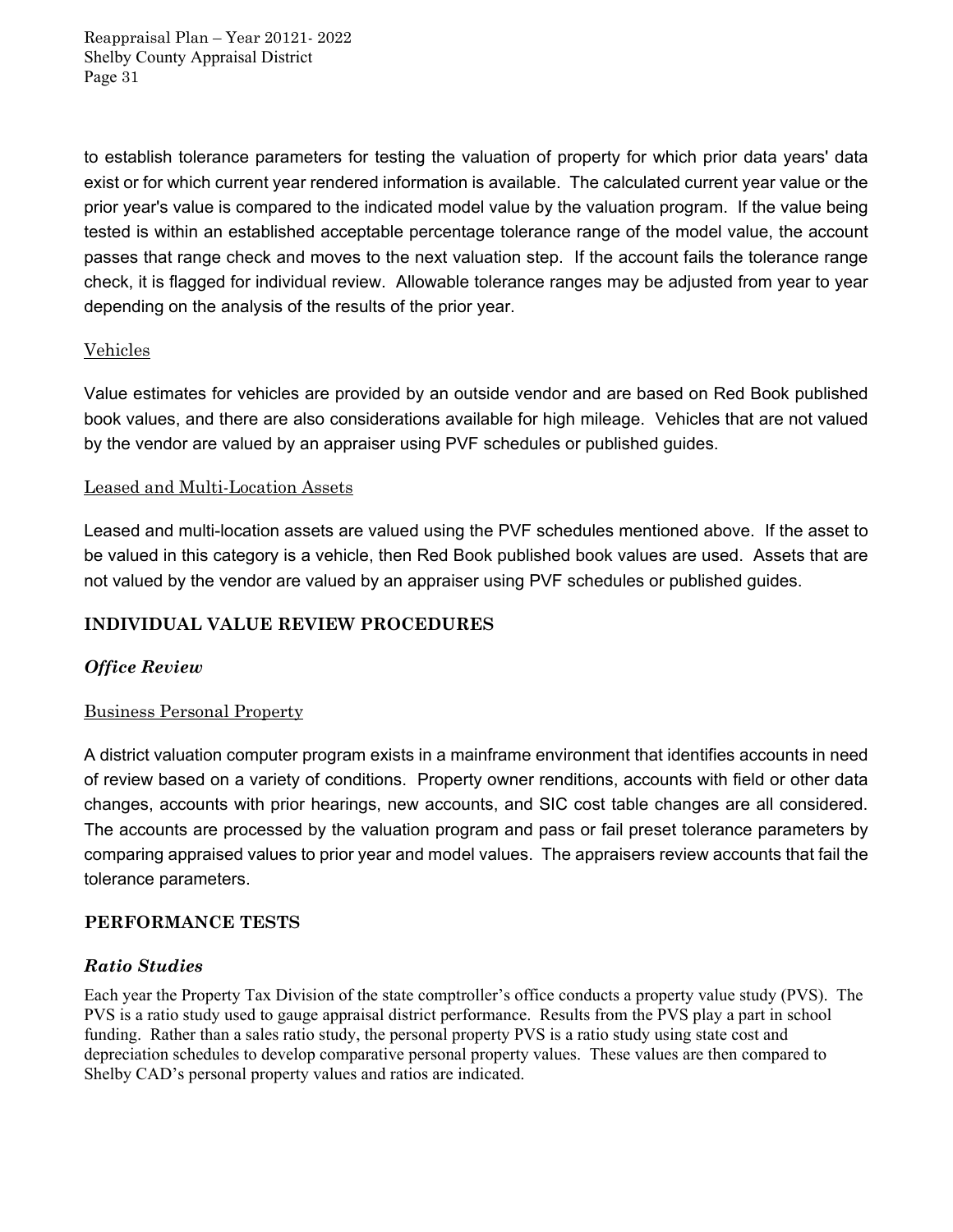### **Commercial and Industrial Property Valuation Process**

### **INTRODUCTION**

### *Appraisal Responsibility*

This mass appraisal assignment includes all of the commercially described real property which falls within the responsibility of the commercial valuation appraisers of the Shelby County Appraisal District and located within the boundaries of this taxing jurisdiction. Commercial appraisers appraise the fee simple interest of properties according to statute and court decisions. However, the affect of easements, restrictions, encumbrances, leases, contracts or special assessments are considered on an individual basis, as is the appraisement of any non-exempt taxable fractional interests in real property (i.e. certain multi-family housing projects). Fractional interests or partial holdings of real property are appraised in fee simple for the whole property and divided programmatically based on their prorated interests.

### *Appraisal Resources*

**Personnel** - The improved real property appraisal responsibilities are categorized according to major property types of multi-family or apartment, office, retail, warehouse and special use (i.e. hotels, hospitals and, nursing homes).

The following appraisers are responsible for estimating the market value of commercial and industrial property:

Robert N. Pigg, Chief Appraiser, Income Property, Residential/Commercial Appraiser

Ahroon Sisk, Residential/Commercial Appraiser

Eric Fairchild, Residential/Commercial Appraiser

Brad Fitzgerald, Residential/Commercial Appraiser

Outside Appraisal Firm – Pritchard & Abbott, Inc. (See also the attached Part 2, submitted by Pritchard & Abbott)

**Data** - The data used by the commercial appraisers includes verified sales of vacant land and improved properties and the pertinent data obtained from each (sales price levels, capitalization rates, income multipliers, equity dividend rates, marketing period, etc.). Other data used by the appraisers includes actual income and expense data (typically obtained through the hearings process), actual contract rental data, leasing information (commissions, tenant finish, length of terms, etc.), and actual construction cost data. In addition to the actual data obtained from specific properties, market data publications are also reviewed to provide additional support for market trends.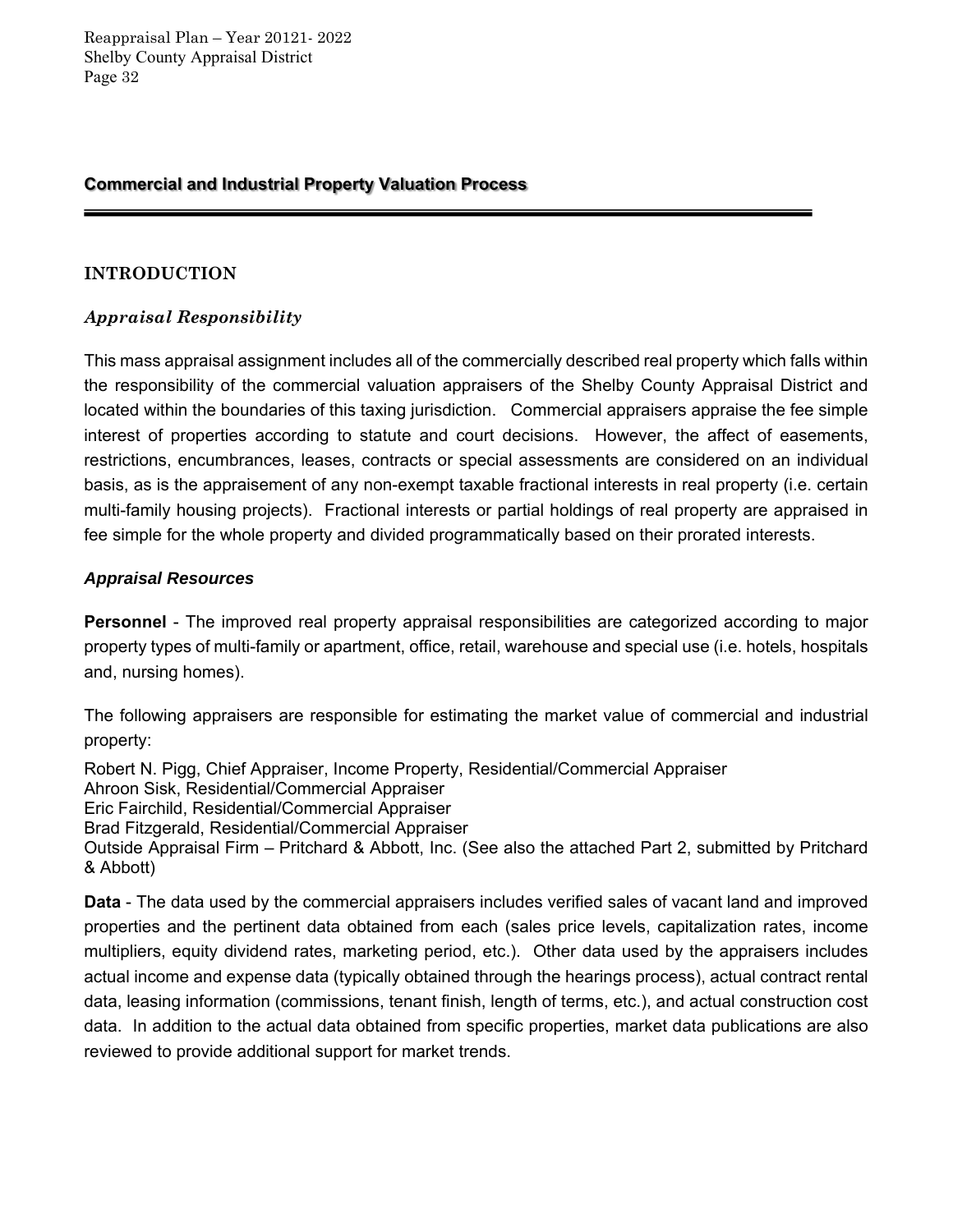### **PRELIMINARY ANALYSIS**

### *Market Study*

Market studies are utilized to test new or existing procedures or valuation modifications in a limited sample of properties located in the district and are also considered and become the basis of updating whenever substantial changes in valuation are made. These studies target certain types of improved property to evaluate current market prices for rents and for sales of commercial and industrial real property. These comparable sale studies and ratio studies reveal whether the valuation system is producing accurate and reliable value estimates or whether procedural and economic modifications are required. The appraiser implements this methodology when developing cost approach, market approach, and income approach models.

Shelby CAD coordinates its discovery and valuation activities with adjoining appraisal districts. Numerous field trips, interviews and data exchanges with adjacent appraisal districts have been conducted to ensure compliance with state statutes. In addition, Shelby CAD administration and personnel interact with other assessment officials through professional trade organizations including the International Association of Assessing Officers, Texas Association of Appraisal Districts, Texas Rural Chief Appraisers, and the Texas Association of Assessing Officers. District staff strives to maintain appraisal skills and professionalism by continuing education in the form of courses that are offered by several professional associations such as International Association of Assessing Officers (IAAO), Texas Association of Assessing Officers (TAAO), Texas Association of Appraisal Districts (TAAD) and Texas Department of Licensing and Regulation (TDLR) courses.

### **VALUATION APPROACH**

### *Land Value*

Commercial land is analyzed annually to compare appraised values with recent sales of land in the market area. If appraised values differ from sales prices being paid, adjustments are made to all land in that region. Generally, commercial property is appraised on a price per square foot basis. Factors are placed on individual properties based on corner influence, depth of site, shape of site, easements across site, and other factors that may influence value. The land is valued as though vacant at the highest and best use.

### *Area Analysis*

Area data on regional economic forces such as demographic patterns, regional location factors, employment and income patterns, general trends in real property prices and rents, interest rate trends, availability of vacant land, and construction trends and costs are collected from private vendors and public sources.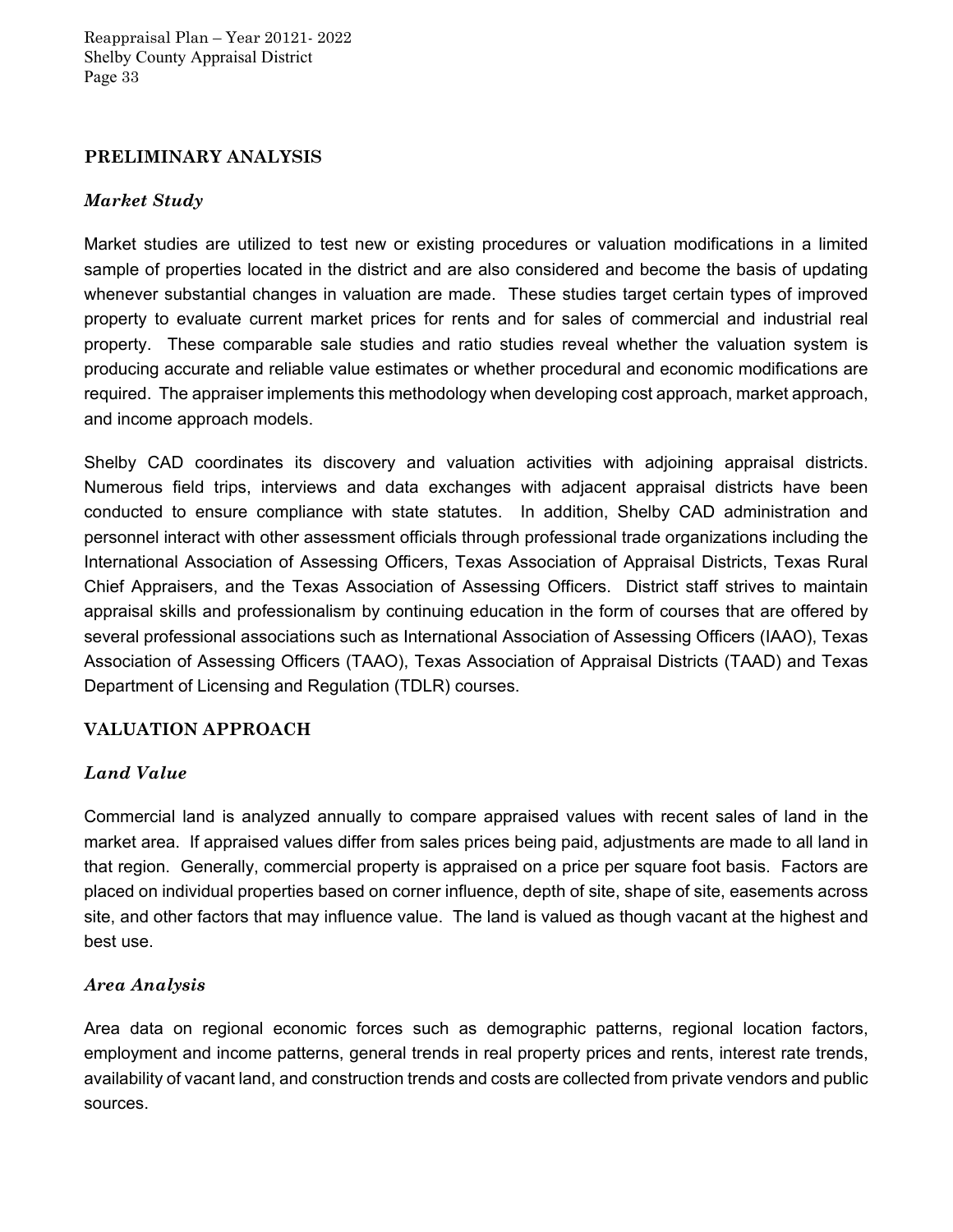### *Neighborhood Analysis*

The neighborhood and market areas are comprised of the land area and commercially classed properties located within the boundaries of this appraisal jurisdiction. These areas consist of a wide variety of property types including multiple-family residential, commercial and industrial. Neighborhood and area analysis involves the examination of how physical, economic, governmental and social forces and other influences may affect property values within subgroups of property locations. The effects of these forces are also used to identify, classify, and organize comparable properties into smaller, manageable subsets of the universe of properties known as neighborhoods. In the mass appraisal of commercial and industrial properties these subsets of a universe of properties are generally referred to as market areas, neighborhoods, or economic areas.

Economic areas are defined by each of the improved property use types (apartment, office, retail, warehouse and special use) based upon an analysis of similar economic or market forces. These include but are not limited to similarities of rental rates, classification of projects (known as building class by area commercial market experts), date of construction, overall market activity or other pertinent influences. Economic area identification and delineation by each major property use type is the benchmark of the commercial valuation system. All income model valuation (income approach to value estimates) is economic area specific. Economic areas are periodically reviewed to determine if redelineation is required. The geographic boundaries as well as income, occupancy and expense levels and capitalization rates by age within each economic area for all commercial use types and its corresponding income model have been estimated for these properties.

### *Highest and Best Use Analysis*

The highest and best use is the most reasonable and probable use that generates the highest net to land and present value of the real estate as of the date of valuation. The highest and best use of any given property must be physically possible, legally permissible, financially feasible, and maximally productive. For improved properties, highest and best use is evaluated as improved and as if the site were still vacant. This perspective assists in determining if the existing improvements have a transitional use, interim use, nonconforming use, multiple uses, speculative use, is excess land, or a different optimum use if the site were vacant. For vacant tracts of land within this jurisdiction, the highest and best use is considered speculative based on the surrounding land uses. Improved properties reflect a wide variety of highest and best uses which include, but are not limited to: office, retail, apartment, warehouse, light industrial, special purpose, or interim uses. In many instances, the property's current use is the same as its highest and best use. This analysis insures that an accurate estimate of market value (sometimes referred to as value in exchange) is derived.

On the other hand, value in use represents the value of a property to a specific user for a specific purpose. This perspective for value may be significantly different than market value, which approximates market price under the following assumptions: (i) no coercion of undue influence over the buyer or seller in an attempt to force the purchase or sale, (ii) well-informed buyers and sellers acting in their own best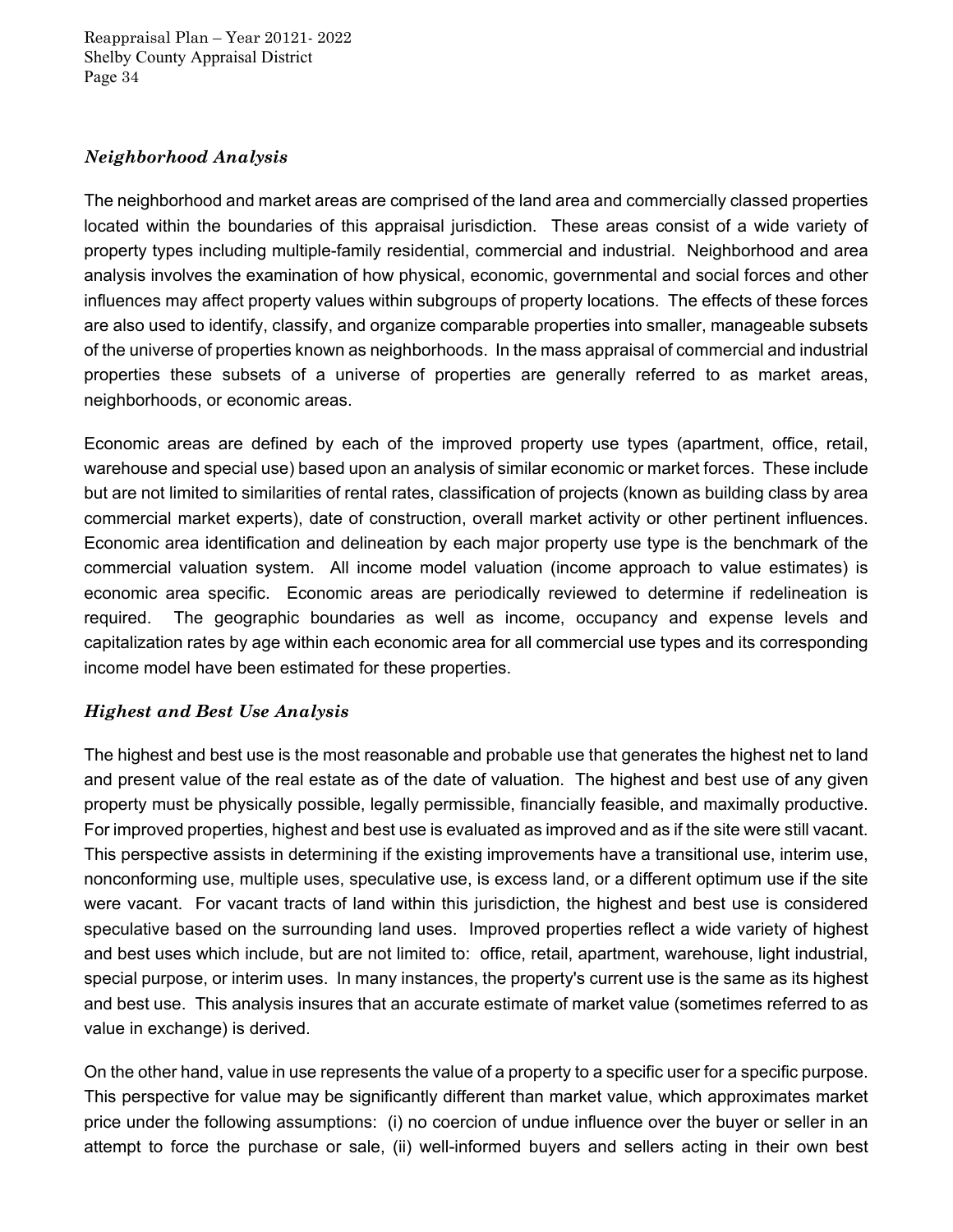interests, (iii) a reasonable time for the transaction to take place, and (iv) payment in cash or its equivalent.

### *Market Analysis*

A market analysis relates directly to examining market forces affecting supply and demand. This study involves the relationships between social, economic, environmental, governmental, and site conditions. Current market activity including sales of commercial properties, new construction, new leases, lease rates, absorption rates, vacancies, allowable expenses (inclusive of replacement reserves), expense ratio trends, capitalization rate studies are analyzed to determine market ranges in price, operating costs and investment return expectations.

### **DATA COLLECTION / VALIDATION**

### *Data Collection Manuals*

Data collection and documentation for Commercial/Industrial property is continually updated, providing a uniform system of itemizing the multitude of components comprising improved properties. All properties located in Shelby CAD's inventory are coded according to a specific classification system and the approaches to value are structured and calibrated based on this coding system.

Annually, after the sales of property have been researched, verified, keyed into the database, and quality control has been completed, the sales data is summarized and produced into list form. The confirmed sales reports, known as the Commercial Improved and Vacant Land sales listings categorize the sales by property and use type, and sort the data by location and chronological order. Many of these sales are available to the public for use during protest hearings and are also used by the Shelby CAD appraisers during the hearings process.

### *Sources of Data*

In terms of commercial sales data, Shelby CAD receives a copy of the deeds recorded in Shelby County and adjoining counties that convey commercially classed properties. These deeds involving a change in commercial ownership are entered into the sales information system and researched in an attempt to obtain the pertinent sale information. Other sources of sale data include the protest hearings process and local, regional and national real estate and financial publications.

For those properties involved in a transfer of commercial ownership, a sale file is produced which begins the research and verification process. The initial step in sales verification involves a computer-generated questionnaire, which is mailed to both parties in the transaction (Grantor and Grantee). If a questionnaire is answered and returned, the documented responses are recorded into the computerized sales database system. If no information is provided, verification of many transactions is then attempted via phone calls to parties thought to be knowledgeable of the specifics of the sale. Other sources contacted are the brokers involved in the sale, property managers or commercial vendors. In other instances, sales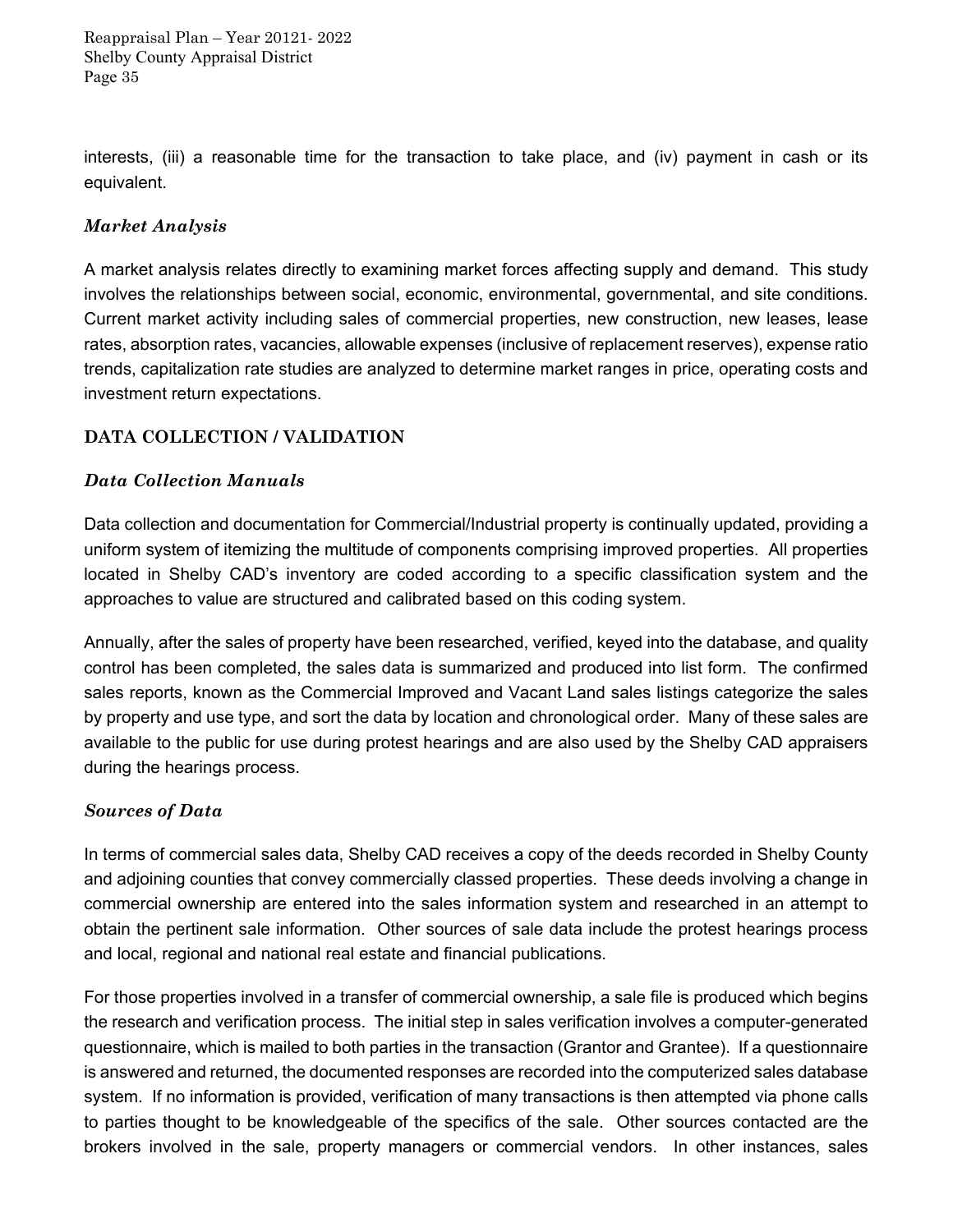verification is obtained from local appraisers or others that may have the desired information. Finally, closing statements are often provided during the hearings process. The actual closing statement is the most reliable and preferred method of sales verification.

### **VALUATION ANALYSIS**

Model calibration involves the process of periodically adjusting the mass appraisal formulae, tables and schedules to reflect current local market conditions. Once the models have undergone the specification process, adjustments can be made to reflect new construction procedures, materials and/or costs, which can vary from year to year. The basic structure of a mass appraisal model can be valid over an extended period of time, with trending factors utilized for updating the data to the current market conditions. However, at some point, if the adjustment process becomes too involved, the model calibration technique can mandate new model specifications or a revised model structure.

### *Cost Schedules*

The cost approach to value is applied to improved real property utilizing the comparative unit method. This methodology involves the utilization of national cost data reporting services as well as actual cost information on local comparable properties whenever possible. Cost models are typically developed based on the Marshall Valuation Service which indicate estimated hard or direct costs of various improvement types. Cost models include the derivation of replacement cost new (RCN) of all improvements represented within the district. These include comparative base rates, per unit adjustments and lump sum adjustments for variations in property description, design, and types of improvement construction. This approach and analysis also employs the sales comparison approach in the evaluation of soft or indirect costs of construction. Evaluating market sales of newly developed improved property is an important part of understanding total replacement cost of improvements. What total costs may be involved in the development of the property, as well as any portion of cost attributed to entrepreneurial profit can only be revealed by market analysis of pricing acceptance levels. In addition, market related land valuation for the underlying land value is important in understanding and analyzing improved sales for all development costs and for the abstraction of improvement costs for construction and development. Time and location modifiers are necessary to adjust cost data to reflect conditions in a specific market and changes in costs over a period of time. Because a national cost service is used as a basis for the cost models, location modifiers and estimates of soft cost factors are necessary to adjust these base costs specifically for various types of improvements located in Shelby County. Thusly, local modifiers are additional cost factors applied to replacement cost estimated by the national cost service. Estimated replacement cost new will reflect all costs of construction and development for various improvements located in Shelby CAD as of the date of appraisal.

Accrued depreciation is the sum of all forms of loss affecting the contributory value of the improvements. It is the measured loss against replacement cost new taken from all forms of physical deterioration, functional and economic obsolescence. Accrued depreciation is estimated and developed based on losses typical for each property type at that specific age. Depreciation estimates have been implemented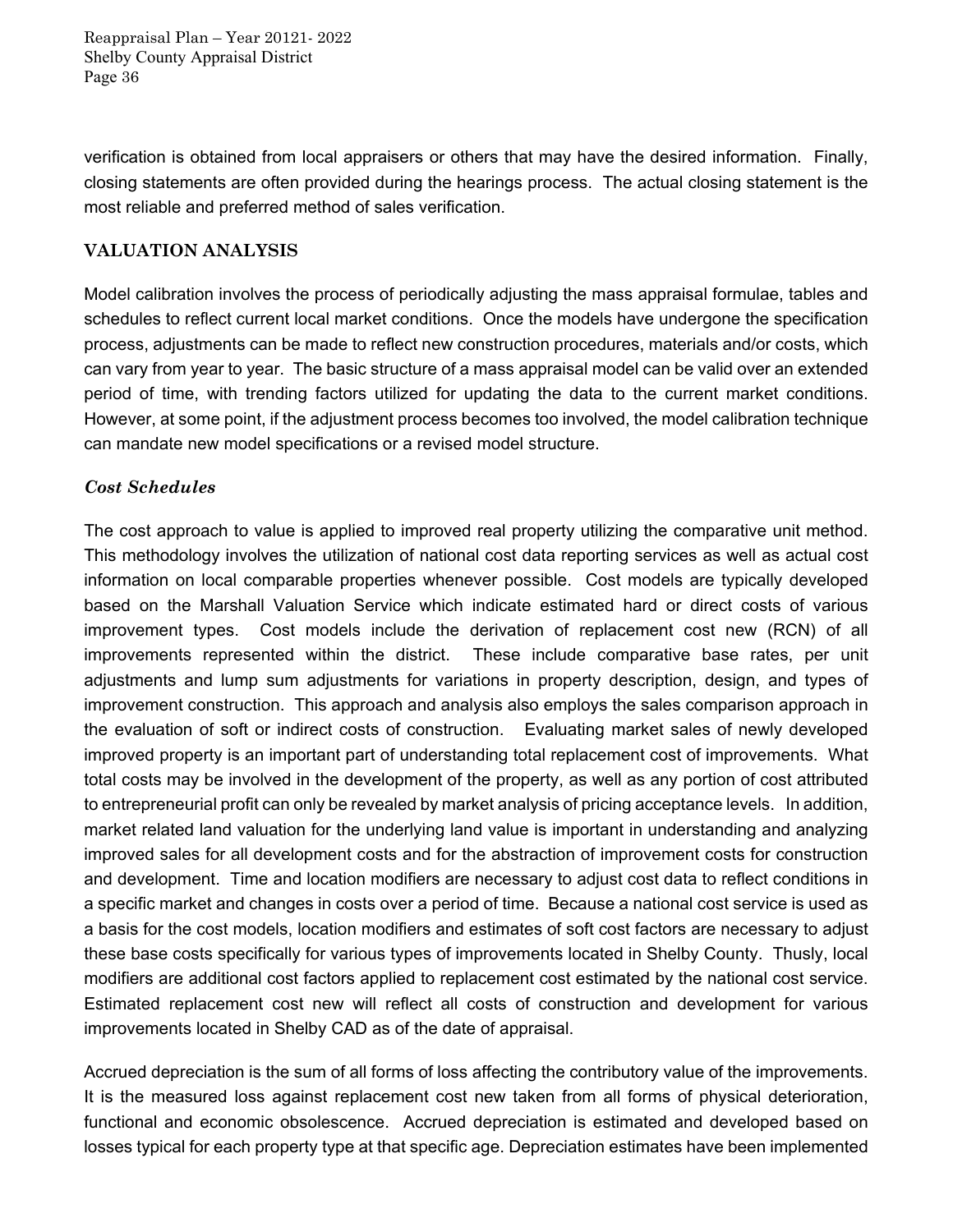for what is typical of each major class of commercial property by economic life categories. Estimates of accrued depreciation have been calculated for improvements with a range of variable years expected life based on observed condition considering actual age. These estimates are continually tested to ensure they are reflective of current market conditions. The actual and effective ages of improvements are noted in CAMA. Effective age estimates are based on the utility of the improvements relative to where the improvement lies on the scale of its total economic life and its competitive position in the marketplace. Effective age estimates are considered and reflected based on five levels or rankings of observed condition, given actual age.

Additional forms of depreciation such as external and/or functional obsolescence can be applied if observed. A depreciation calculation override can be used if the condition or effective age of a property varies from the norm by appropriately noting the physical condition and functional utility ratings on the property data characteristics. These adjustments are typically applied to a specific condition adequacy or deficiency, property type or location and can be developed via ratio studies or other market analyses.

The result of estimating accrued depreciation and deducting that from the estimated replacement cost new of improvements indicates the estimated contributory value of the improvements. Adding the estimated land value, as if vacant, to the contributory value of the improvements, indicates a property value by the cost approach. Given relevant cost estimates and market related measures of accrued depreciation, the indicated value of the property by the cost approach becomes a very reliable valuation technique.

### *Income Models*

The income approach to value is applied to those real properties which are typically viewed by market participants as "income producing", and for which the income methodology is considered a leading value indicator. The first step in the income approach pertains to the estimation of market rent on a per unit basis. This is derived primarily from actual rent data furnished by property owners and from local market surveys conducted by the district and by information from area rent study reviews. This per unit rental rate multiplied by the number of units results in the estimate of potential gross rent.

A vacancy and collection loss allowance is the next item to consider in the income approach. The projected vacancy and collection loss allowance is established from actual data furnished by property owners and local market survey trends. This allowance accounts for periodic fluctuations in occupancy, both above and below an estimated stabilized level. This feature may also provide for a reasonable lease-up period for multi-tenant properties, where applicable. The market derived stabilized vacancy and collection loss allowance is subtracted from the potential gross rent estimate to yield an indication of estimated annual effective gross rent to the property.

Next, a secondary income or service income is considered and, if applicable, calculated as a percentage of stabilized effective gross rent. Secondary income represents parking income, escalations, reimbursements, and other miscellaneous income generated by the operations of real property. The secondary income estimate is derived from actual data collected and available market information. The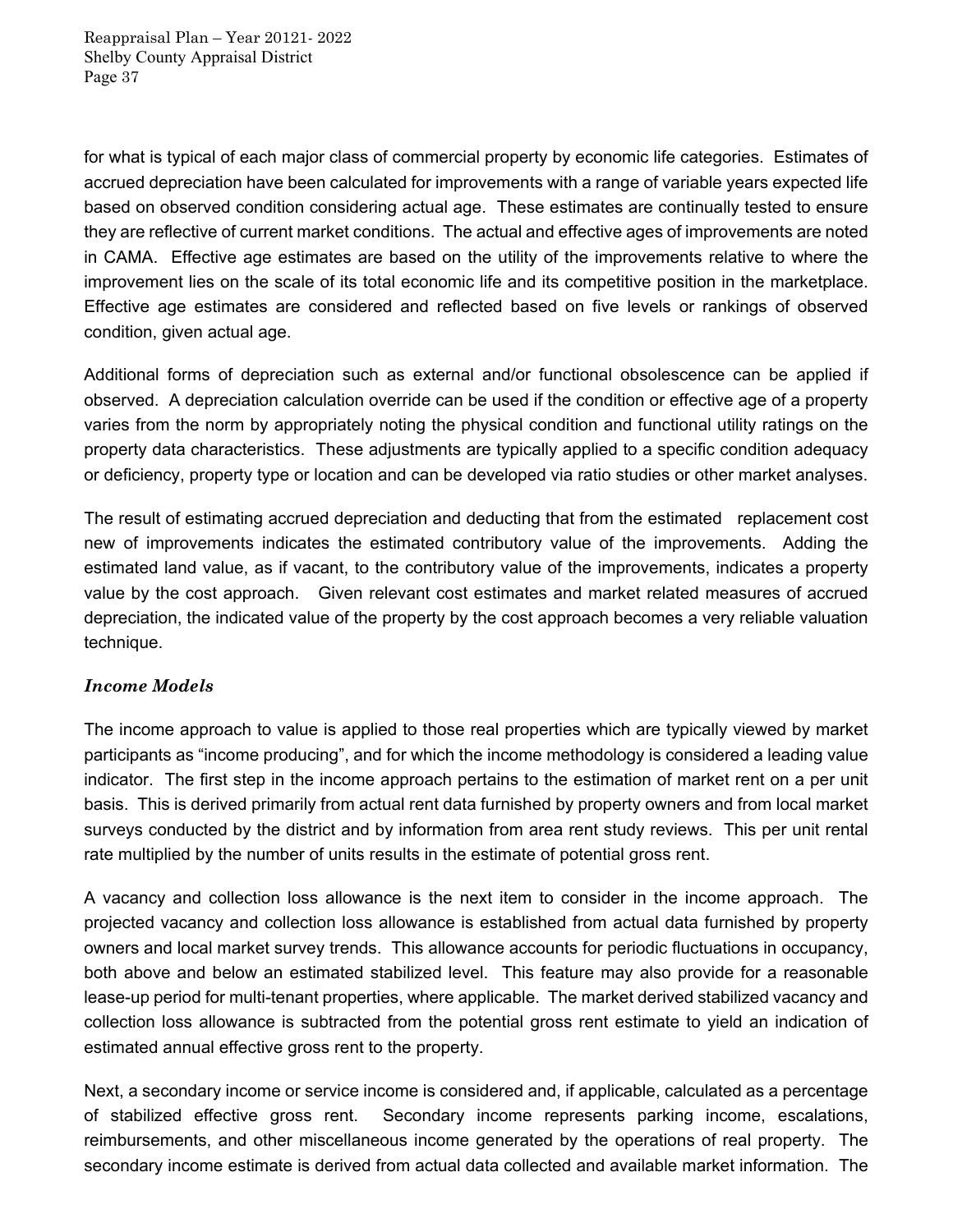secondary income estimate is then added to effective gross rent to arrive at an effective gross income, when applicable.

Allowable expenses and expense ratio estimates are based on a study of the local market, with the assumption of prudent management. An allowance for non-recoverable expenses such as leasing costs and tenant improvements may be included in the expenses. A non-recoverable expense represents costs that the owner pays to lease rental space. Relevant expense ratios are developed for different types of commercial property based on use and market experience. For instance, retail properties are most frequently leased on a triple-net basis, whereby the tenant is responsible for all operating expenses, such as ad valorem taxes, insurance, and common area and property maintenance. In comparison, a general office building is most often leased on a base year expense stop. This lease type stipulates that the owner is responsible for all expenses incurred during the first year of the lease. As a result, expense ratios are implemented and estimated based on observed market experience in operating various types of commercial property.

Another form of allowable expense is the replacement of short-lived items (such as roof or floor coverings, air conditioning or major mechanical equipment or appliances) requiring expenditures of lump sum costs. When these capital expenditures are analyzed for consistency and adjusted, they may be applied on an annualized basis as stabilized expenses. When performed according to local market practices by commercial property type, these expenses when annualized are known as replacement reserves. For some types of property, typical management does not reflect expensing reserves and is dependent on local and industry practices.

Subtracting the allowable expenses (inclusive of non-recoverable expenses and replacement reserves when applicable) from the annual effective gross income yields an estimate of annual net operating income to the property.

Return rates and income multipliers are used to convert operating income expectations into an estimate of market value for the property under the income approach. These include income multipliers, overall capitalization rates, and discount rates. Each of these multipliers or return rates are considered and used in specific applications. Rates and multipliers may vary between property types, as well as by location, quality, condition, design, age, and other factors. Therefore, application of the various rates and multipliers must be based on a thorough analysis of the market for individual income property types and uses. These procedures are supported and documented based on analysis of market sales for these property types.

Capitalization analysis is used in the income approach models to form an indication of value. This methodology involves the direct capitalization of net operating income as an indication of market value for a specific property. Capitalization rates applicable for direct capitalization method and yield rates for estimating terminal cap rates for discounted cash flow analysis are derived from the market. Sales of improved properties from which actual income and expense data are obtained provide a very good indication of property return expectations a specific market participant is requiring from an investment at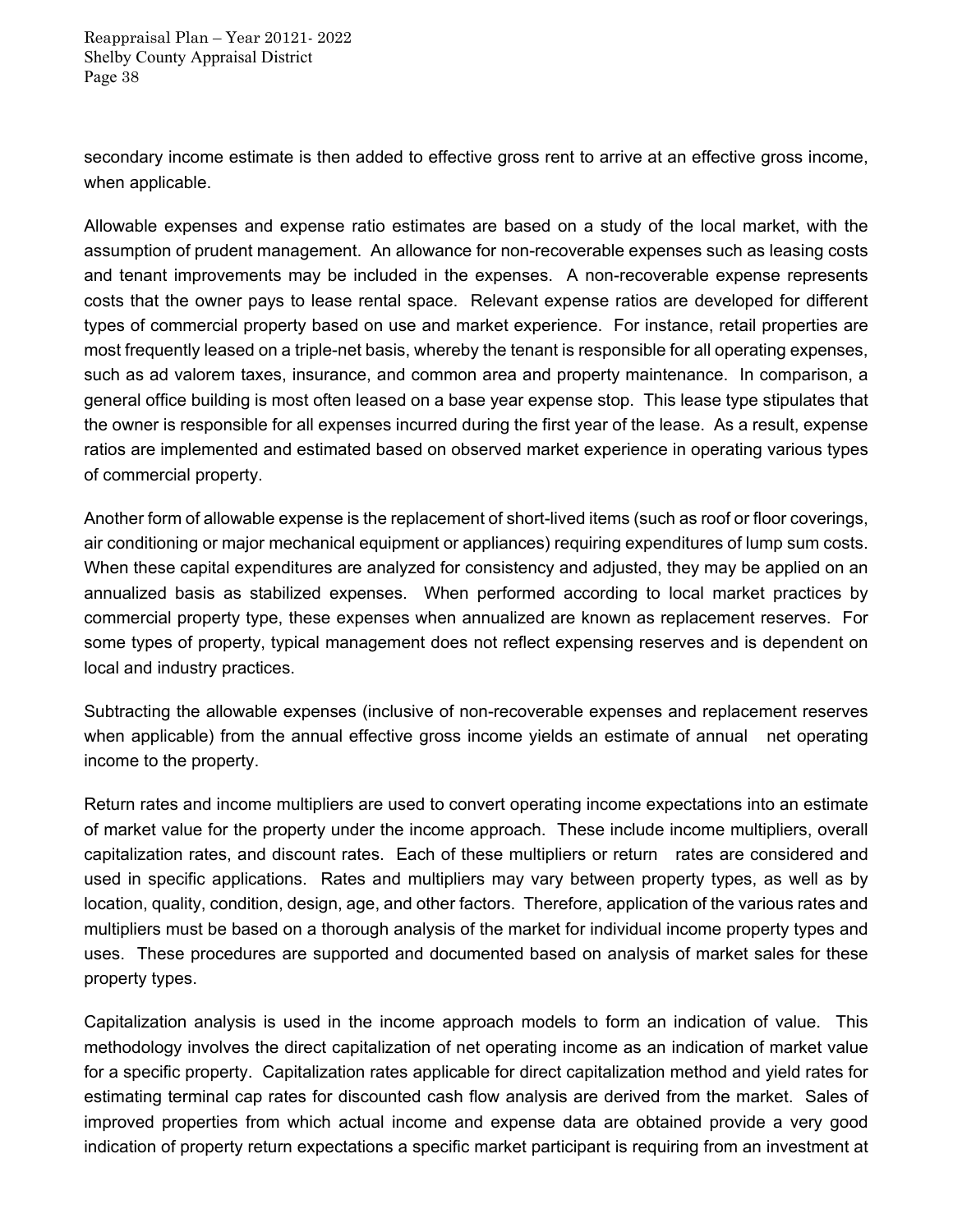a specific point in time. In addition, overall capitalization rates can be derived and estimated from the built-up method (band-of-investment). This method relates to satisfying estimated market return requirements of both the debt and equity positions in a real estate investment. This information is obtained from available sales of property, local lending sources, and from real estate and financial publications.

Rent loss concessions are estimated for specific properties with vacancy problems. A rent loss concession accounts for the impact of lost rental income while the building is moving toward stabilized occupancy. The rent loss is calculated by multiplying the rental rate by the percent difference of the property's stabilized occupancy and its actual occupancy. Build out allowances (for first generation space or retrofit/second generation space as appropriate) and leasing expenses are added to the rent loss estimate. The total adjusted loss from these real property operations is discounted using an acceptable risk rate. The discounted value (inclusive of rent loss due to extraordinary vacancy, build out allowances and leasing commissions) becomes the rent loss concession and is deducted from the value indication of the property at stabilized occupancy. A variation of this technique allows a rent loss deduction to be estimated for every year that the property's actual occupancy is less than stabilized occupancy.

### *Sales Comparison (Market) Approach*

Although all three of the approaches to value are based on market data, the Sales Comparison Approach is most frequently referred to as the Market Approach. This approach is utilized not only for estimating land value but also in comparing sales of similarly improved properties to parcels on the appraisal roll. As previously discussed in the Data Collection / Validation section of this report, pertinent data from actual sales of properties, both vacant and improved, is pursued throughout the year in order to obtain relevant information which can be used in all aspects of valuation. Sales of similarly improved properties can provide a basis for the depreciation schedules in the Cost Approach, rates and multipliers used in the Income Approach, and as a direct comparison in the Sales Comparison Approach. Improved sales are also used in ratio studies, which afford the appraiser an excellent means of judging the present level and uniformity of the appraised values.

### *Final Valuation Schedules*

Based on the market data analysis and review discussed previously in the cost, income and sales approaches, the cost and income models are calibrated and finalized. The calibration results are keyed to the schedules and models in the CAMA system for utilization on all commercial properties in the district. Market factors reflected within the cost and income approaches are evaluated and confirmed based on market sales of commercial and industrial properties. The appraisers review the cost, income, and sales comparison approaches to value for each of the types of properties with available sales information. The final valuation of a property is estimated based on reconciling these indications of value considering the weight of the market information available for evaluation and analysis in these approaches to value.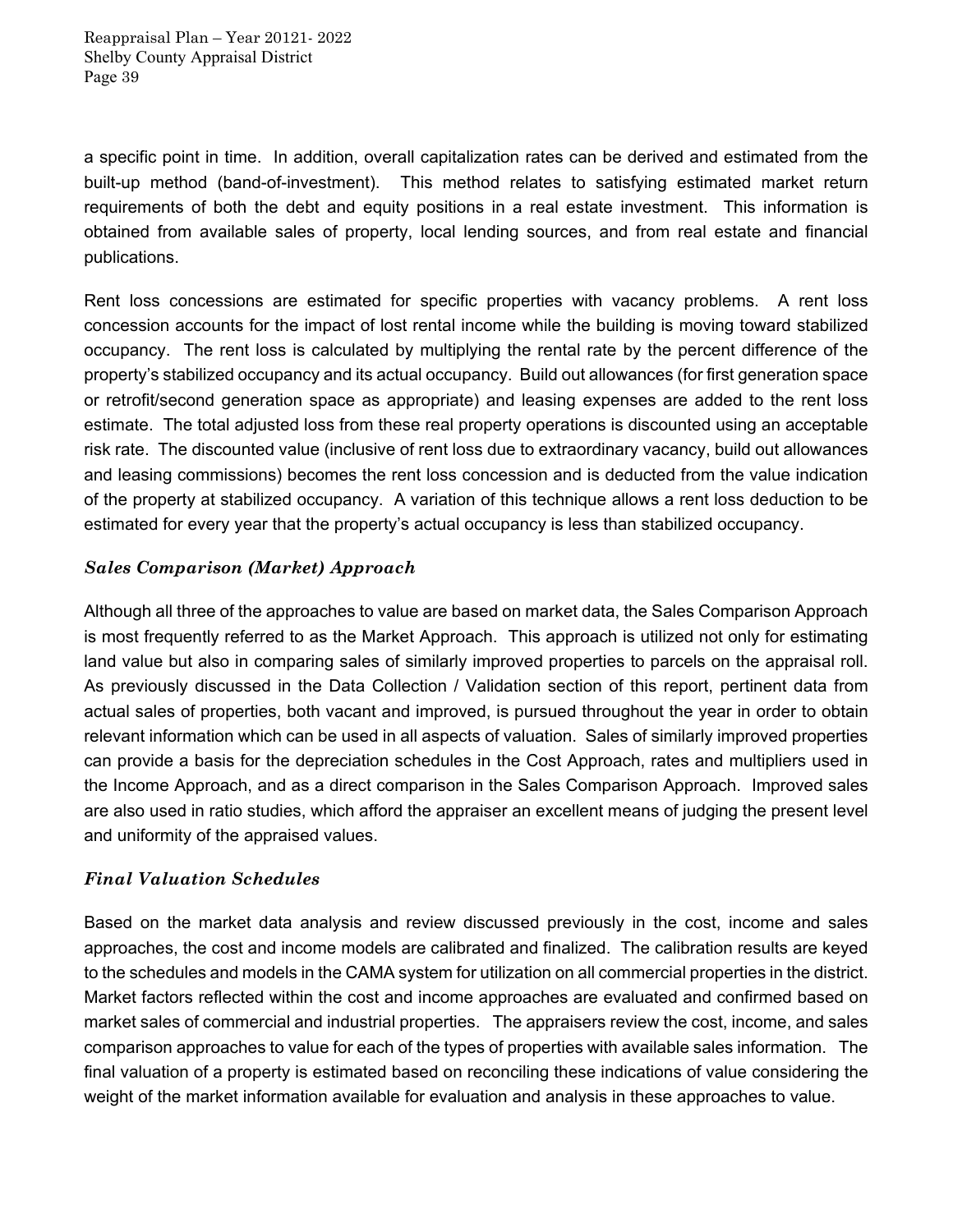### *Statistical and Capitalization Analysis*

Statistical analysis of final values is an essential component of quality control. This methodology represents a comparison of the final value against the standard and provides a concise measurement of the appraisal performance. Statistical comparisons of many different standards are used including sales of similar properties, the previous year's appraised value, audit trails, value change analysis and sales ratio analysis.

Appraisal statistics of central tendency and dispersion generated from sales ratios are calculated for each property type with available sales data. These summary statistics including, but not limited to, the weighted mean, provide the appraisers an analytical tool by which to determine both the level and uniformity of appraised value of a particular property type. The level of appraised values can be determined by the weighted mean for individual properties within a specific type, and a comparison of weighted means can reflect the general level of appraised value.

The appraisers review every commercial property type annually through the sales ratio analysis process. The first phase involves ratio studies that compare the recent sales prices of properties to the appraised values of the sold properties. This set of ratio studies affords the appraiser an excellent means of judging the present level of appraised value and uniformity of the appraised values. The appraiser, based on the sales ratio statistics and designated parameters for valuation update, makes a preliminary decision as to whether the value level of a particular property type needs to be updated in an upcoming reappraisal, or whether the level of market value is at an acceptable level.

Potential gross rent estimates, occupancy levels, secondary income, allowable expenses (inclusive of non-recoverables and replacement reserves), net operating income and capitalization rate and multipliers are continuously reviewed. Income model estimates and conclusions are compared to actual information obtained on individual commercial and industrial income properties during the protest hearings process, as well as with information from published sources and area property managers and owners.

### **INDIVIDUAL VALUE REVIEW PROCEDURES**

### *Field Review*

The date of last inspection, extent of that inspection, and the Shelby County CAD appraiser responsible are listed in the CAMA system. If a property owner disputes the District's records concerning this data in a protest hearing, CAMA may be altered based on the credibility of the evidence provided. Normally, a new field check is then requested to verify this information for the current year's valuation or for the next year's valuation. In addition, if a building permit is filed for a particular property indicating a change in characteristics, that property is added to a work file for review

Commercial appraisers are somewhat limited in the time available to field review all commercial properties of a specific use type. However, a major effort is made by appraisers to field review as many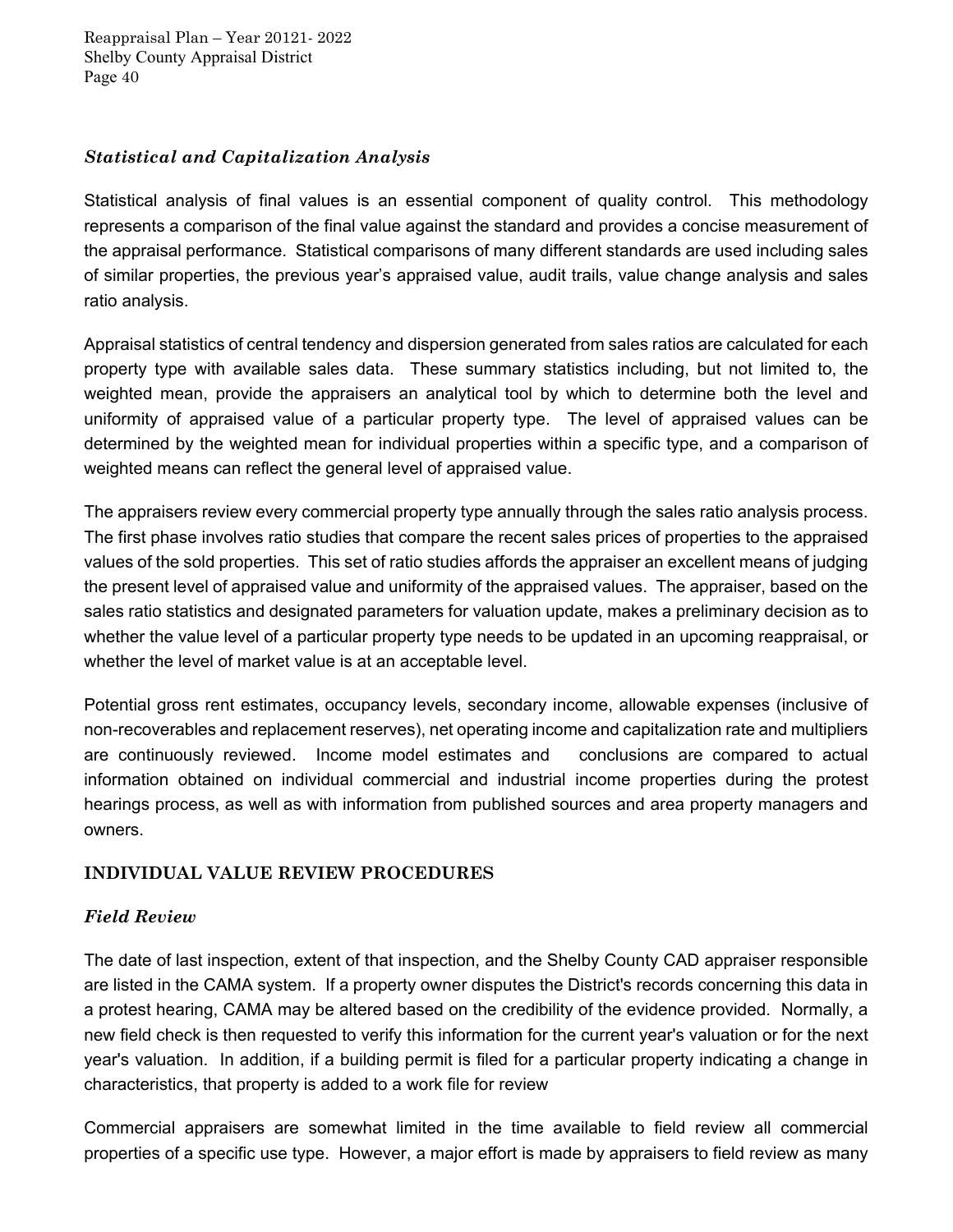properties as possible or economic areas experiencing large numbers of remodels, renovations, or retrofits, changes in occupancy levels or rental rates, new leasing activity, new construction, or wide variations in sale prices. Field review of real property accounts is accomplished while business personal property is reviewed and inspected in the field. Additionally, the appraisers frequently field review subjective data items such as building class, quality of construction (known as cost modifiers), condition, and physical, functional and economic obsolescence factors contributing significantly to the market value of the property. In some cases field reviews are warranted when sharp changes in occupancy or rental rate levels occur between building classes or between economic areas. With preliminary estimates of value in these targeted areas, the appraisers test computer assisted values against their own appraisal judgment. While in the field, the appraisers physically inspect sold and unsold properties for comparability and consistency of values.

### *Office Review*

Office reviews are completed on properties subject to field inspections and are performed in compliance with the guidelines required by the existing classification system. Office reviews are typically limited by the available market data presented for final value analysis. These reviews summarize the pertinent data of each property as well as comparing the previous value to the proposed value conclusions of the various approaches to value. These evaluations and reviews show proposed value changes, income model attributes or overrides, economic factor (cost overrides) and special factors affecting the property valuation such as new construction status, and a three years sales history (USPAP property history requirement for non-residential property). The appraiser may review methodology for appropriateness to ascertain that it was completed in accordance with USPAP or more stringent statutory and district policies. This review is performed after preliminary ratio statistics have been applied. If the ratio statistics are generally acceptable overall the review process is focused primarily on locating skewed results on an individual basis. Previous values resulting from protest hearings are individually reviewed to determine if the value remains appropriate for the current year based on market conditions. Each appraiser's review is limited to properties in their area of responsibility by property type (improved) or geographic area (commercial vacant land).

Once the appraiser is satisfied with the level and uniformity of value for each commercial property within their area of responsibility, the estimates of value go to noticing. Each parcel is subjected to the value parameters appropriate for its use type.

#### **PERFORMANCE TESTS**

The primary tool used to measure mass appraisal performance is the ratio study. A ratio study compares appraised values to market prices. In a ratio study, market values (value in exchange) are typically represented with the range of sale prices, i.e. a sales ratio study. Independent, expert appraisals may also be used to represent market values in a ratio study, i.e. an appraisal ratio study. If there are not enough examples of market price to provide necessary representativeness, independent appraisals can be used as indicators for market value. This can be particularly useful for commercial or industrial real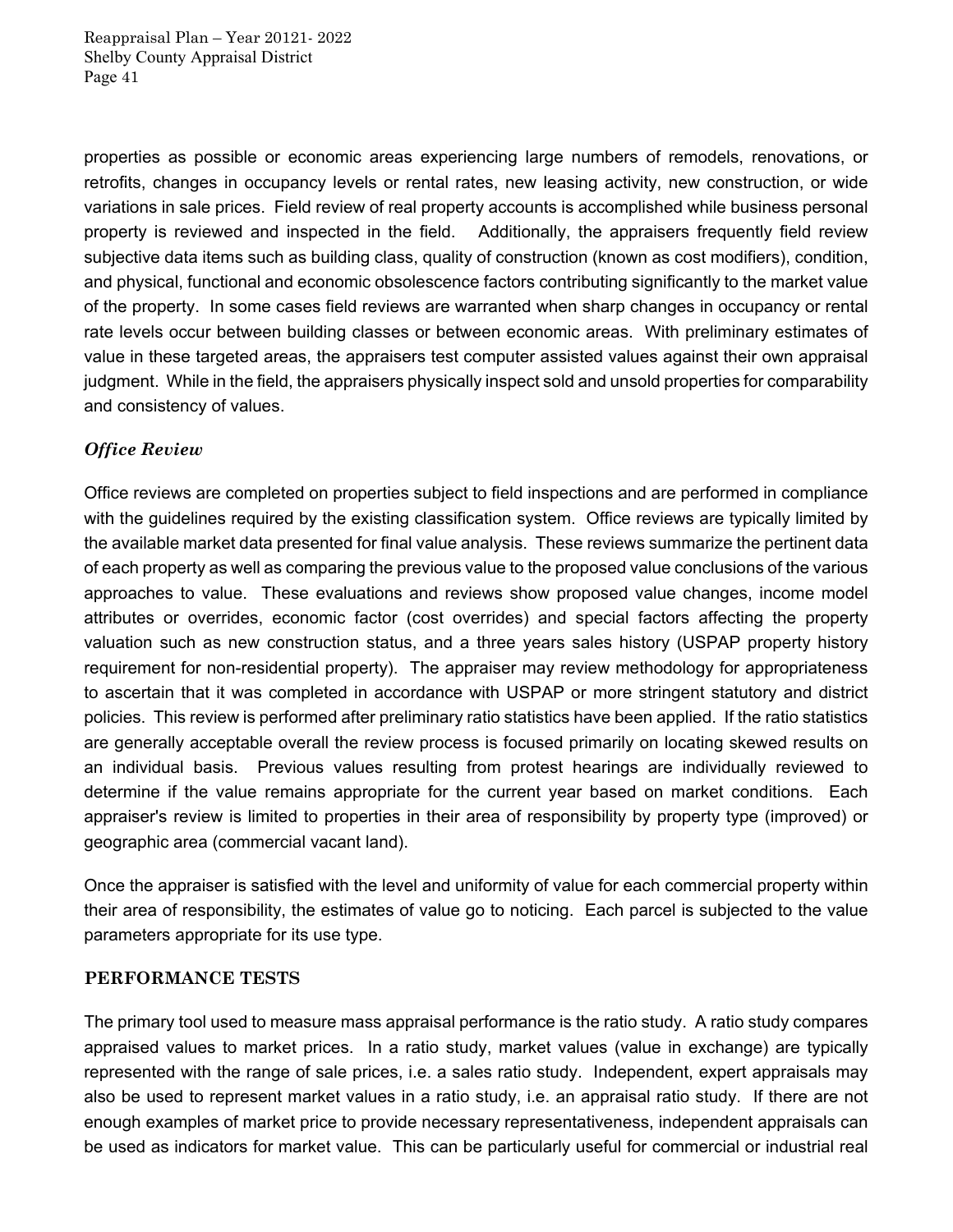property for which sales are limited. In addition, appraisal ratio studies can be used for properties statutorily not appraised at market value but reflect the use-value requirement. An example of this are multi-family housing projects subject to subsidized rent provisions or other governmental guarantees as provided by legislative statutes (affordable housing) or agricultural lands to be appraised on the basis of productivity or use value.

Shelby CAD has adopted the policies of the IAAO STANDARD ON RATIO STUDIES, circa July 1999 regarding its ratio study standards and practices. Ratio studies generally have six basic steps: (1) determination of the purpose and objectives, (2) data collection and preparation, (3) comparing appraisal and market data, (4) stratification, (5) statistical analysis, and (6) evaluation and application of the results.

### *Sales Ratio Studies*

Sales ratio studies are an integral part of estimating equitable and accurate market values, and ultimately property assessments for these taxing jurisdictions. The primary uses of sale ratio studies include the determination of a need for general reappraisal; prioritizing selected groups of property types for reappraisal; identification of potential problems with appraisal procedures; assist in market analyses; and, to calibrate models used to estimate appraised values during valuation or reappraisal cycles. However, these studies cannot be used to judge the accuracy of an individual property appraised value. The Shelby County Appraisal Review Board may make individual value adjustments based on unequal appraisal (ratio) protest evidence submitted on a case-by-case basis during the hearing process.

Overall sales ratios are generated by use type semi-annually (or more often in specific areas) to allow appraisers to review general market trends in their area of responsibility and for the Property Study from the Property Tax Division of the Comptroller's Office. The appraisers utilize desktop applications such as Access and EXCEL programs to evaluate subsets of data by economic area or a specific and unique data item. On the desktop, this may be customized and performed by building class and age basis. In many cases, field checks may be conducted to insure the ratios produced are accurate and the appraised values utilized are based on accurate property data characteristics. These ratio studies aid the appraisers by providing an indication of market activity by economic area or changing market conditions (appreciation or depreciation).

### *Comparative Appraisal Analysis*

The commercial appraiser performs an average unit value comparison in addition to a traditional ratio study. These studies are performed on commercially classed properties by property use type (such as apartment, office, retail and warehouse usage or special use). The objective to this evaluation is to determine appraisal performance of sold and unsold properties. The appraisers average the unit prices of sales and average unit appraised values of the same parcels and the comparison of average value changes of sold and unsold properties. These studies are conducted on substrata such as building class and on properties located within various economic areas. In this way, overall appraisal performance is evaluated geographically, by specific property type to discern whether sold parcels have been selectively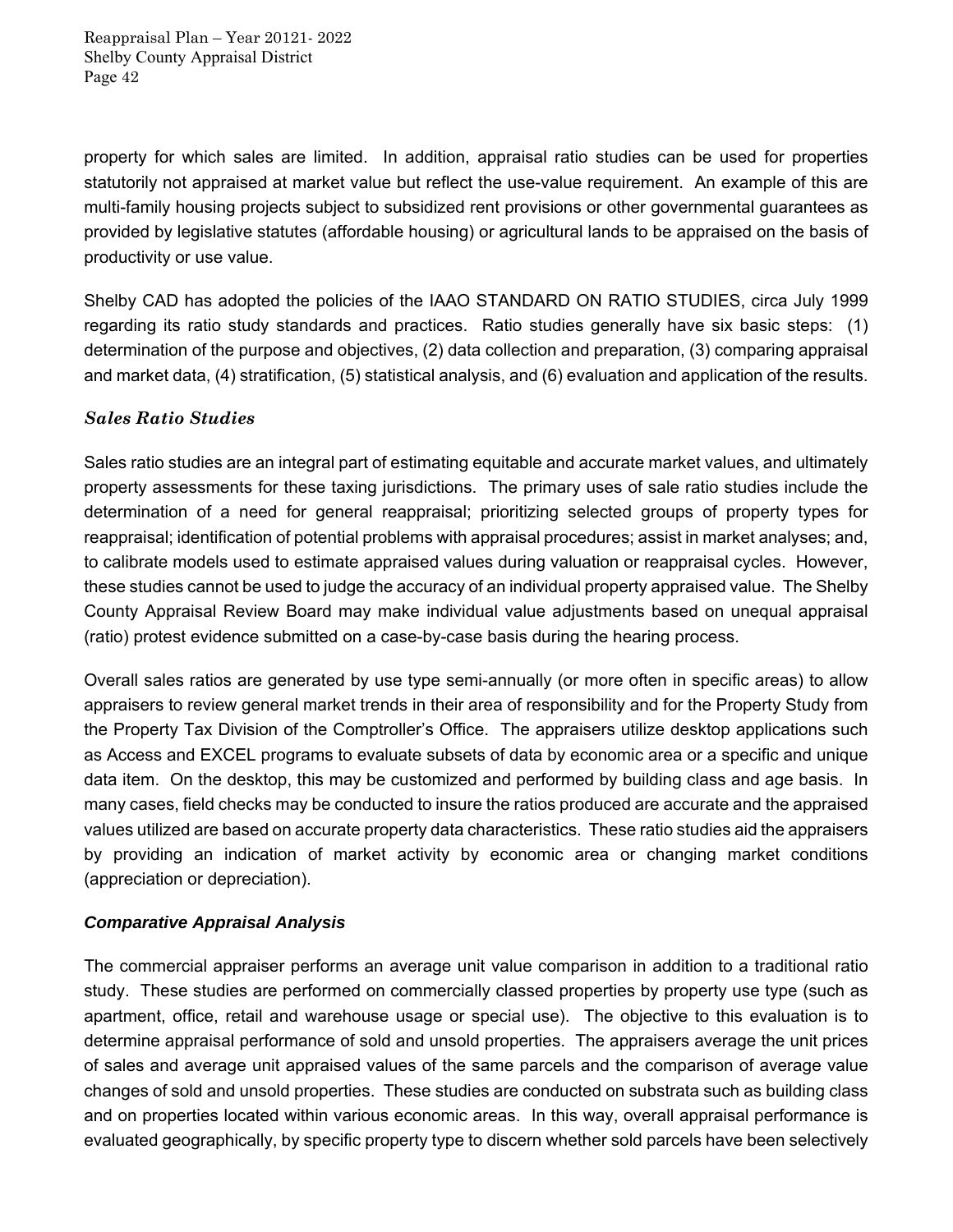appraised. When sold parcels and unsold parcels are appraised equally, the average unit values are similar. These sales and equity studies are performed prior to final appraisal and to annual noticing.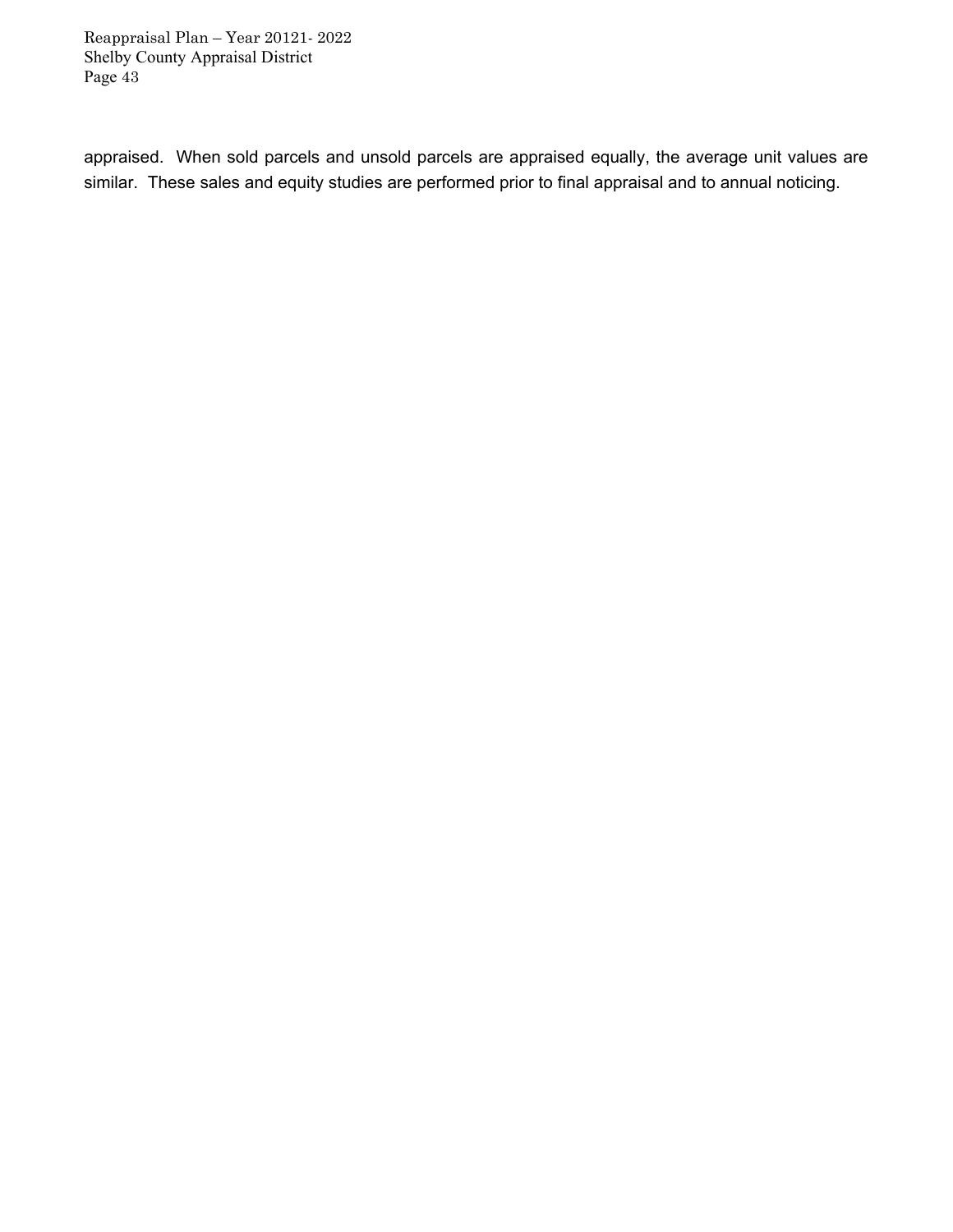### **Minerals (Oil and Gas Reserves) Valuation Process**

# **INTRODUCTION**

Appraisal Responsibility – Outside Appraisal Firm (Pritchard & Abbott, Inc.)

Minerals-in-place (oil and gas reserves) are real property. Appraisal of minerals, oil and gas reserves, is based on estimating the present value of the economically recoverable reserves of oil and gas. Mineral rights are property rights and may be separable property interests from the land surface property rights. Minerals being produced are a tangible asset and are appraised for ad valorem taxation. The valuation of minerals-in-place is based on estimating the discounted net present value of the oil and gas production over the economic life of the well(s). Basically, this method of valuation is an income approach using discounted cash flow analysis methodology. Oil and Gas Properties are also marketed based on proven reserves and the unit of comparison in this market is considered in barrels of oil or in cubic feet of natural gas. The market approach is based on sales of property based on barrels of proven reserves.

Mineral interests are commonly divided into property interests known as working interests and royalty interests. The valuation of this property begins with the valuation of the mineral lease and is divided into the property interests according to division orders for each lease. It is the goal and purpose of the CAD to identify every producing mineral property interest within the district and estimate the market value of each property interest listed on the roll.

### **Appraisal Resources**

- *Personnel The mineral property staff consists of outside appraisal firm (Pritchard & Abbott, Inc.). See also the attached Reappraisal plan submitted by Pritchard and Abbott, Part 2*
- Data A common set of data characteristics for each mineral property account in Shelby CAD is collected from the Texas Railroad Commission Records and data entered to the district's computer. The property characteristic data drives the computer-assisted mineral property appraisal system. Railroad Commission records are searched to discover new leases as of January 1 of the year and legal descriptions are gathered to determine the location of the lease within Shelby CAD jurisdictional boundaries. Records are also reviewed for changes in production for existing wells and for abandoned wells with salvage value for equipment, tanks, and tubular goods. Production history for each mineral lease is gathered from IHS Energy production records and from the Texas Railroad Commission. Division Orders on each lease are requested annually from lease operators and checked against the appraisal roll for accuracy of owner name, address, and ownership percentage interest. To assist with operating information, an annual Confidential Lease Operating Expense Survey is mailed to the operator of each active lease requesting lease-specific operating information on oil and gas pricing, operating expenses, and possible market sales of leases.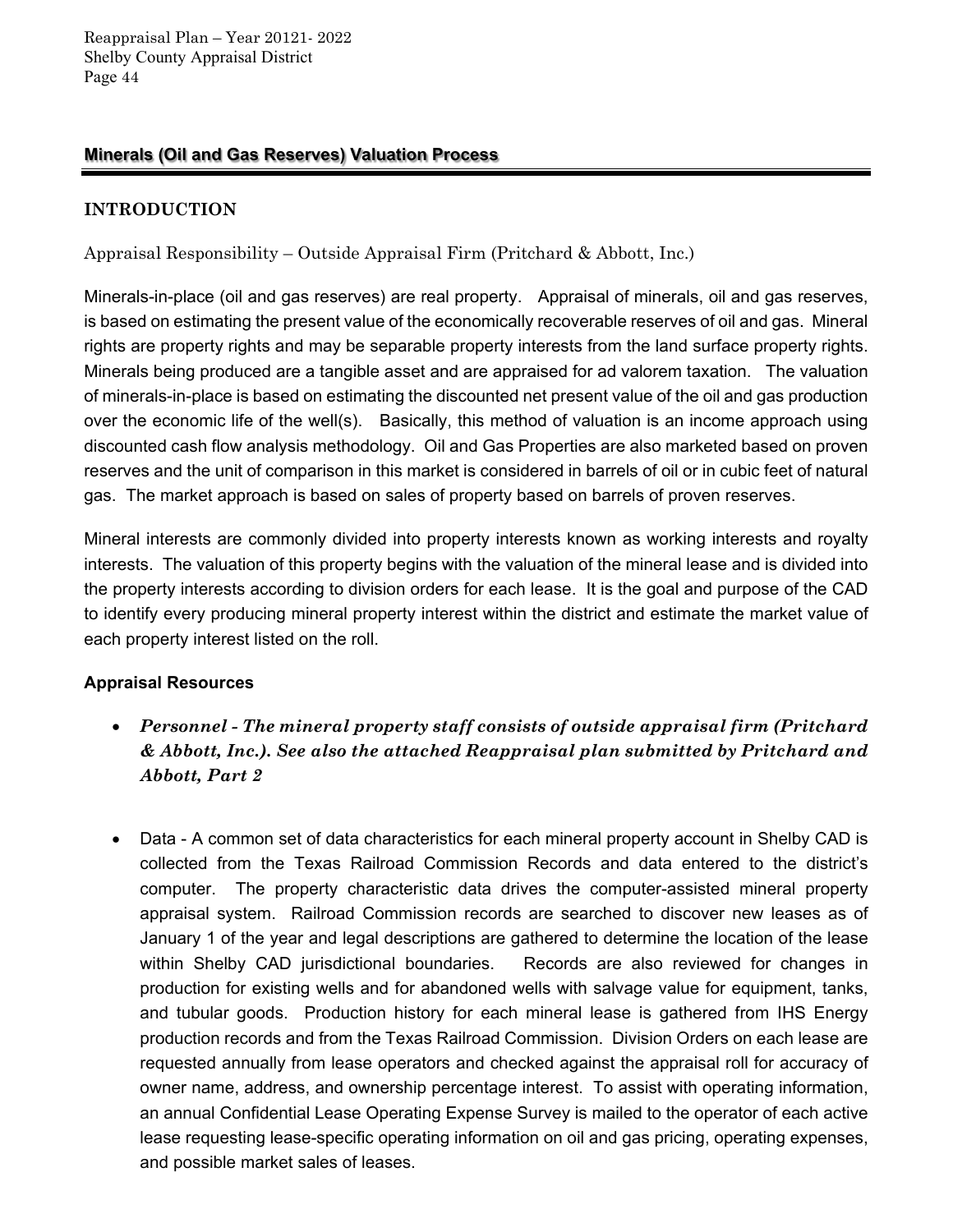To assist with the economic parameters influencing these properties, general economic data is gathered for the valuation process. The method of appraisal for minerals-in-place is the discounted cash flow method which looks at the net present value of operating the lease. Current interest rates, market rates of return and levels of discounting the investment are factors to consider when evaluating the returns necessary to attract investment capital for this type property. Capitalization rates are estimated based on data from the general market for oil and gas property. East Texas Intermediate Crude product prices are tracked on a daily basis from Plains Marketing, a regional product gathering and marketing company and the primary buyer for oil and gas produced in the area. Other capital market information and return rates for investors participating in the oil and gas market is taken from the Oil and Gas Journal, Ibbotson's SBBI Valuation Edition, Wall Street Journal, Mergent Bond Record, Moody's Corporate Bond Yield Averages, and Value Line Investment Survey "Ratings and Reports".

# **VALUATION AND STATISTICAL ANALYSIS (model calibration)**

### *Pricing, Operating Expenses and Reserve Analysis*

Crude oil and natural gas prices are important information in the valuation of mineral property because these prices help determine income to the lease and are a significant factor in determining the economic life of the production from the lease. Price analysis and estimates for crude oil and natural gas produced is based on the previous year's average price as per Texas Property Tax Code (Sec. 23.175). Prices paid for production for each lease is analyzed and averaged to evaluate the estimated average for the area.

Lease operating expenses are estimated based on rendered information and actual operating cost and expense from surveys of lease operators in Shelby CAD. Decline curve analysis estimates the rate of production decline and is formulated using past production operating expenses and recent operating parameters such as water production, lease repairs, and secondary recovery efforts. Current operating income and expenses for the lease are considered and estimated in a discounted cash flow model to allow the appraiser to evaluate and estimate the net present value of producing oil and gas from the lease. Capitalization rates and discounting return rates are estimated for each lease based upon the particular risks inherent with production of oil and gas from that property. These risks may vary considerably from one lease to another depending on several factors influencing the production from that particular lease. The discounted cash flow model method will allow the appraiser to evaluate current market value of the lease based on the estimated recoverable reserves. This methodology is approved and recommended by the Property Tax Division of the Comptroller's Office and is a recognized method of appraisal by industry standards. We have utilized the discounted cash flow model to estimate the market value of each lease located in Shelby CAD.

### *Value Review Procedures*

The method of value review for this type of property is based on the review of the factors estimated within the discounted cash flow analysis methodology such as the discount rate, product prices, and operating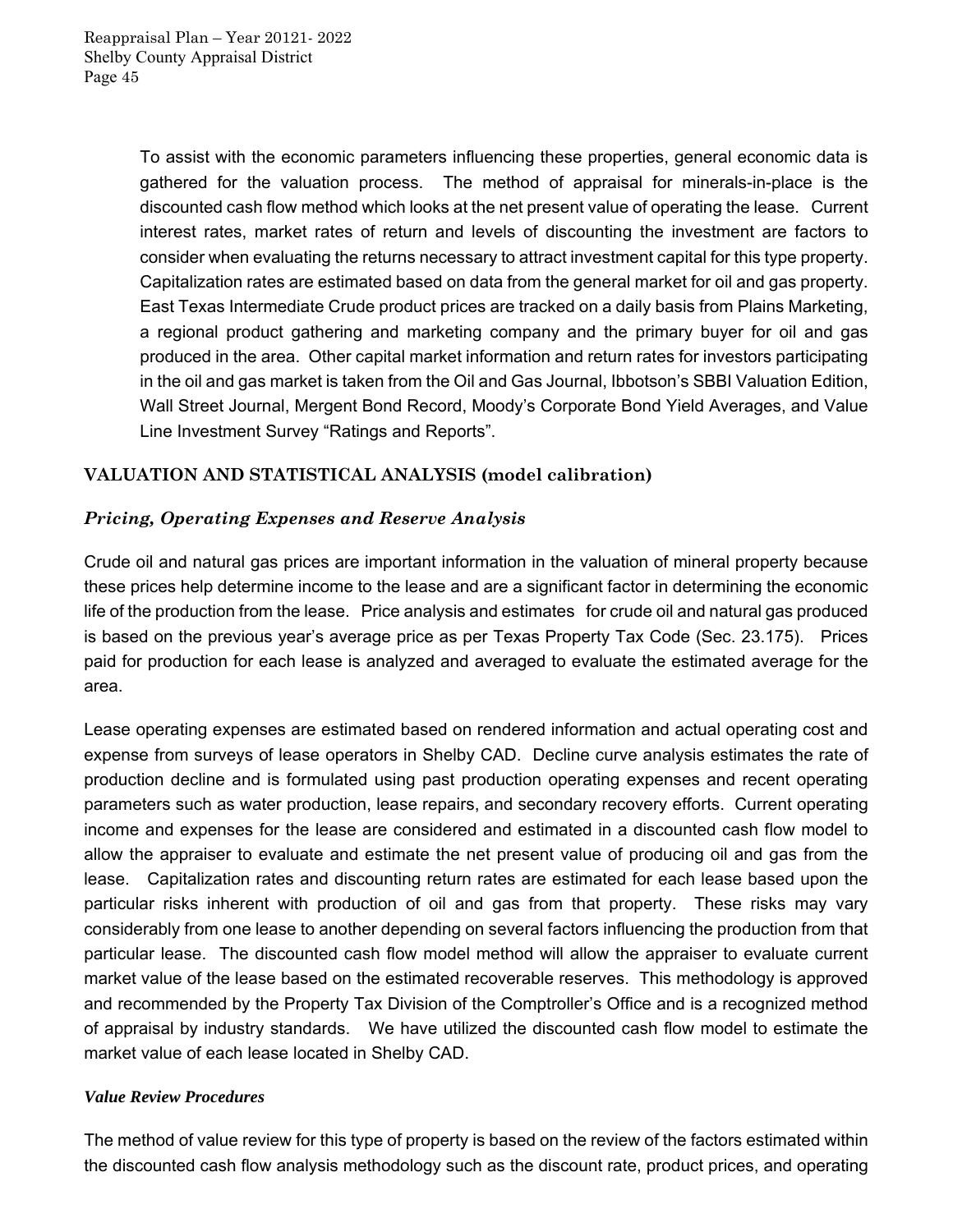expenses. Evaluation and verification of these economic factors as to their validity within current economic times and based on current capital requirements for investment in this type property is reconfirmed and reviewed for reasonableness. Sales of mineral properties are considered but adequate sale data is usually not available due to difficulty in confirming sales. The market for this type of property is neither an active nor an efficient market, there are very few participants and pricing information is mostly confidential. There is no central source for tracking these transactions and property owners are reluctant to reveal market information concerning prices paid or terms of the transaction. Because of a lack of market sales on mineral property, appraised values are regularly compared to similar properties within the same production field, field of exploration, strata of formation, or production history and expense level.

Ratio studies are a source of comparison to evaluation level and uniformity of appraisal. When market sales are available the ratio study is based on a comparison of the appraised value to the sale price. For mineral property, which lacks available market sales, a ratio study is a comparison of another appraisal opinion with the opinion of the district to determine level and uniformity of appraisal. The Property Tax Division of the Comptroller's Office conducts an annual ratio study of selected mineral properties to gauge the districts appraisal performance. The PTD utilizes the same valuation methodology to appraise individual mineral properties. This opinion of value is then utilized as market evidence with the same significance as if the property sold for that value. The estimated value of the property by Shelby CAD is compared to the appraisal by the PTD to calculate the ratio and the indicated level of appraisal. This study indicates the median and mean levels of appraisal for mineral property and is considered reliable as a review and evaluation tool.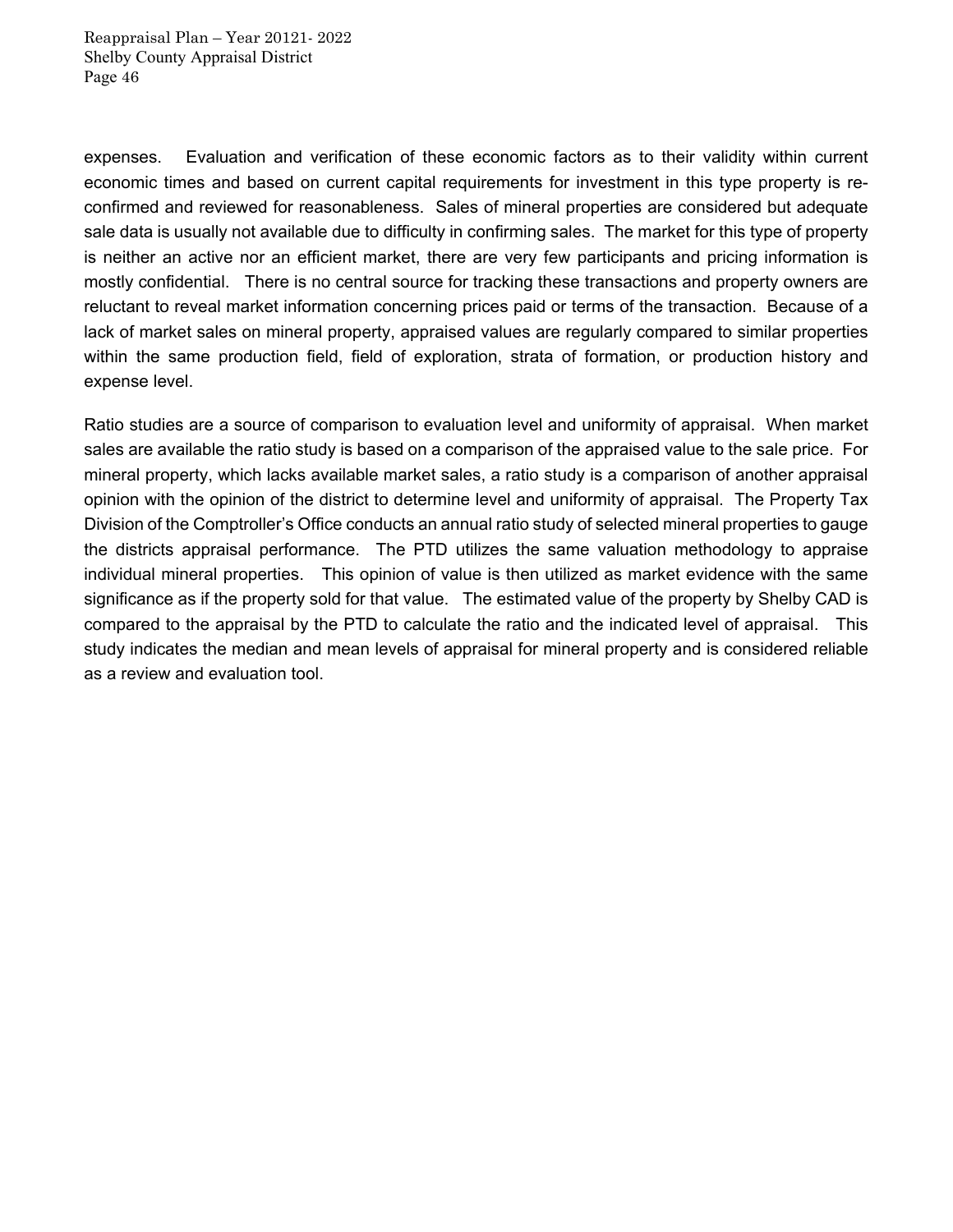### **Utility Property Valuation Process**

# **INTRODUCTION**

Appraisal Responsibility – Outside Appraisal Firm (Prichard & Abbott, Inc.)

Utility properties are the tangible assets of various businesses including electric production, transmission, and distribution companies, railroads, petroleum product gathering and delivery pipelines, telephone and communication providers and others. The valuation of these properties is considered to be complex due to the involvement of both tangible and intangible property elements that comprise these businesses and due to the size of some of the utilities that are regional and national companies. The appraisal of these companies becomes complex when considering the valuation of the property as a unit in place, evaluating the property by the approaches to value at the company level. Once the estimated value of the unit is estimated, the estimated market value is allocated based on the tangible property assets that are located within Shelby CAD.

### **Appraisal Resources**

 **Personnel** *- The utility property staff consists of outside appraisal firm (Pritchard and Abbott). See also the attached Reappraisal plan submitted by Pritchard and Abbott, Part 2* 

Data - A common set of data characteristics for each utility property account in Shelby CAD is collected from the various government regulatory agency records, field inspections, and property owner renditions. This data is entered to the district's computer. Individual company financial information is gathered through industry specific governmental filings such as Federal Energy Regulatory Commission Reports, Securities and Exchange Commission 10-k filings, and Public Utility Commission publications. Other company information is gathered from annual reports, internal appraisals, and other in-house and industry publications. Property owner renditions are requested to document and list property owned and located in our particular jurisdictions (i.e.: track mileage, number of meters, pipeline size and mileage, substation and transmission capacity, etc.). The property characteristic data drives the computerassisted appraisal of the property.

The appraisal of utility property utilizes three-approach analysis for form an opinion of value for the property. Financial and capital market information is pertinent to understanding factors affecting valuation of complex property. Gathering financial data to attempt to understand investor and corporate attitudes for capital return expectations giving considering return components such as current interest rates, capital debt structure, bond market rates, and capital supply and demand trends. These financial factors result in overall return rates and capital structure for these companies and affects capitalization rates. The weighted average cost of capital is the most commonly used method of estimating capitalization rates for utility properties. Capitalization rates are estimated using capital return expectations from various publications: Ibbotson's SBBI Valuation Edition, Wall Street Journal, Mergent Bond Record, Moody's Corporate Bond Yield Averages, Value Line Investment Survey "Ratings and Reports". Industry specific information is also gathered from web sites, publications, periodicals, and reference manuals. Shelby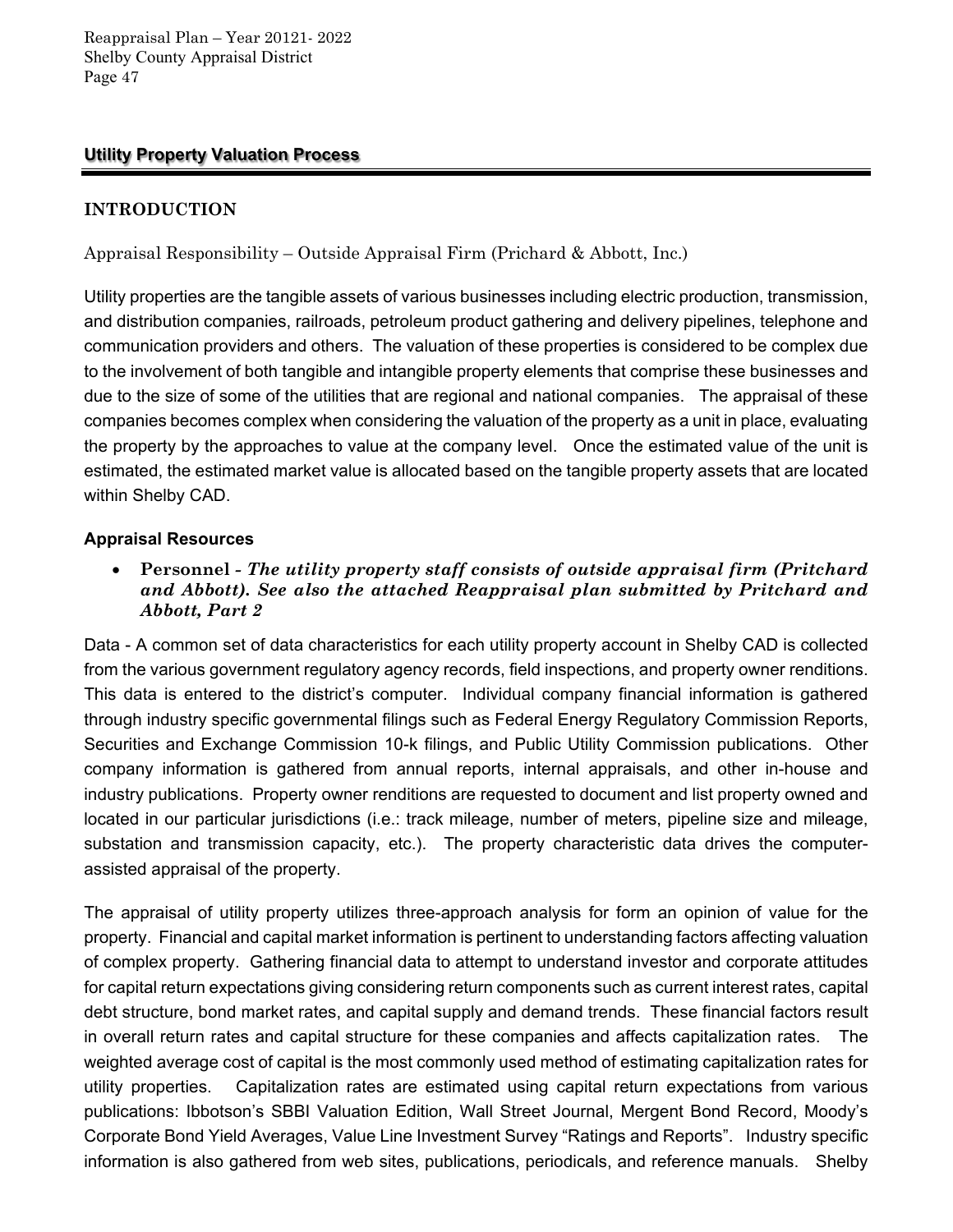CAD utilizes the weighted average cost of capital to estimate the capitalization rate for utility appraisal under the income approach.

### **VALUATION AND STATISTICAL ANALYSIS (model calibration)**

# *Approaches to Valuation, Reconciliation*

Valuation of tangible assets for utility companies relies primarily on indications of value based on the cost and income approaches to value under the unit value approach. This methodology involves developing and estimating market value considering the entirety of the company's tangible assets and resolving an allocated value for that portion of specific tangible assets located in particular tax jurisdictions. The valuation opinion is based on three approach analysis utilized for the indicated unit appraisal of all company tangible assets, then an estimated allocation of unit value for only assets located in the district and particular jurisdictions. This methodology is approved and recommended by the Property Tax Division of the Comptroller's Office and is an accepted standard within the industry and appraisal community.

### *Value Review Procedures*

Review of the valuation of utility property is based on verifying economic and financial factors utilized in the methodology as relevant to current capital markets and that these factors reflect current return expectations. Market sales of utility properties do occur and are a good source for comparison and review when the price of the tangible assets can be abstracted or allocated from the selling price. Typically, the sale of utility companies involves significant intangible property assets such as customer base, goodwill, favorable contracts, name recognition, etc. and the contributory value and allocation of these assets is subjective and unknown. In Texas, intangible property assets are exempt from taxation and must not be included on the appraisal roll as taxable property. Therefore, because of the lack of specific market information on sales of utility properties, appraised value is regularly compared to the valuation of similar property within the same set of property characteristics, business type and size. More of comparison for equity concerns on valuation rather than the full recognition of a market level certainty about appraisal level. Of course, the estimated value is based on recognized methodology for considering the valuation of these tangible assets, but true market confirmation of these factors may not be possible due to minimal market knowledge and experience.

Ratio studies are also a method of review for relevance of appraisal valuation to market value. Again, in the absence of full disclosure of prices paid and without the abstraction of prices paid for the tangible asset components from recent utility property acquisitions or sales, market-based analysis and review is not possible. Ratio studies for utility property must rely on a comparison of one appraisal opinion as the basis for the reasonable property valuation with the district's appraised value to determine the ratio for level and uniformity of appraisal. The PTD conducts the annual ratio study of selected utility properties to gauge the appraisal district's performance. The PTD utilizes the same valuation methodology to estimate appraisal valuations of utility properties and the results, when compared to the appraisal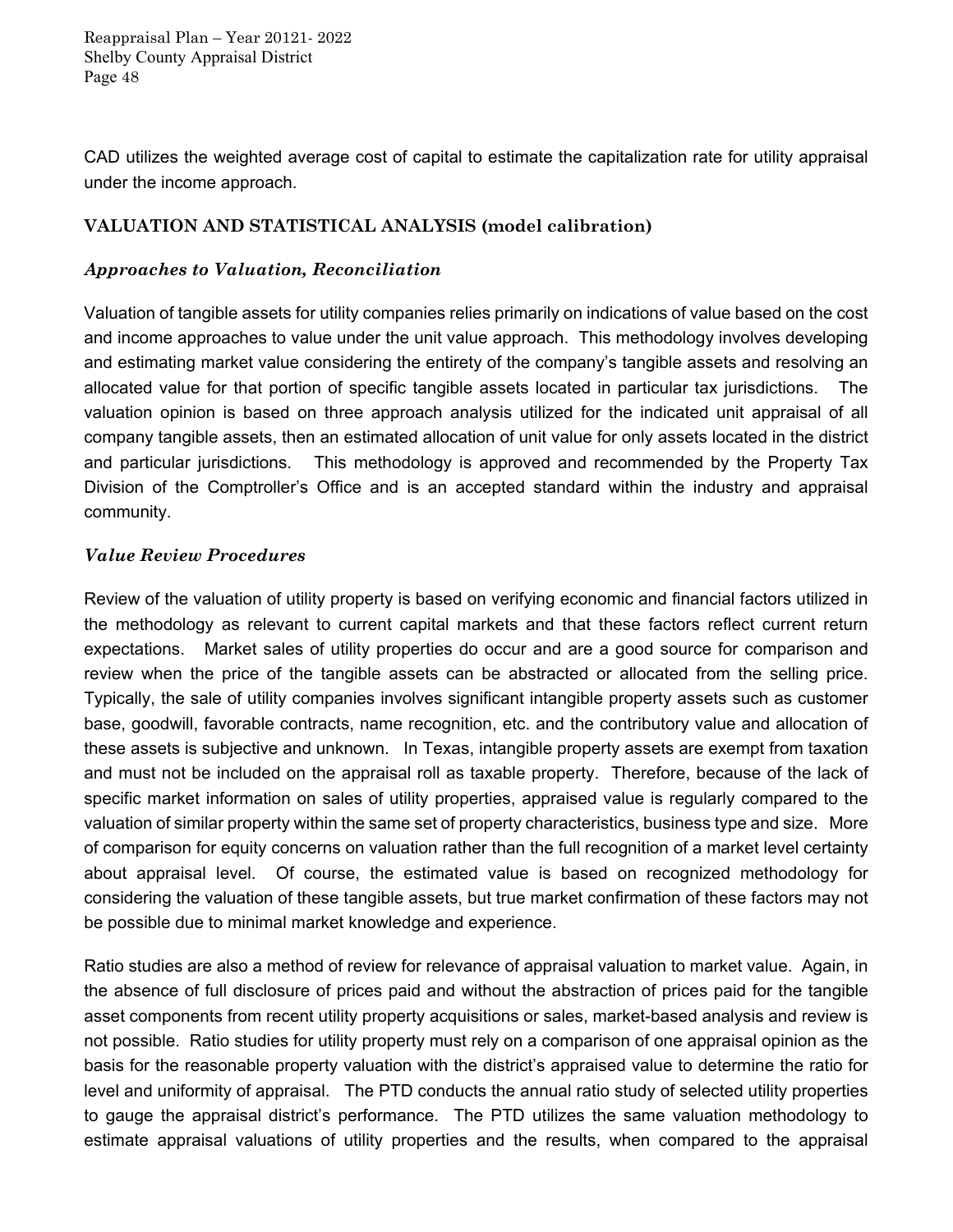valuation estimated by Shelby CAD for these properties yield ratios. This ratio study of certain utility properties indicates the level and uniformity of appraisal for this category of property.

### **MARKET AREAS**

#### *Market Factors that have bearing on value*

| Major Industries: | <b>Poultry Farms</b><br>Oil and Gas Exploration<br>Timber, Farm/Ranch                                             |
|-------------------|-------------------------------------------------------------------------------------------------------------------|
| Location Factors: | Paved Road versus Unpaved Road,<br>Location with respect to town; urban versus rural<br>Accessibility to property |
| Use Factors:      | Commercial versus residential use<br>Unused or vacant<br>Homogenous versus diverse use                            |
| Economic Factors: | Impact of Covid-19                                                                                                |

### *Center ISD*

Center ISD is the largest school district with respect to population. It contains the largest city which is the City of Center. There has been much emphasis on oil and gas exploration in Shelby County in the past five years and quite a few businesses that furnish supplies within this field have located within City of Center. There has been somewhat of a slowdown in the gas industry as of lately that could impact some of these commercial properties in the future. Centers ISD, as well as other schools within the district, have experienced growth from pipelines and other infrastructure.

The majority of commercial properties within Shelby County are located in City of Center. The City of Center has enacted zoning ordinances that stipulate commercial, industrial, and residential and mobile homes. This has aided in defining commercial market areas within the city. There has been an expansion along Hurst Street of the commercial market following the relocation of the Wal-Mart Super Center in the early 2000's. The market area has experienced commercial growth in the form of hotels especially in the area close to the John D. Windham Civic Center.

The Center Square has seen some prosperity but still lags a bit behind other commercial areas in terms of growth. The renovation of square is ongoing and has been a cause for an adjustment to some of the commercial properties.

Residential neighborhoods are very similar in nature within the City of Center. The nucleus of the majority is a mixture of older homes with part brick and wood frame houses. There are a few distinctive neighborhoods; Pine Street and John C Rogers Drive, Wulf Creek Subdivision, Moonbeam Drive, Greenwood Subdivision, Lakewood and Pine Terrace that have somewhat homogeneous structures. The southeastern portion of Center known as East Center lags behind the rest of Center in terms of growth with respect to commercial and residential.

Rural residential properties throughout the Center School District have similar values across the board. There are a couple of subdivisions outside the Center City limits that have homogenous neighborhoods; Magnolia Manor and Cedar Creek. The only discernible value difference in the remainder of the rural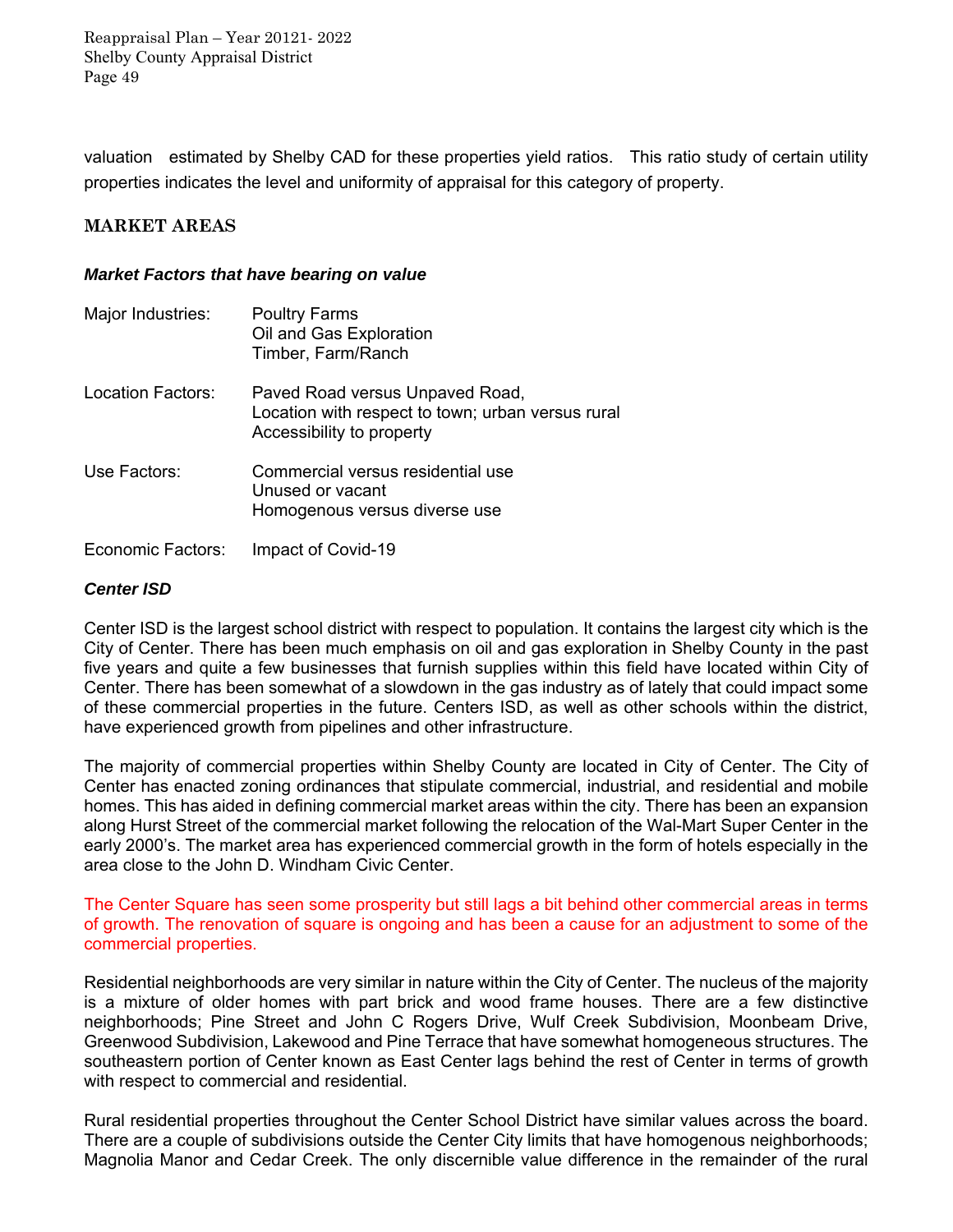residential market primarily goes back to factors mention earlier; location, access and paved versus dirt roads as well as the type of construction. The primary choice for most buyers seems to be 5 to 15-acre tracts at the present time. There are some larger tracts that have been sold by timber companies within the last few years but have not had a huge impact on values. The timber industry in general is in a lull with prices falling to all-time lows.

The southern portion of Center ISD that borders San Augustine ISD has seen some growth in gas production and infrastructure. There have been enough new wells that have come on line coupled with personal property associated with these wells that the district did not experience a steep decline this past year.

### *Excelsior ISD*

This small rural school district is similar to the remainder of the county in the fact that its' primary makeup is of poultry farms, cattle ranches and timber tracts.

The primary residential market within Excelsior is similar to the county market as a whole with the exception of Lake Pinkston that supplies water for City of Center. Pinkston has experienced modest growth and land values with lake frontage have increased accordingly.

Gas production as well as gas distribution outlets and pipeline have increase in this school district in the past three years.

#### *Joaquin ISD*

Joaquin has been dependent on the gas industry for several years. The Travis Peak formation has been a source of revenue for this school district even before the Haynesville Shale came on the scene. Unlike the rest of the school districts Joaquin has the majority of its tax base tied to the oil and gas industry.

Due to the oil and gas industry, there has emerged a commercial strip with Joaquin's that primarily consists of several saltwater disposal injection wells. There is a tremendous influx of saltwater transported across the Texas-Louisiana border and brought into the Joaquin School district for disposal. This has had an impact on commercial land values along State Highway 84.

Joaquin also has the upper tier of Toledo Bend as its eastern boundary. The frontage is mainly Sabine River frontage but is a source of recreation for water sports and fishing. This is a definite influence on land and residential values.

The rest of the rural market is similar to the rest of the county. It is made up of poultry farms, cattle ranches and timber tracts.

#### *San Augustine ISD*

This is the smallest school district within Shelby County both is terms of geography size and value. Its primary makeup is timber tracts and poultry farms and some cattle. Rural residential properties are similar to the rest of the county.

#### *Shelbyville ISD*

This school district has the largest population of poultry farms within the county and additionally contains numerous cattle ranching operations. It also contains several large acreage timber tracts. Rural residential ownership is spread out over a large geographical region. The residential is similar to the rest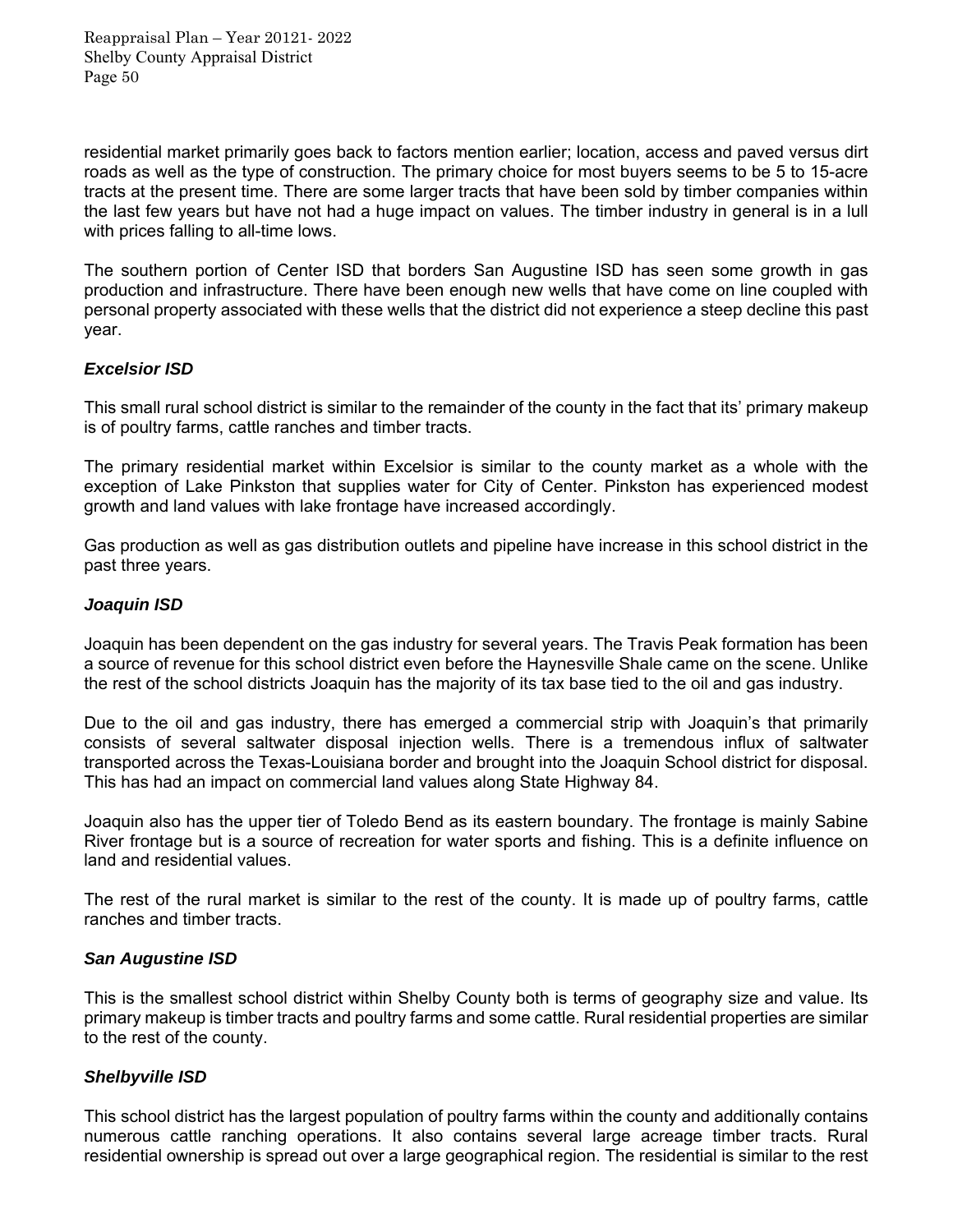of the county with the exception of the eastern portion that borders Toledo Bend. There are several subdivisions that front the lake; Smokey Hollar, Lake Country Estates and Pretti Point that seem to be the most desired areas.

The Sabine National Forest runs through this school district and consists of about 60,000 acres within Shelby County.

The southern portion of this district that borders San Augustine County has seen a spike in oil and gas industry related activities. There have been several wells drilled in the last several years and pipeline and infrastructure continues to increase.

#### *Tenaha ISD*

The district's largest taxpayer is Pilgrim's Pride. The commercial feed mill is one of the largest single valued properties within the district. There is a modest growth in oil and gas infrastructure and related personal property. Commercial growth related to commercial retail businesses has been somewhat stalled for the past several years.

Residential valuations throughout the district are similar to other parts of the county. They are composed of farming, ranching and timber operations.

#### *Timpson ISD*

Timpson School District has experienced some oil and gas operation related value in recent years. The brunt of commercial retail within City of Timpson is located on State Highway 59.

The rural residential is similar to the rest of the county. There is a rural water district that owns land around Lake Timpson and the majority of property improvements are carried as improvement only in this area. It is similar to other lake property in the fact that the location makes it desirable.

The major industry that impacts the rural market is similar to other parts of the county. There are poultry farms, cattle ranches and timber tracts that are prevalent throughout the district.